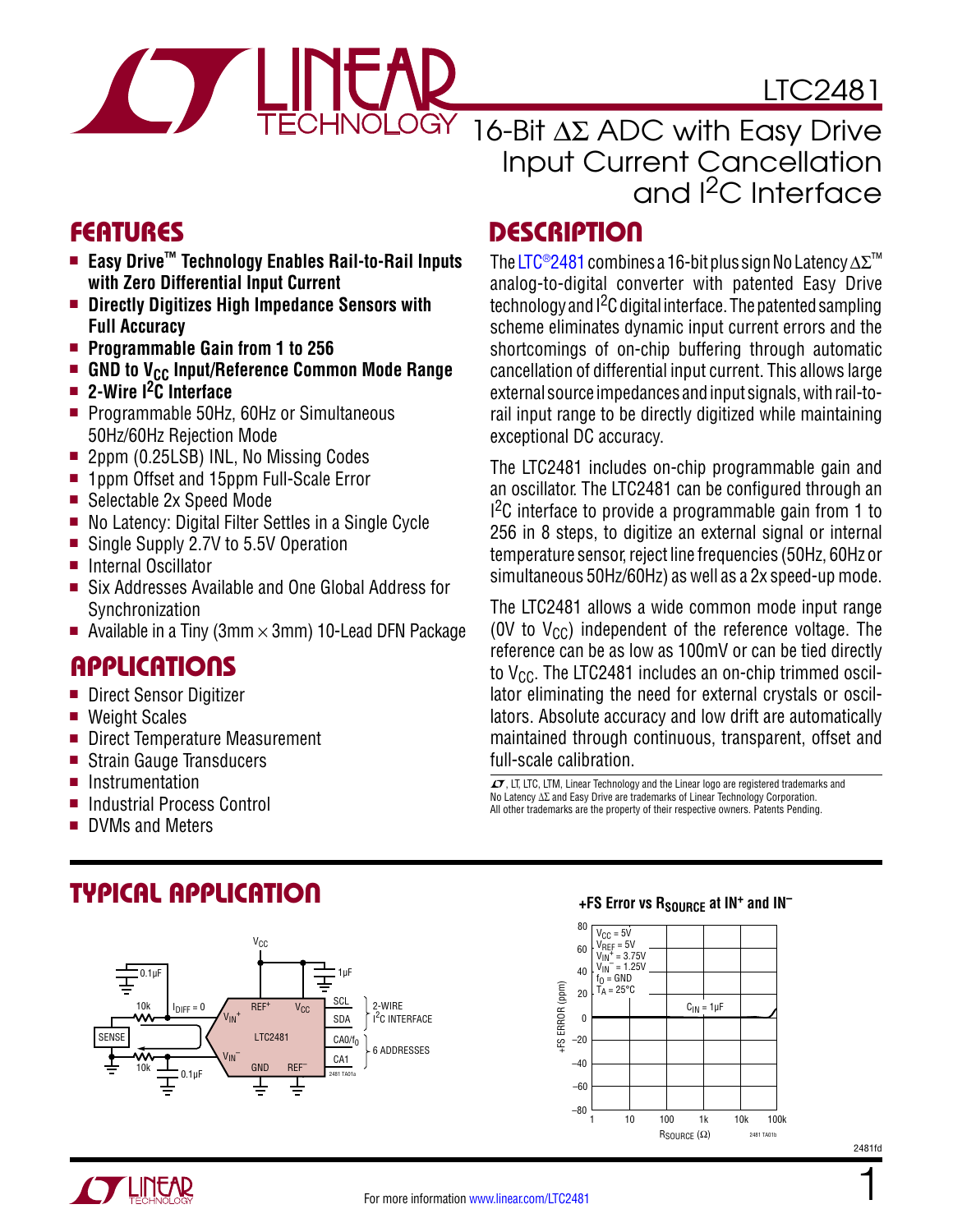### Absolute Maximum Ratings Pin Configuration

**(Notes 1, 2)**

| Analog Input Voltage to GND $-0.3V$ to (V <sub>CC</sub> + 0.3V)          |
|--------------------------------------------------------------------------|
| Reference Input Voltage to GND $\dots$ -0.3V to (V <sub>CC</sub> + 0.3V) |
| Digital Input Voltage to GND $-0.3V$ to (V <sub>CC</sub> + 0.3V)         |
| Digital Output Voltage to GND -0.3V to $(V_{CC} + 0.3V)$                 |
| <b>Operating Temperature Range</b>                                       |
|                                                                          |
|                                                                          |
|                                                                          |
|                                                                          |



### Order Information

| LEAD FREE FINISH | TAPE AND REEL    | <b>PART MARKING*</b> | I PACKAGE DESCRIPTION                       | I TEMPERATURE RANGE |
|------------------|------------------|----------------------|---------------------------------------------|---------------------|
| LTC2481CDD#PBF   | LTC2481CDD#TRPBF | LBPV                 | 10-Lead (3mm $\times$ 3mm) Plastic DFN $\,$ | l 0°C to 70°C       |
| LTC2481IDD#PBF   | LTC2481IDD#TRPBF | LBPV                 | 10-Lead (3mm $\times$ 3mm) Plastic DFN $\,$ | l –40°C to 85°C l   |
| LTC2481HDD#PBF   | LTC2481HDD#TRPBF | LBPV                 | 10-Lead (3mm $\times$ 3mm) Plastic DFN      | l –40°C to 125°C    |

Consult LTC Marketing for parts specified with wider operating temperature ranges. \*The temperature grade is identified by a label on the shipping container.

For more information on lead free part marking, go to: http://www.linear.com/leadfree/

For more information on tape and reel specifications, go to: http://www.linear.com/tapeandreel/

#### **The** l **denotes the specifications which**  apply over the full operating temperature range, otherwise specifications are at T<sub>A</sub> = 25°C. (Notes 3, 4) Electrical Characteristics (Normal Speed)

| <b>PARAMETER</b>                     | <b>CONDITIONS</b>                                                                                                                                                                                                                        | MIN | TYP            | MAX      | <b>UNITS</b>                                                                  |
|--------------------------------------|------------------------------------------------------------------------------------------------------------------------------------------------------------------------------------------------------------------------------------------|-----|----------------|----------|-------------------------------------------------------------------------------|
| <b>Resolution (No Missing Codes)</b> | $0.1 \leq V_{REF} \leq V_{CC}$ , $-FS \leq V_{IN} \leq +FS$ (Note 5)                                                                                                                                                                     | 16  |                |          | <b>Bits</b>                                                                   |
| Integral Nonlinearity                | $5V \le V_{CC} \le 5.5V$ , $V_{REF} = 5V$ , $V_{IN(CM)} = 2.5V$ (Note 6)<br>$2.7V \le V_{CC} \le 5.5V$ , $V_{REF} = 2.5V$ , $V_{IN(CM)} = 1.25V$ (Note 6)                                                                                |     | 2              | 10       | ppm of V <sub>RFF</sub><br>ppm of V <sub>REF</sub>                            |
| Offset Error                         | $2.5V \leq V_{REF} \leq V_{CC}$ , GND $\leq IN^{+} = IN^{-} \leq V_{CC}$ (Note 13)                                                                                                                                                       |     | 0.5            | 2.5      | μV                                                                            |
| Offset Error Drift                   | $2.5V \leq V_{REF} \leq V_{CC}$ , GND $\leq IN^{+} = IN^{-} \leq V_{CC}$                                                                                                                                                                 |     | 10             |          | nV/°C                                                                         |
| Positive Full-Scale Error            | $2.5V \le V_{BFF} \le V_{CC}$ , $IN^+ = 0.75V_{BFF}$ , $IN^- = 0.25V_{BFF}$<br>$2.5V \le V_{RFF} \le V_{CC}$ , IN <sup>+</sup> = 0.75V <sub>RFF</sub> , IN <sup>-</sup> = 0.25V <sub>RFF</sub> (H-Grade)                                 |     |                | 25<br>40 | ppm of V <sub>REF</sub><br>ppm                                                |
| Positive Full-Scale Error Drift      | $2.5V \le V_{REF} \le V_{CC}$ , $IN^+ = 0.75V_{REF}$ , $IN^- = 0.25V_{REF}$                                                                                                                                                              |     | 0.1            |          | ppm of V <sub>REF</sub> /°C                                                   |
| Negative Full-Scale Error            | $2.5V \leq V_{RFF} \leq V_{CC}$ , $IN^- = 0.75V_{RFF}$ , $IN^+ = 0.25V_{RFF}$<br>2.5V ≤ V <sub>REF</sub> ≤ V <sub>CC</sub> , IN <sup>-</sup> = 0.75V <sub>REF</sub> , IN <sup>+</sup> = 0.25V <sub>REF</sub> (H-Grade)                   |     |                | 25<br>40 | ppm of V <sub>REF</sub><br>ppm                                                |
| Negative Full-Scale Error Drift      | $2.5V \leq V_{RFF} \leq V_{CC}$ , $IN^- = 0.75V_{RFF}$ , $IN^+ = 0.25V_{RFF}$                                                                                                                                                            |     | 0.1            |          | ppm of V <sub>REF</sub> /°C                                                   |
| <b>Total Unadjusted Error</b>        | $5V \le V_{CC} \le 5.5V$ , $V_{REF} = 2.5V$ , $V_{IN(CM)} = 1.25V$ (Note 6)<br>$5V \le V_{CC} \le 5.5V$ , $V_{REF} = 5V$ , $V_{IN(CM)} = 2.5V$ (Note 6)<br>$2.7V \le V_{CC} \le 5.5V$ , $V_{REF} = 2.5V$ , $V_{IN(CM)} = 1.25V$ (Note 6) |     | 15<br>15<br>15 |          | ppm of V <sub>RFF</sub><br>ppm of V <sub>RFF</sub><br>ppm of V <sub>REF</sub> |
| <b>Output Noise</b>                  | $5V \le V_{CC} \le 5.5V$ , $V_{REF} = 5V$ , $GND \le IN^{-} = IN^{+} \le V_{CC}$ (Note 12)                                                                                                                                               |     | 0.6            |          | µV <sub>RMS</sub>                                                             |
| Internal PTAT Signal                 | $T_A = 27^{\circ}C$                                                                                                                                                                                                                      | 390 |                | 450      | mV                                                                            |
| Programmable Gain                    | See Table 2a                                                                                                                                                                                                                             |     |                | 256      |                                                                               |

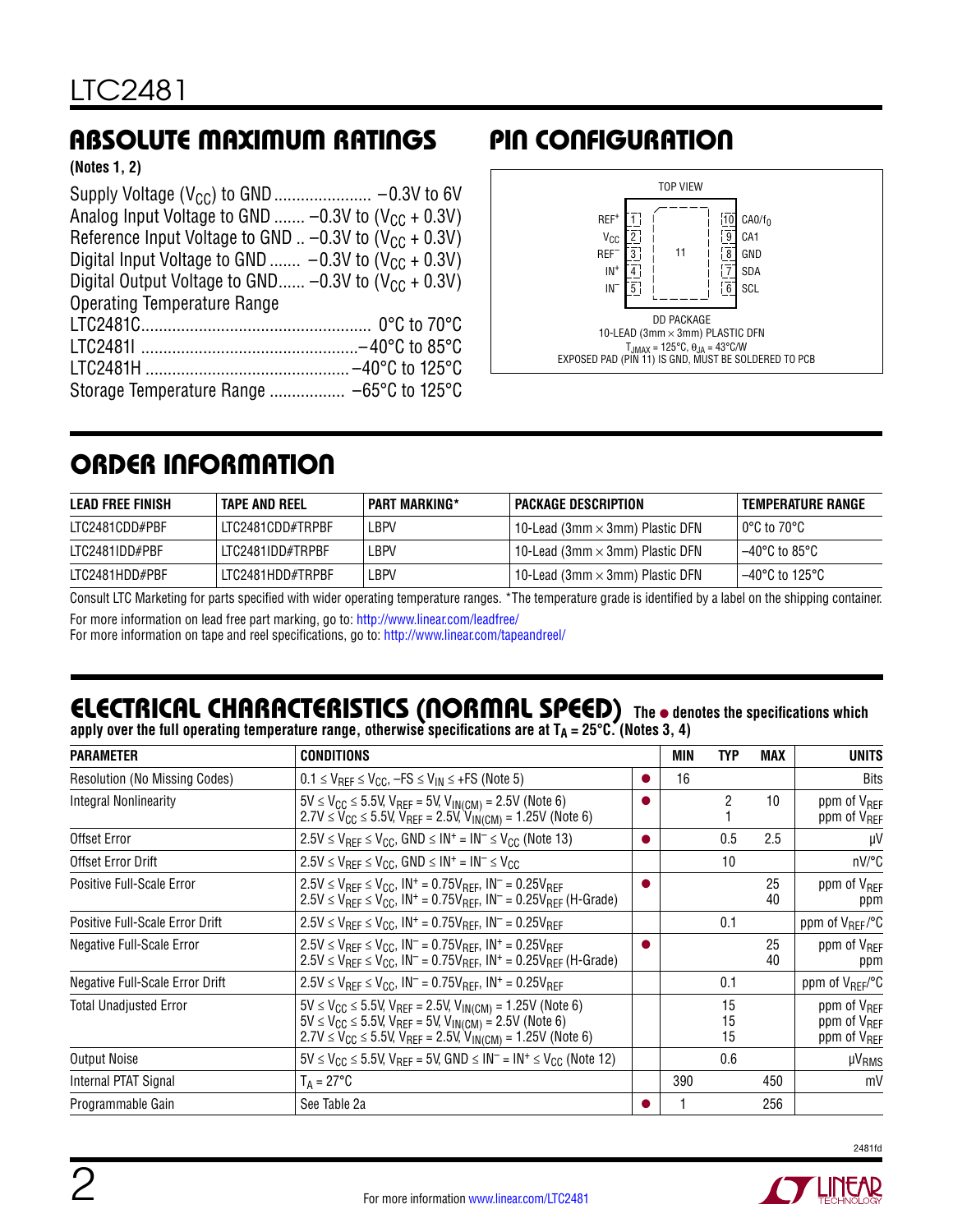### **ELECTRICAL CHARACTERISTICS (2X SPEED)** The  $\bullet$  denotes the specifications which apply over

| the full operating temperature range, otherwise specifications are at T <sub>A</sub> = 25°C. (Notes 3, 4) |  |
|-----------------------------------------------------------------------------------------------------------|--|
|                                                                                                           |  |

| <b>PARAMETER</b>                       | <b>CONDITIONS</b>                                                                                                                                                                          | MIN | <b>TYP</b> | <b>MAX</b> | <b>UNITS</b>                |
|----------------------------------------|--------------------------------------------------------------------------------------------------------------------------------------------------------------------------------------------|-----|------------|------------|-----------------------------|
| <b>Resolution (No Missing Codes)</b>   | $0.1 \leq V_{REF} \leq V_{CC}$ , $-FS \leq V_{IN} \leq +FS$ (Note 5)                                                                                                                       | 16  |            |            | <b>Bits</b>                 |
| <b>Integral Nonlinearity</b>           | $ 5V \leq V_{CC} \leq 5.5V$ , V <sub>REF</sub> = 5V, V <sub>IN(CM)</sub> = 2.5V (Note 6)<br>  2.7V ≤ V <sub>CC</sub> ≤ 5.5V, V <sub>REF</sub> = 2.5V, V <sub>IN(CM)</sub> = 1.25V (Note 6) |     |            | 10         | ppm of V <sub>REF</sub>     |
| Offset Error                           | $2.5V \leq V_{\text{RFF}} \leq V_{\text{CC}}$ , GND $\leq$ IN <sup>+</sup> = IN <sup>-</sup> $\leq$ V <sub>CC</sub> (Note 13)                                                              |     | 0.5        | 2          | mV                          |
| Offset Error Drift                     | $2.5V \leq V_{BFF} \leq V_{CC}$ , GND $\leq IN^{+} = IN^{-} \leq V_{CC}$                                                                                                                   |     | 100        |            | nV/°C                       |
| Positive Full-Scale Error              | $2.5V \le V_{BFF} \le V_{CC}$ , $IN^+ = 0.75V_{BFF}$ , $IN^- = 0.25V_{BFF}$                                                                                                                |     |            | 25         | ppm of V <sub>RFF</sub>     |
| Positive Full-Scale Error Drift        | $2.5V \le V_{REF} \le V_{CC}$ , $IN^+ = 0.75V_{REF}$ , $IN^- = 0.25V_{REF}$                                                                                                                |     | 0.1        |            | ppm of V <sub>REF</sub> /°C |
| <b>Negative Full-Scale Error</b>       | $2.5V \leq V_{BFF} \leq V_{CC}$ , $IN^{-} = 0.75V_{BFF}$ , $IN^{+} = 0.25V_{BFF}$                                                                                                          |     |            | 25         | ppm of V <sub>RFF</sub>     |
| <b>Negative Full-Scale Error Drift</b> | $V_{REF} \le V_{GCE}$ , $N^-$ = 0.75V <sub>REF</sub> , $N^+$ = 0.25V <sub>RFF</sub>                                                                                                        |     | 0.1        |            | ppm of V <sub>RFF</sub> /°C |
| <b>Output Noise</b>                    | $5V \le V_{CC} \le 5.5V$ , $V_{REF} = 5V$ , $GND \le IN^- = IN^+ \le V_{CC}$                                                                                                               |     | 0.84       |            | <b>µVRMS</b>                |
| Programmable Gain                      | See Table 2b                                                                                                                                                                               |     |            | 128        |                             |

#### CONVERTER CHARACTERISTICS The  $\bullet$  denotes the specifications which apply over the full operating temperature range, otherwise specifications are at T<sub>A</sub> = 25°C. (Notes 3, 4)

| <b>PARAMETER</b>                                     | <b>CONDITIONS</b>                                                                                                                                                                                        | MIN        | <b>TYP</b> | MAX | UNITS    |
|------------------------------------------------------|----------------------------------------------------------------------------------------------------------------------------------------------------------------------------------------------------------|------------|------------|-----|----------|
| Input Common Mode Rejection DC                       | $2.5V \leq V_{RFF} \leq V_{CC}$ , GND $\leq$ IN <sup>-</sup> = IN <sup>+</sup> $\leq$ V <sub>CC</sub> (Note 5)                                                                                           | 140        |            |     | dB       |
| Input Common Mode Rejection<br>$50$ Hz $\pm$ 2%      | $2.5V \leq V_{BFF} \leq V_{CC}$ , GND $\leq$ IN <sup>-</sup> = IN <sup>+</sup> $\leq$ V <sub>CC</sub> (Note 5)                                                                                           | 140        |            |     | dB       |
| Input Common Mode Rejection<br>60Hz $\pm 2\%$        | $2.5V \leq V_{RFF} \leq V_{CC}$ , GND $\leq$ IN <sup>-</sup> = IN <sup>+</sup> $\leq$ V <sub>CC</sub> (Note 5)                                                                                           | 140        |            |     | dB       |
| Input Normal Mode Rejection<br>50Hz $±2\%$           | $2.5V \leq V_{REF} \leq V_{CC}$ , GND $\leq$ IN <sup>-</sup> = IN <sup>+</sup> $\leq$ V <sub>CC</sub> (Notes 5, 7)<br>$2.5V \leq V_{RFF} \leq V_{CC}$ , GND $\leq IN^{-} = IN^{+} \leq V_{CC}$ (H-Grade) | 110<br>104 | 120        |     | dB<br>dB |
| Input Normal Mode Rejection<br>60Hz $±2\%$           | $2.5V \leq V_{BFF} \leq V_{CC}$ , GND $\leq IN^{-} = IN^{+} \leq V_{CC}$ (Notes 5, 8)<br>$2.5V \leq V_{BFF} \leq V_{CC}$ , GND $\leq IN^{-} = IN^{+} \leq V_{CC}$ (H-Grade)                              | 110<br>104 | 120        |     | dB<br>dB |
| Input Normal Mode Rejection<br>$50$ Hz/60Hz $\pm$ 2% | $2.5V \leq V_{\text{RFF}} \leq V_{\text{CC}}$ , GND $\leq$ IN <sup>-</sup> = IN <sup>+</sup> $\leq$ V <sub>CC</sub> (Notes 5, 9)                                                                         | 87         |            |     | dB       |
| Reference Common Mode Rejection DC                   | $2.5V \leq V_{RFF} \leq V_{CC}$ , GND $\leq$ IN <sup>-</sup> = IN <sup>+</sup> $\leq$ V <sub>CC</sub> (Note 5)                                                                                           | 120        | 140        |     | dB       |
| Power Supply Rejection DC                            | $V_{BFF}$ = 2.5V, $IN^-$ = $IN^+$ = GND                                                                                                                                                                  |            | 120        |     | dB       |
| Power Supply Rejection, 50Hz ±2%                     | $V_{BFF}$ = 2.5V, $IN^-$ = $IN^+$ = GND (Notes 7, 9)                                                                                                                                                     |            | 120        |     | dB       |
| Power Supply Rejection, 60Hz ±2%                     | $V_{RFF}$ = 2.5V, $IN^-$ = $IN^+$ = GND (Notes 8, 9)                                                                                                                                                     |            | 120        |     | dB       |

#### ANALOG INPUT AND REFERENCE The  $\bullet$  denotes the specifications which apply over the full operating temperature range, otherwise specifications are at T<sub>A</sub> = 25°C. (Note 3)

| <b>SYMBOL</b>    | <b>PARAMETER</b>                                               | <b>CONDITIONS</b> | <b>MIN</b>        | <b>MAX</b><br>TYP      | <b>UNITS</b> |
|------------------|----------------------------------------------------------------|-------------------|-------------------|------------------------|--------------|
| $IN^+$           | Absolute/Common Mode IN <sup>+</sup> Voltage                   |                   | $GND - 0.3V$      | $V_{\text{CC}}$ + 0.3V | $\vee$       |
| $IN^-$           | Absolute/Common Mode IN <sup>-</sup> Voltage                   |                   | $GND - 0.3V$      | $V_{\text{CC}} + 0.3V$ | $\mathsf{V}$ |
| <b>FS</b>        | Full Scale of the Differential Input $(IN^+ - IN^-)$           |                   | $0.5V_{RFF}/GAIN$ |                        | V            |
| <b>LSB</b>       | Least Significant Bit of the Output Code                       |                   | $FS/2^{16}$       |                        |              |
| $V_{\text{IN}}$  | Input Differential Voltage Range ( $IN^+ - IN^-$ )             |                   | -FS               | +FS                    | V            |
| VREF             | Reference Voltage Range (REF <sup>+</sup> - REF <sup>-</sup> ) |                   | 0.1               | V <sub>CC</sub>        | M            |
| $C_S$ ( $IN^+$ ) | IN <sup>+</sup> Sampling Capacitance                           |                   |                   |                        | рF           |

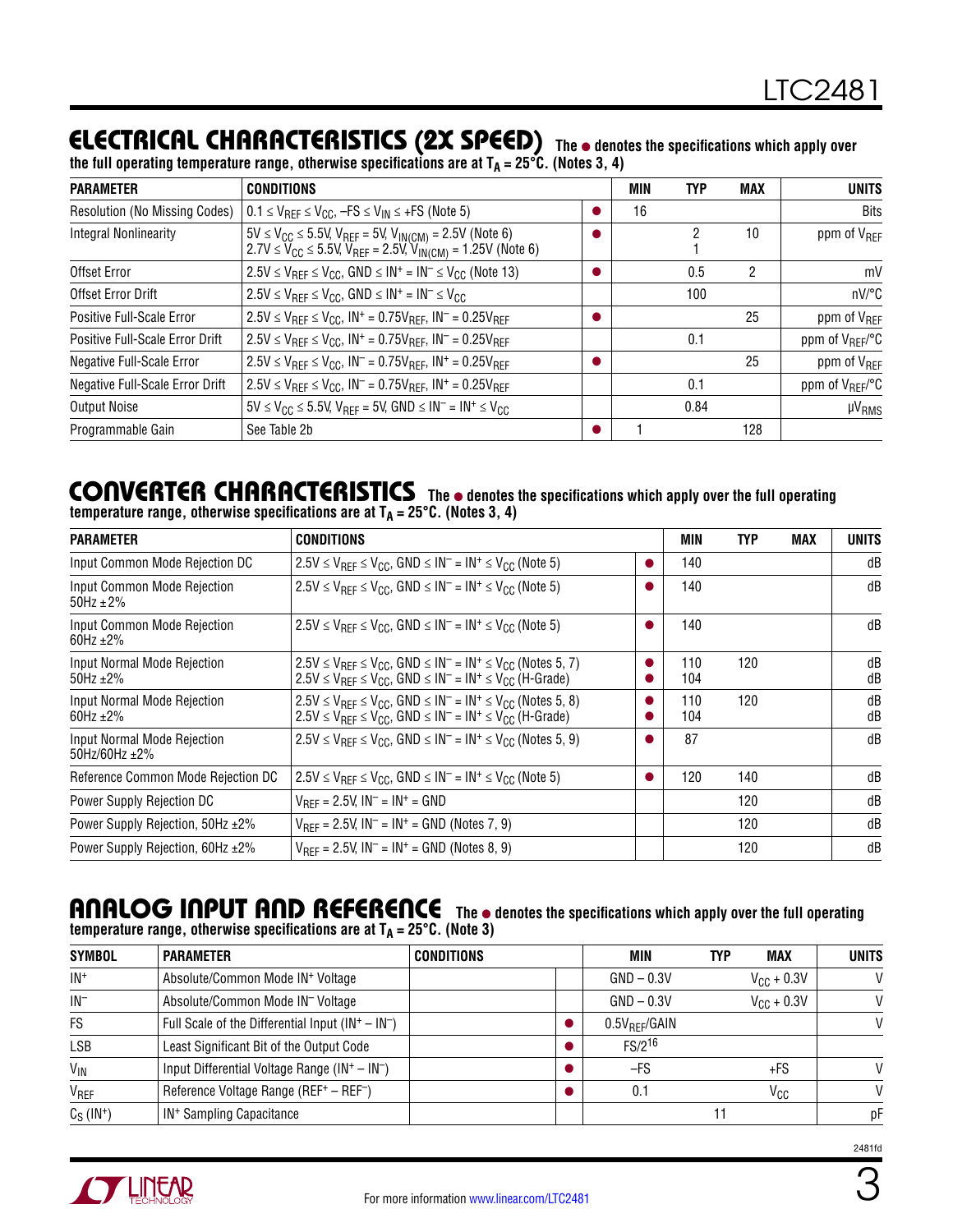# ANALOG INPUT AND REFERENCE The  $\bullet$  denotes the specifications which apply over the full operating

|                                  | temperature range, otherwise specifications are at $T_A = 25^{\circ}$ C. (Note 3)                 |                                |  |        |     |            |              |  |  |  |
|----------------------------------|---------------------------------------------------------------------------------------------------|--------------------------------|--|--------|-----|------------|--------------|--|--|--|
| <b>SYMBOL</b>                    | <b>PARAMETER</b>                                                                                  | <b>CONDITIONS</b>              |  | MIN    | TYP | <b>MAX</b> | <b>UNITS</b> |  |  |  |
| $C_S$ ( $IN^-$ )                 | IN <sup>-</sup> Sampling Capacitance                                                              |                                |  |        |     |            | рF           |  |  |  |
| $C_S$ ( $V_{REF}$ )              | <b>VREF Sampling Capacitance</b>                                                                  |                                |  |        |     |            | рF           |  |  |  |
| $I_{DC LEAK}$ (IN <sup>+</sup> ) | IN <sup>+</sup> DC Leakage Current                                                                | Sleep Mode, $IN^+$ = GND       |  | $-10$  |     | 10         | пA           |  |  |  |
| $I_{DC LEAK}$ ( $IN$ )           | IN <sup>-</sup> DC Leakage Current                                                                | Sleep Mode, $IN^-$ = GND       |  | $-10$  |     | 10         | пA           |  |  |  |
|                                  | I <sub>DC LEAK</sub> (V <sub>REF</sub> )   REF <sup>+</sup> , REF <sup>-</sup> DC Leakage Current | Sleep Mode, $V_{REF} = V_{CC}$ |  | $-100$ |     | 100        | пA           |  |  |  |

### **I<sup>2</sup>C DIGITAL INPUTS AND DIGITAL OUTPUTS** The  $\bullet$  denotes the specifications which apply over the full operating temperature range, otherwise specifications are at T<sub>A</sub> = 25°C. (Notes 3, 4)

| <b>SYMBOL</b>                 | <b>PARAMETER</b>                                                                              | <b>CONDITIONS</b>                               |           | MIN                    | <b>TYP</b> | <b>MAX</b>   | <b>UNITS</b>       |
|-------------------------------|-----------------------------------------------------------------------------------------------|-------------------------------------------------|-----------|------------------------|------------|--------------|--------------------|
| $V_{\text{IH}}$               | High Level Input Voltage                                                                      |                                                 | ●         | $0.7V_{CC}$            |            |              | V                  |
| V <sub>IL</sub>               | Low Level Input Voltage                                                                       |                                                 |           |                        |            | $0.3V_{CC}$  | V                  |
| $V_{IL(CA1)}$                 | Low Level Input Voltage for Address Pin                                                       |                                                 |           |                        |            | $0.05V_{CC}$ | V                  |
| V <sub>IH</sub> (CA0/f0, CA1) | High Level Input Voltage for Address Pins                                                     |                                                 | ●         | $0.95V_{CC}$           |            |              | V                  |
| $R_{INH}$                     | Resistance from $CAO/f_0$ , CA1 to $V_{CC}$ to Set<br>Chip Address Bit to 1                   |                                                 |           |                        |            | 10           | k $\Omega$         |
| RINL                          | Resistance from CA1 to GND to Set Chip<br>Address Bit to 0                                    |                                                 |           |                        |            | 10           | k $\Omega$         |
| $R_{INF}$                     | Resistance from $CAO/f_0$ , CA1 to V <sub>CC</sub> or<br>GND to Set Chip Address Bit to Float |                                                 | ●         | $\overline{2}$         |            |              | $\mathsf{M}\Omega$ |
| h.                            | Digital Input Current                                                                         |                                                 | $\bullet$ | $-10$                  |            | 10           | μA                 |
| VHYS                          | Hysteresis of Schmitt Trigger Inputs                                                          | (Note 5)                                        |           | $0.05V_{CC}$           |            |              | $\mathsf{V}$       |
| V <sub>OL</sub>               | Low Level Output Voltage SDA                                                                  | $l = 3mA$                                       |           |                        |            | 0.4          | $\mathsf{V}$       |
| $t_{OF}$                      | Output Fall Time from VIHMIN to VILMAX                                                        | Bus Load C <sub>B</sub> 10pF to 400pF (Note 14) |           | $20+0.1C_B$            |            | 250          | ns                 |
| t <sub>SP</sub>               | Input Spike Suppression                                                                       |                                                 |           |                        |            | 50           | ns                 |
| <b>I<sub>IN</sub></b>         | Input Leakage                                                                                 | $0.1 V_{CC} \leq V_{IN} \leq V_{CC}$            |           |                        |            | 1            | μA                 |
| $C_{\parallel}$               | Capacitance for Each I/O Pin                                                                  |                                                 |           | 10                     |            |              | pF                 |
| $\mathtt{C}_{\texttt{B}}$     | Capacitance Load for Each Bus Line                                                            |                                                 |           |                        |            | 400          | pF                 |
| $C_{CAX}$                     | External Capacitive Load On-Chip Address<br>Pins (CA0/ $f_0$ ,CA1) for Valid Float            |                                                 | o         |                        |            | 10           | pF                 |
| VIH(EXT, OSC)                 | High Level CA0/f <sub>0</sub> External Oscillator                                             | $2.7V \leq V_{CC} < 5.5V$                       |           | $V_{\text{CC}}$ – 0.5V |            |              | V                  |
| VIL(EXT, OSC)                 | Low Level CA0/f <sub>0</sub> External Oscillator                                              | $2.7V \leq V_{CC} < 5.5V$                       | O         |                        |            | 0.5          | V                  |

#### POWER REQUIREMENTS The  $\bullet$  denotes the specifications which apply over the full operating temperature **range, otherwise specifications are at TA = 25°C. (Note 3)**

| <b>SYMBOL</b>  | <b>PARAMETER</b>      | <b>CONDITIONS</b>                                            | MIN | <b>TYP</b> | <b>MAX</b> | UNITS          |
|----------------|-----------------------|--------------------------------------------------------------|-----|------------|------------|----------------|
| $V_{CC}$       | Supply Voltage        |                                                              | L.  |            | 5.5        |                |
| <sub>ICC</sub> | <b>Supply Current</b> | Conversion Mode (Note 11)<br>Sleep Mode (Note 11)<br>H-Grade |     | 160        | 250<br>20  | μA<br>μA<br>μA |



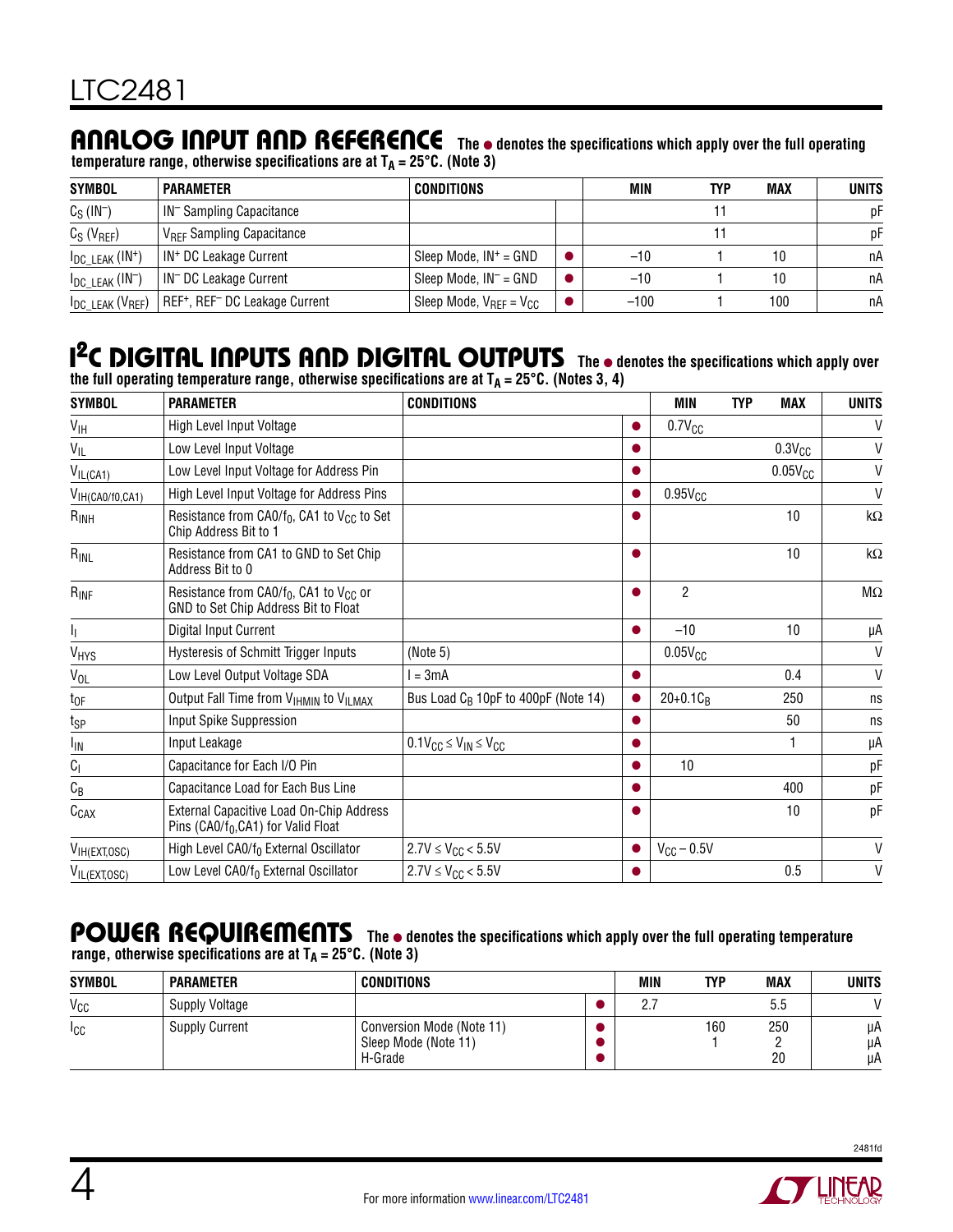#### **TIMING CHARACTERISTICS** The  $\bullet$  denotes the specifications which apply over the full operating temperature range, otherwise specifications are at  $T_A = 25^{\circ}$ C. (Note 3)

| <b>SYMBOL</b>       | <b>PARAMETER</b>                           | <b>CONDITIONS</b>                                                                                                                                                             |                                     | <b>MIN</b>                                         | <b>TYP</b>                                                                    | <b>MAX</b>                                         | <b>UNITS</b>                           |
|---------------------|--------------------------------------------|-------------------------------------------------------------------------------------------------------------------------------------------------------------------------------|-------------------------------------|----------------------------------------------------|-------------------------------------------------------------------------------|----------------------------------------------------|----------------------------------------|
| f <sub>EOSC</sub>   | <b>External Oscillator Frequency Range</b> |                                                                                                                                                                               | $\bullet$                           | 10                                                 |                                                                               | 1000                                               | kHz                                    |
| theo                | External Oscillator High Period            |                                                                                                                                                                               | $\bullet$                           | 0.125                                              |                                                                               | 100                                                | μs                                     |
| t <sub>LEO</sub>    | <b>External Oscillator Low Period</b>      |                                                                                                                                                                               | $\bullet$                           | 0.125                                              |                                                                               | 100                                                | μs                                     |
| t <sub>conv_1</sub> | Conversion Time for 1x Speed Mode          | 50Hz Mode<br>50Hz Mode (H-Grade)<br>60Hz Mode<br>60Hz Mode (H-Grade)<br>Simultaneous 50Hz/60Hz Mode<br>Simultaneous 50Hz/60Hz Mode (H-Grade)<br>External Oscillator (Note 10) | $\bullet$<br>$\bullet$<br>$\bullet$ | 157.2<br>157.2<br>131.0<br>131.0<br>144.1<br>144.1 | 160.3<br>160.3<br>133.6<br>133.6<br>146.9<br>146.9<br>41036/f <sub>EOSC</sub> | 163.5<br>165.1<br>136.3<br>137.6<br>149.9<br>151.0 | ms<br>ms<br>ms<br>ms<br>ms<br>ms<br>ms |
| t <sub>conv2</sub>  | Conversion Time for 2x Speed Mode          | 50Hz Mode<br>50Hz Mode (H-Grade)<br>60Hz Mode<br>60Hz Mode (H-Grade)<br>Simultaneous 50Hz/60Hz Mode<br>Simultaneous 50Hz/60Hz Mode (H-Grade)<br>External Oscillator (Note 10) | $\bullet$                           | 78.7<br>65.6<br>72.2                               | 80.3<br>66.9<br>73.6<br>20556/f <sub>EOSC</sub>                               | 81.9<br>82.7<br>68.2<br>68.9<br>75.1<br>75.6       | ms<br>ms<br>ms<br>ms<br>ms<br>ms<br>ms |

### I<sup>2</sup>C TIMING CHARACTERISTICS The  $\bullet$  denotes the specifications which apply over the full operating temperature range, otherwise specifications are at T<sub>A</sub> = 25°C. (Notes 3, 15)

| <b>SYMBOL</b>        | <b>PARAMETER</b>                           | <b>CONDITIONS</b> | MIN         | TYP | <b>MAX</b> | <b>UNITS</b> |
|----------------------|--------------------------------------------|-------------------|-------------|-----|------------|--------------|
| $f_{SCL}$            | <b>SCL Clock Frequency</b>                 |                   | 0           |     | 400        | kHz          |
| $t_{HD(SDA)}$        | Hold Time (Repeated) START Condition       |                   | 0.6         |     |            | μs           |
| $t_{LOW}$            | LOW Period of the SCL Clock Pin            |                   | 1.3         |     |            | μs           |
| t <sub>HIGH</sub>    | HIGH Period of the SCL Clock Pin           |                   | 0.6         |     |            | μs           |
| $t_{\text{SU(STA)}}$ | Set-Up Time for a Repeated START Condition |                   | 0.6         |     |            | μs           |
| $t_{HD(DAT)}$        | Data Hold Time                             |                   | $\Omega$    |     | 0.9        | μs           |
| $t_{\text{SU(DAT)}}$ | Data Set-Up Time                           |                   | 100         |     |            | ns           |
| $t_{\sf r}$          | Rise Time for Both SDA and SCL Signals     | (Note 14)         | $20+0.1C_B$ |     | 300        | ns           |
| tf                   | Fall Time for Both SDA and SCL Signals     | (Note 14)         | $20+0.1C_B$ |     | 300        | ns           |
| $t_{\text{SU(STO}}$  | Set-Up Time for STOP Condition             |                   | 0.6         |     |            | μs           |

**Note 1:** Stresses beyond those listed under Absolute Maximum Ratings may cause permanent damage to the device. Exposure to any Absolute Maximum Rating condition for extended periods may affect device reliability and lifetime.

**Note 2:** All voltage values are with respect to GND.

**Note 3:**  $V_{CC}$  = 2.7V to 5.5V unless otherwise specified.

 $V_{REF} = REF^+ - REF^-$ ,  $V_{REFCM} = (REF^+ + REF^-)/2$ ,  $FS = 0.5V_{REF}/GAIN$ ;  $V_{IN} = IN^+ - IN^-$ ,  $V_{INCM} = (IN^+ + IN^-)/2$ .

**Note 4:** Use internal conversion clock or external conversion clock source with  $f_{EOSC} = 307.2$ kHz unless otherwise specified.

**Note 5:** Guaranteed by design, not subject to test.

**Note 6:** Integral nonlinearity is defined as the deviation of a code from a straight line passing through the actual endpoints of the transfer curve. The deviation is measured from the center of the quantization band.

**Note 7:** 50Hz mode (internal oscillator) or  $f_{FOSC} = 256$  kHz  $\pm 2\%$  (external oscillator).

**Note 8:** 60Hz mode (internal oscillator) or  $f_{EOSC}$  = 307.2kHz  $\pm$ 2% (external oscillator).

**Note 9:** Simultaneous 50Hz/60Hz mode (internal oscillator) or f<sub>EOSC</sub> = 280kHz ±2% (external oscillator).

**Note 10:** The external oscillator is connected to the CA0/f<sub>0</sub> pin. The external oscillator frequency,  $f_{EOSC}$ , is expressed in kHz.

**Note 11:** The converter uses the internal oscillator.

**Note 12:** The output noise includes the contribution of the internal calibration operations.

**Note 13:** Guaranteed by design and test correlation.

**Note 14:**  $C_B$  = capacitance of one bus line in pF.

**Note 15:** All values refer to V<sub>IH(MIN)</sub> and V<sub>IL(MAX)</sub> levels.



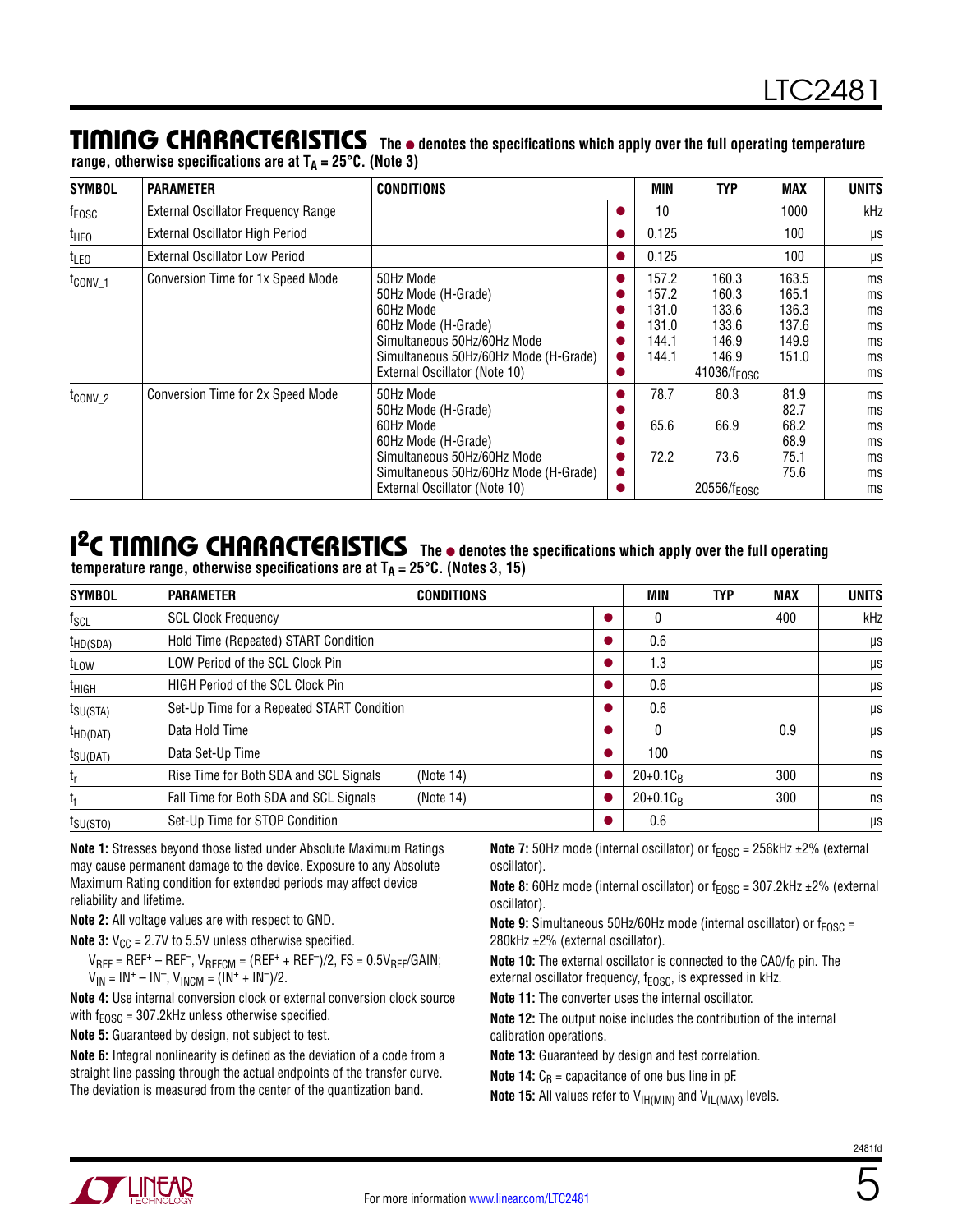



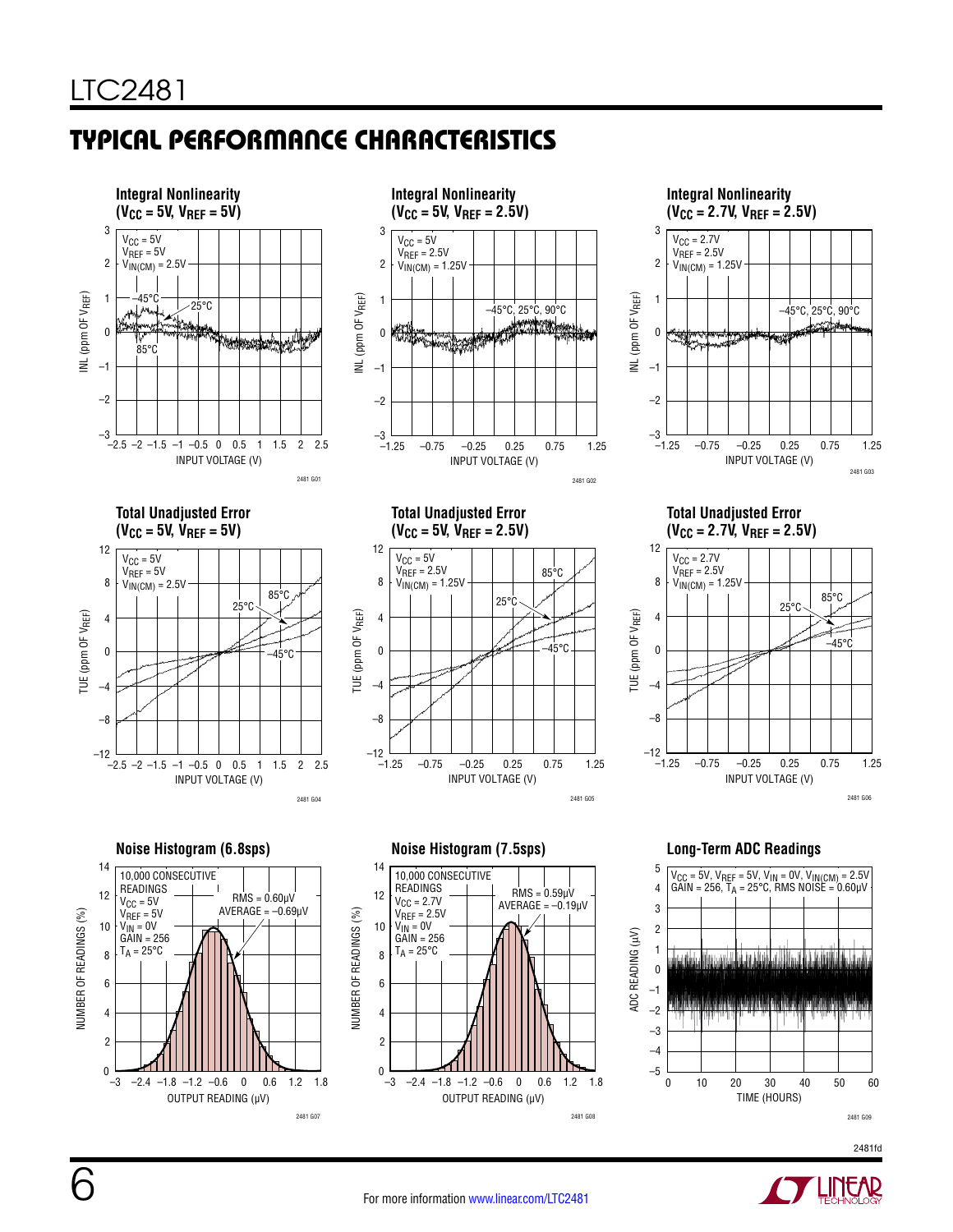

















7

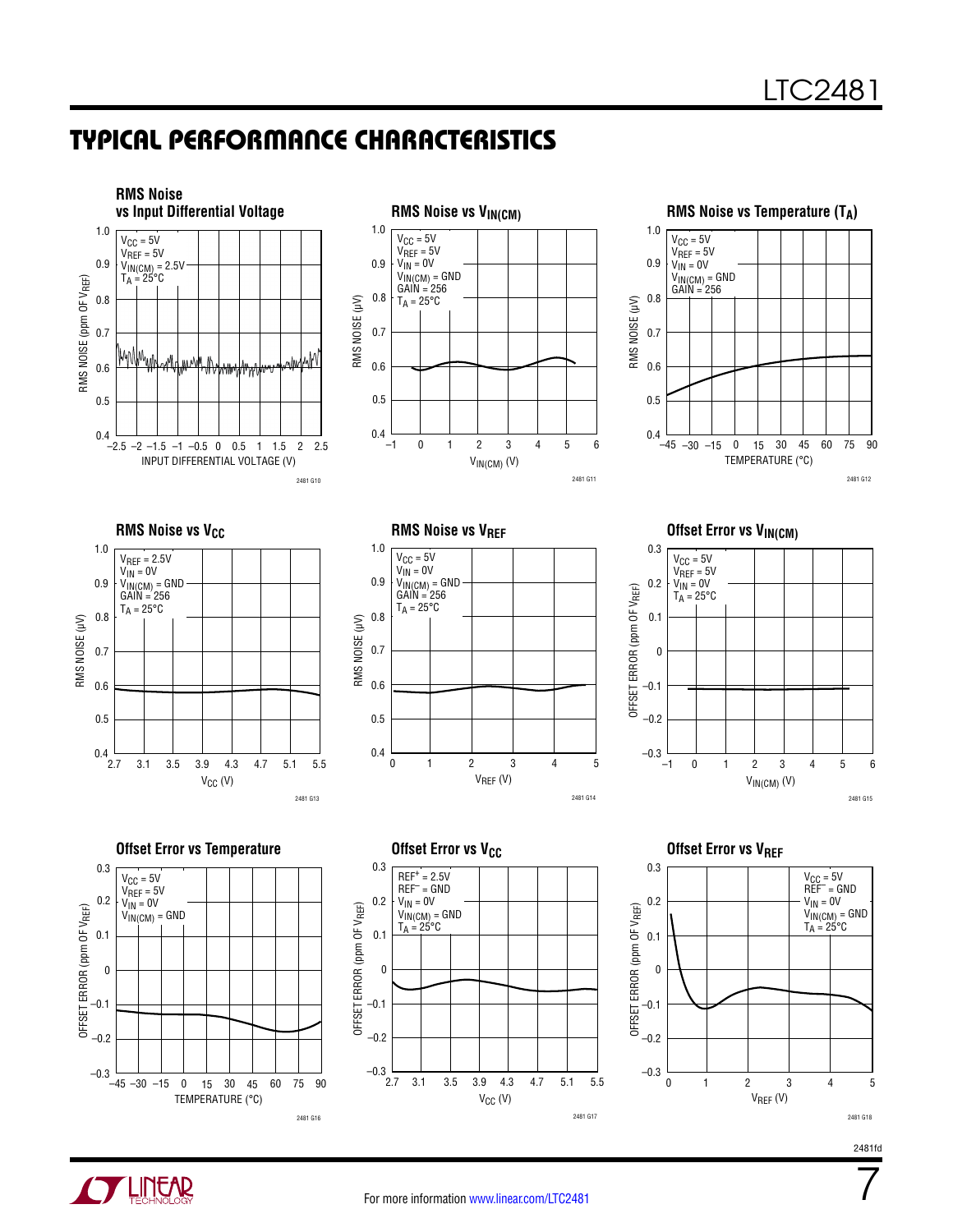

2481 G28



2481 G27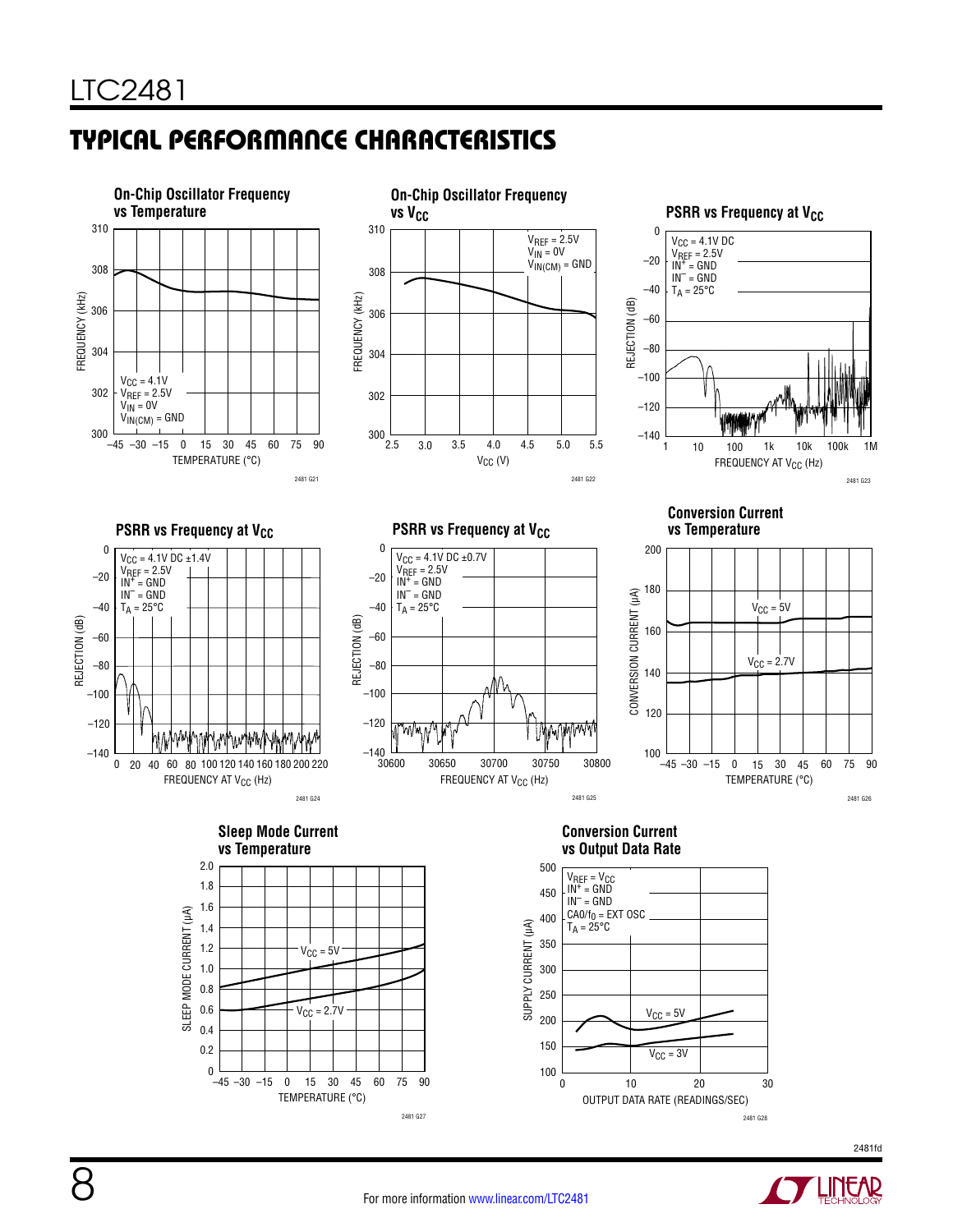

**OF LINEAR** 

2481fd

9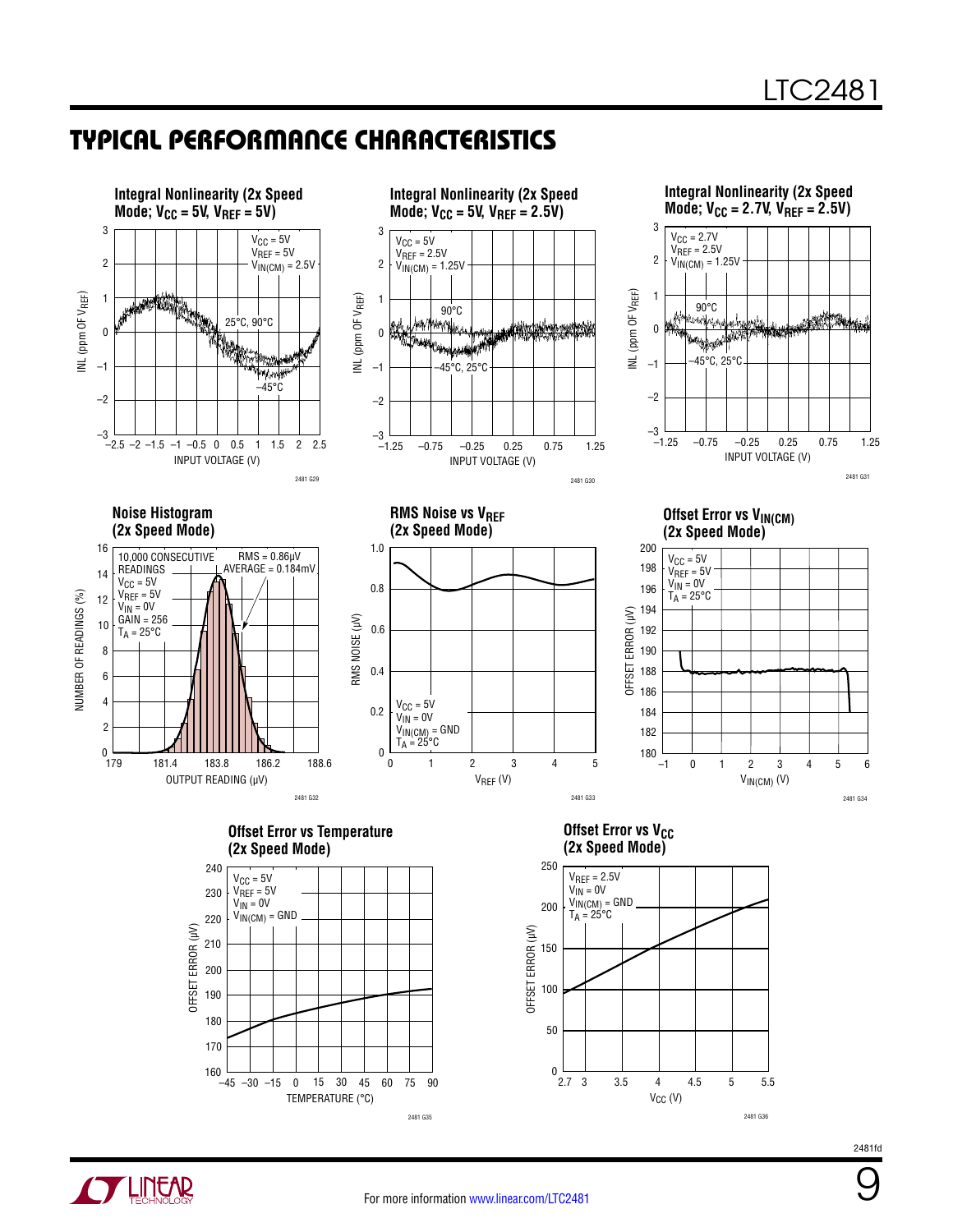

### Pin Functions

**REF+ (Pin 1), REF– (Pin 3):** Differential Reference Input. The voltage on these pins can have any value between GND and  $V_{CC}$  as long as the reference positive input, REF+, is more positive than the reference negative input, REF–, by at least 0.1V.

V<sub>CC</sub> (Pin 2): Positive Supply Voltage. Bypass to GND (Pin 8) with a 1µF tantalum capacitor in parallel with 0.1µF ceramic capacitor as close to the part as possible.

**IN+ (Pin 4), IN– (Pin 5):** Differential Analog Input. The voltage on these pins can have any value between GND  $-0.3V$  and  $V_{\text{CC}}$  + 0.3V. Within these limits the converter bipolar input range ( $V_{IN} = IN^+ - IN^-$ ) extends from -0.5 •  $V_{REF}$  /GAIN to 0.5 •  $V_{REF}$ /GAIN. Outside this input range the converter produces unique overrange and underrange output codes.

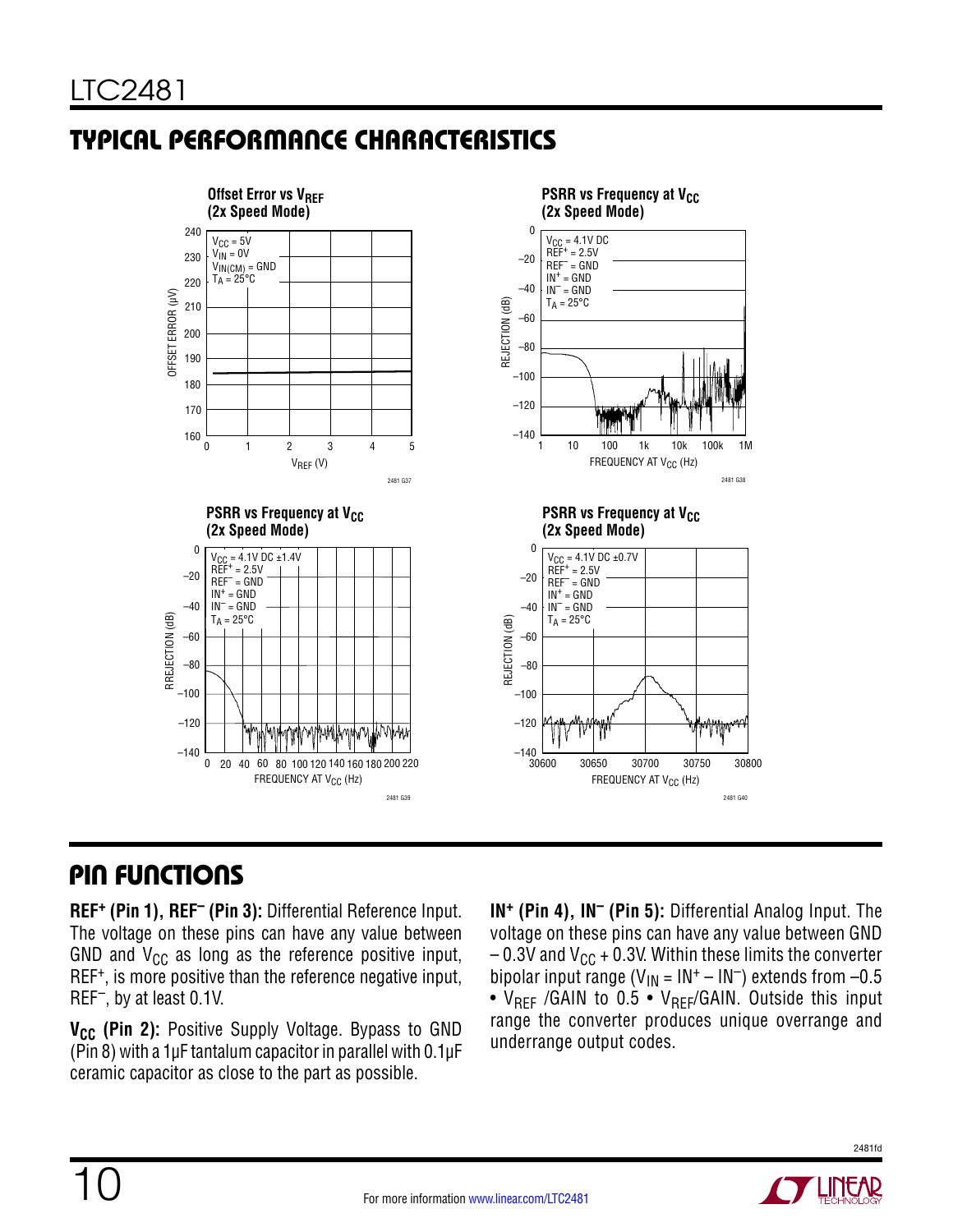### Pin Functions

**SCL (Pin 6):** Serial Clock Pin of the I<sup>2</sup>C Interface. The LTC2481 can only act as a slave and the SCL pin only accepts external serial clock. Data is shifted into the SDA pin on the rising edges of the SCL clock and output through the SDA pin on the falling edges of the SCL clock.

**SDA (Pin 7):** Bidirectional Serial Data Line of the I<sup>2</sup>C Interface. In the transmitter mode (Read), the conversion result is output through the SDA pin, while in the receiver mode (Write), the device configuration bits are input through the SDA pin. At data input mode, the pin is high impedance; while at data output mode, it is an open-drain N-channel driver and therefore an external pull-up resistor or current source to  $V_{CC}$  is needed.

**GND (Pin 8):** Ground. Connect this pin to a ground plane through a low impedance connection.

**CA1 (Pin 9):** Chip Address Control Pin. The CA1 pin is configured as a three state (LOW, HIGH, or Floating) address control bit for the device I2C address.

CA0/f<sub>0</sub> (Pin 10): Chip Address Control Pin/External Clock Input Pin. When no transition is detected on the CA0/ $f_0$ pin, it is a two state (HIGH or Floating) address control bit for the device I<sup>2</sup>C address. When the pin is driven by an external clock signal with a frequency  $f_{FOSC}$  of at least 10kHz, the converter uses this signal as its system clock and the fundamental digital filter rejection null is located at a frequency  $f_{FOSC}/5120$  and sets the Chip Address CA0 internally to a HIGH.

#### 6 7 4 5 9 10 3RD ORDER ∆Σ ADC REF<sup>+</sup> .<br>IN+ IN+  $\mathsf{REF}^+$ in<sup>–</sup><br>\ Ref IN– REF– (1-256) GAIN  $l^2C$ SERIAL INTERFACE TEMP **SENSOR** MUX SCL 2  $V_{\text{CC}}$ 3 REF– 8 GND  $CAO/f<sub>0</sub>$ 2481 FD SDA CA1 AUTOCALIBRATION AND CONTROL INTERNAL **OSCILLATOR**

### Functional Block Diagram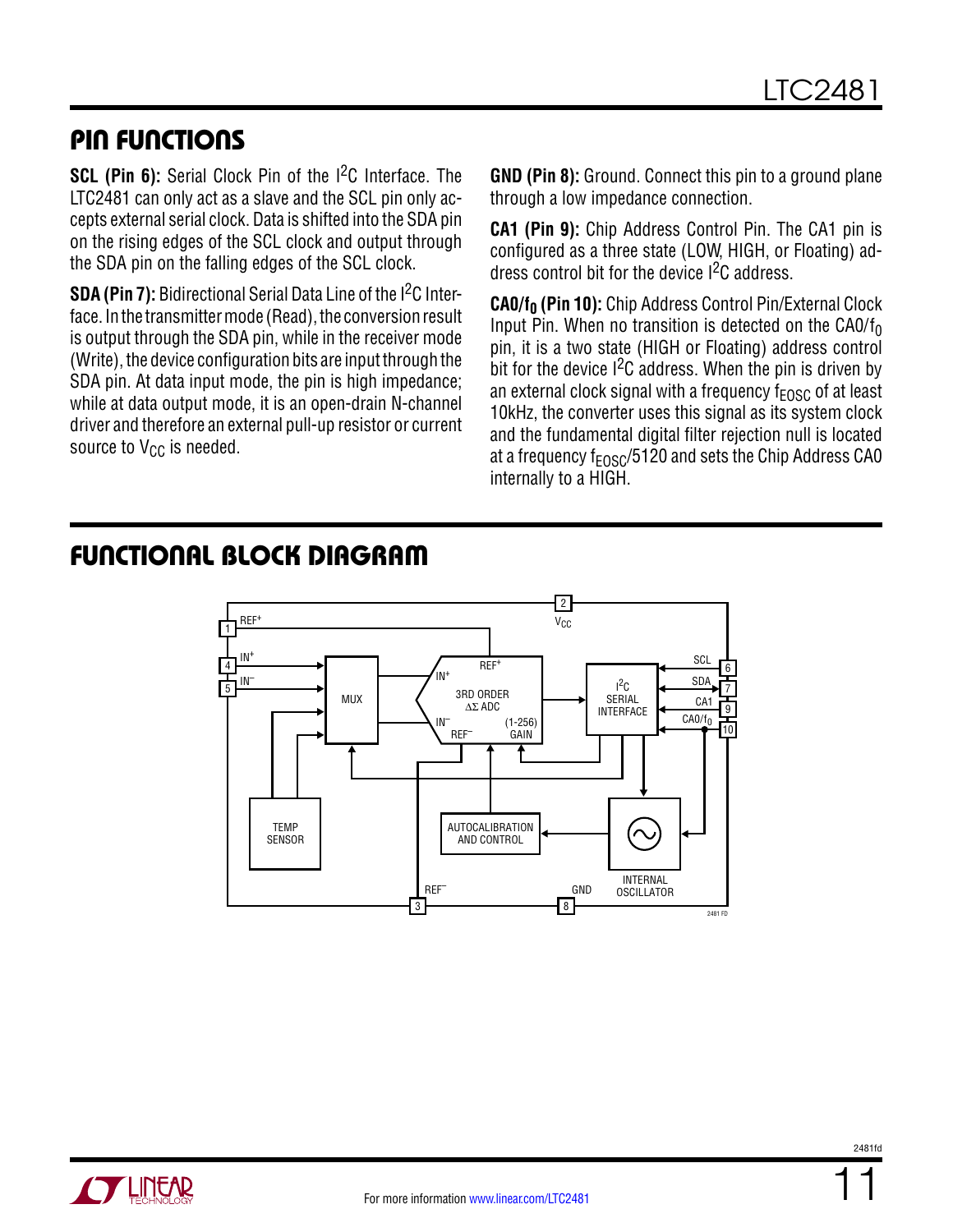#### **Converter Operation**

#### **Converter Operation Cycle**

The LTC2481 is a low power, ∆Σ analog-to-digital converter with an I<sup>2</sup>C interface. After power on reset, its operation is made up of three states. The converter operating cycle begins with the conversion, followed by the low power sleep state and ends with the data output/input (see Figure 1).



**Figure 1. LTC2481 State Transition Diagram**

Initially, the LTC2481 performs a conversion. Once the conversion is complete, the device enters the sleep state. While in this sleep state, power consumption is reduced by two orders of magnitude. The part remains in the sleep state as long as it is not addressed for a read/write operation. The conversion result is held indefinitely in a static shift register while the converter is in the sleep state.

The device will not acknowledge an external request during the conversion state. After a conversion is finished, the device is ready to accept a read/write request. Once the LTC2481 is addressed for a read operation, the device begins outputting the conversion result under control of the serial clock (SCL). There is no latency in the conversion result. The data output is 24 bits long and contains a 16-bit plus sign conversion result plus a readback of the configuration bits corresponds to the conversion just performed. This result is shifted out on the SDA pin under the control of the SCL. Data is updated on the falling edges of SCL allowing the user to reliably latch data on the rising edge of SCL. In write operation, the device accepts one configuration byte and the data is shifted in on the rising edges of the SCL. A new conversion is initiated by a STOP condition following a valid write operation or at the conclusion of a data read operation (read out all 24 bits).

### **I 2C INTERFACE**

The LTC2481 communicates through an I2C interface. The  $1<sup>2</sup>C$  interface is a 2-wire open-drain interface supporting multiple devices and masters on a single bus. The connected devices can only pull the bus wires LOW and can never drive the bus HIGH. The bus wires are externally connected to a positive supply voltage via a currentsource or pull-up resistor. When the bus is free, both lines are HIGH. Data on the  $1<sup>2</sup>C$ -bus can be transferred at rates of up to 100kbit/s in the Standard-mode and up to 400kbit/s in the Fast-mode. The  $V_{CC}$  power should not be removed from the device when the  $1<sup>2</sup>C$  bus is active to avoid loading the  $I^2C$  bus lines through the internal ESD protection diodes.

Each device on the  $1^2C$  bus is recognized by a unique address stored in that device and can operate as either a transmitter or receiver, depending on the function of the device. In addition to transmitters and receivers, devices can also be considered as masters or slaves when performing data transfers. A master is the device which initiates a data transfer on the bus and generates the clock signals to permit that transfer. At the same time any device addressed is considered a slave.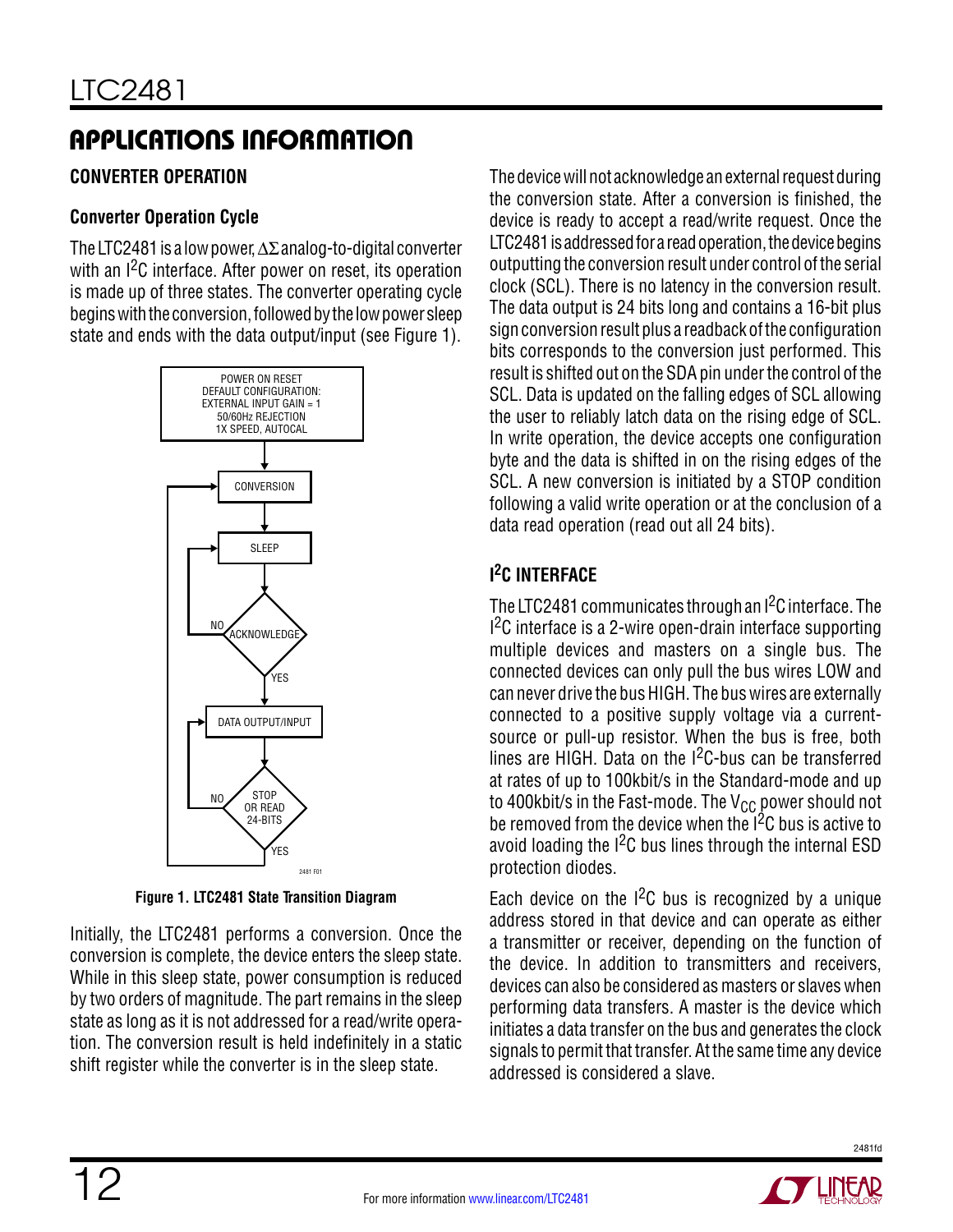The LTC2481 can only be addressed as a slave. Once addressed, it can receive configuration bits or transmit the last conversion result. Therefore the serial clock line SCL is an input only and the data line SDA is bidirectional. The device supports the Standard-mode and the Fast-mode for data transfer speeds up to 400kbit/s. Figure 2 shows the definition of timing for Fast/Standard-mode devices on the  $1^2$ C-bus.

#### **The START and STOP Conditions**

A START condition is generated by transitioning SDA from HIGH to LOW while SCL is HIGH. The bus is considered to be busy after the START condition. When the data transfer is finished, a STOP condition is generated by transitioning SDA from LOW to HIGH while SCL is HIGH. The bus is free again a certain time after the STOP condition. START and STOP conditions are always generated by the master.

When the bus is in use, it stays busy if a repeated START (Sr) is generated instead of a STOP condition. The repeated START (Sr) conditions are functionally identical to the START (S).

#### **Data Transferring**

After the START condition, the  $I^2C$  bus is busy and data transfer is set between a master and a slave. Data is transferred over I2C in groups of nine bits (one byte) followed by an acknowledge bit, therefore each group takes nine SCL cycles. The transmitter releases the SDA line during the acknowledge clock pulse and the receiver issues an Acknowledge (ACK) by pulling SDA LOW or leaves SDA HIGH to indicate a Not Acknowledge (NACK) condition. Change of data state can only happen while SCL is LOW.

#### **Accessing the Special Features of the LTC2481**

The LTC2481 combines a high resolution, low noise  $\Delta \Sigma$ analog-to-digital converter with an on-chip selectable temperature sensor, programmable gain, programmable digital filter and output rate control. These special features are selected through a single 8-bit serial input word during the data input/output cycle (see Figure 3).

The LTC2481 powers up in a default mode commonly used for most measurements. The device will remain in this mode until a valid write cycle is performed. In this default mode, the measured input is external, the GAIN is 1, the digital filter simultaneously rejects 50Hz and 60Hz line frequency noise, and the speed mode is 1x (offset automatically, continuously calibrated).

The I<sup>2</sup>C serial interface grants access to any or all special functions contained within the LTC2481. In order to change the mode of operation, a valid write address followed by 8 bits of data are shifted into the device (see Table 1). The first 3 bits (GS2, GS1, GS0) control the GAIN of the converter from 1 to 256. The 4th bit is reserved and should be low. The 5th bit (IM) is used to select the internal temperature sensor as the conversion input, while the 6th and 7th bits (FA, FB) combine to determine the line frequency rejection mode. The 8th bit (SPD) is used to double the output rate by disabling the offset auto calibration.



**Figure 2. Definition of Timing for F/S-Mode Devices on the I2C-Bus**

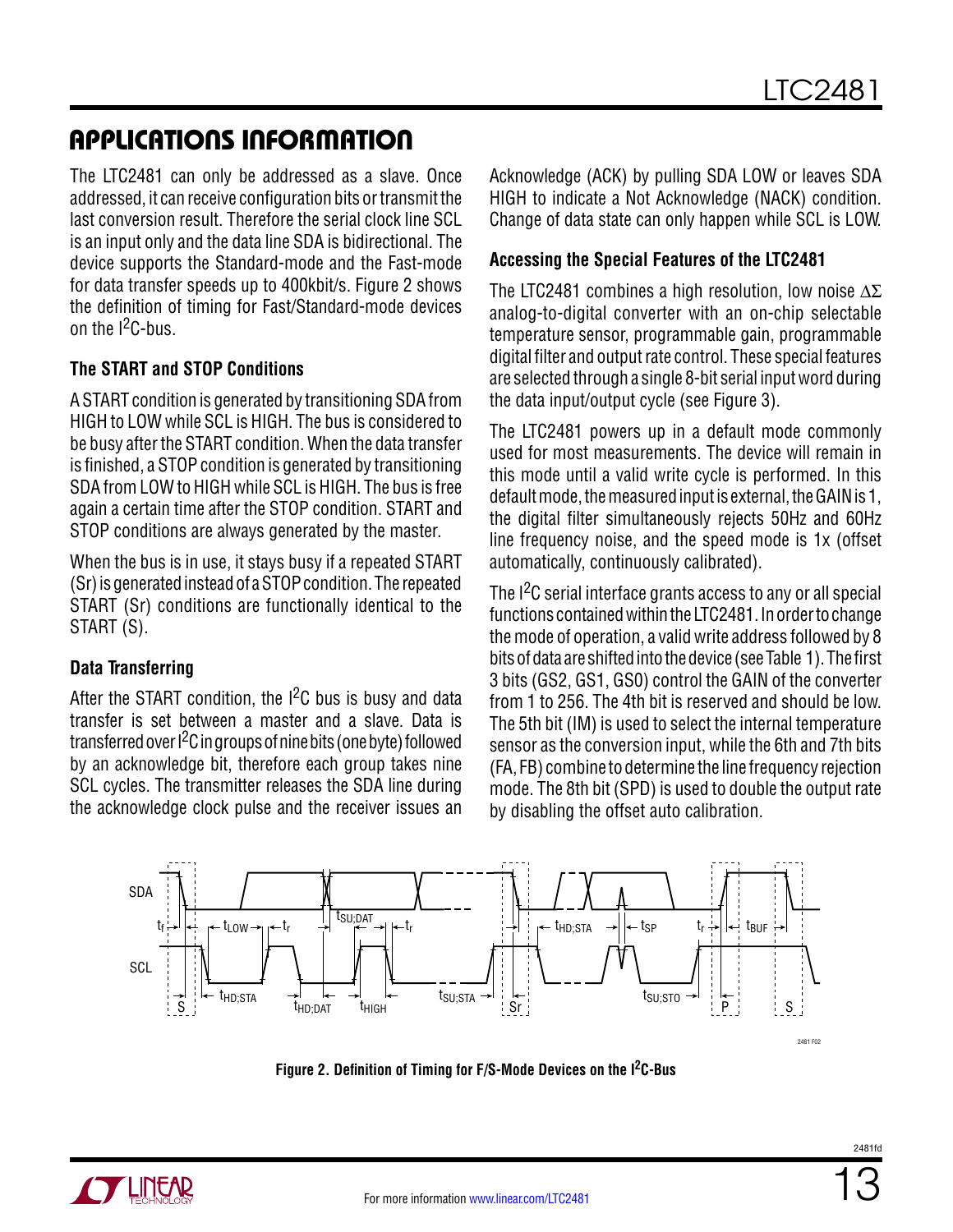

**Figure 3. Timing Diagram for Writing to the LTC2481**

#### **Table 1. Selecting Special Modes**

| Gain                                                                                                                                                                                                                                                                                                                                                                             |                                                                                                                                                                                                        | Rejection<br>Mode                          |                                            |                                                                              |                                                                                                                                                                                                                                                                                                                                                                                                                                                                                                                                                                                                                                                          |
|----------------------------------------------------------------------------------------------------------------------------------------------------------------------------------------------------------------------------------------------------------------------------------------------------------------------------------------------------------------------------------|--------------------------------------------------------------------------------------------------------------------------------------------------------------------------------------------------------|--------------------------------------------|--------------------------------------------|------------------------------------------------------------------------------|----------------------------------------------------------------------------------------------------------------------------------------------------------------------------------------------------------------------------------------------------------------------------------------------------------------------------------------------------------------------------------------------------------------------------------------------------------------------------------------------------------------------------------------------------------------------------------------------------------------------------------------------------------|
| GS2 GS1 GS0                                                                                                                                                                                                                                                                                                                                                                      | IM                                                                                                                                                                                                     | FA                                         | FB                                         | <b>SPD</b>                                                                   | Comments                                                                                                                                                                                                                                                                                                                                                                                                                                                                                                                                                                                                                                                 |
| $\bf{0}$<br>0<br>$\mathbf{0}$<br>$\mathbf{0}$<br>1<br>0<br>1<br>$\mathbf{0}$<br>$\mathbf{0}$<br>1<br>0<br>1<br>$\mathbf{0}$<br>$\mathbf{0}$<br>1<br>0<br>1<br>1<br>$\mathbf{0}$<br>1<br>1<br>1<br>1<br>1<br>$\overline{0}$<br>$\overline{0}$<br>$\overline{0}$<br>1<br>0<br>0<br>$\mathbf{0}$<br>1<br>0<br>1<br>0<br>1<br>$\mathbf{0}$<br>1<br>0<br>0<br>1<br>1<br>$\Omega$<br>1 | 0<br>$\mathbf{0}$<br>$\mathbf{0}$<br>$\mathbf{0}$<br>$\mathbf{0}$<br>$\mathbf{0}$<br>$\mathbf{0}$<br>0<br>$\overline{0}$<br>$\Omega$<br>$\Omega$<br>$\mathbf{0}$<br>0<br>$\mathbf{0}$<br>$\Omega$<br>0 | Any<br>Rejection<br>Mode                   |                                            | 0<br>0<br>0<br>0<br>0<br>0<br>0<br>0<br>1<br>1<br>1<br>1<br>1<br>1<br>1<br>1 | External Input, Gain = 1, Autocalibration<br>External Input, Gain = 4, Autocalibration<br>External Input, Gain = 8, Autocalibration<br>External Input, Gain = 16, Autocalibration<br>External Input, Gain = 32, Autocalibration<br>External Input, Gain = 64, Autocalibration<br>External Input, Gain = 128, Autocalibration<br>External Input, Gain = 256, Autocalibration<br>External Input, Gain = 1, 2x Speed<br>External Input, Gain = 2, 2x Speed<br>External Input, Gain = 4, 2x Speed<br>External Input, Gain = 8, 2x Speed<br>External Input, Gain = 16, 2x Speed<br>External Input, Gain = 32, 2x Speed<br>External Input, Gain = 64, 2x Speed |
| Any Gain<br>X<br>X<br>X<br>X<br>X<br>X<br>X<br>X<br>X                                                                                                                                                                                                                                                                                                                            | 0<br>0<br>0<br>0<br>1<br>1<br>1                                                                                                                                                                        | 0<br>0<br>1<br>1<br>$\mathbf{0}$<br>0<br>1 | 0<br>1<br>0<br>1<br>$\mathbf{0}$<br>1<br>0 | Any<br>Speed<br>Χ<br>X<br>Χ                                                  | External Input, Gain = 128, 2x Speed<br>External Input, Simultaneous 50Hz/60Hz Rejection<br>External Input, 50Hz Rejection<br>External Input, 60Hz Rejection<br>Reserved, Do Not Use<br>Temperature Input, 50Hz/60Hz Rejection, Gain = 1, Autocalibration<br>Temperature Input, 50Hz Rejection, Gain = 1, Autocalibration<br>Temperature Input, 60Hz Rejection, Gain = 1, Autocalibration                                                                                                                                                                                                                                                                |
| Χ<br>Χ<br>χ                                                                                                                                                                                                                                                                                                                                                                      | 1                                                                                                                                                                                                      | 1                                          | 1                                          | Χ<br>2481 TBL1                                                               | Reserved, Do Not Use                                                                                                                                                                                                                                                                                                                                                                                                                                                                                                                                                                                                                                     |



**LINEAR**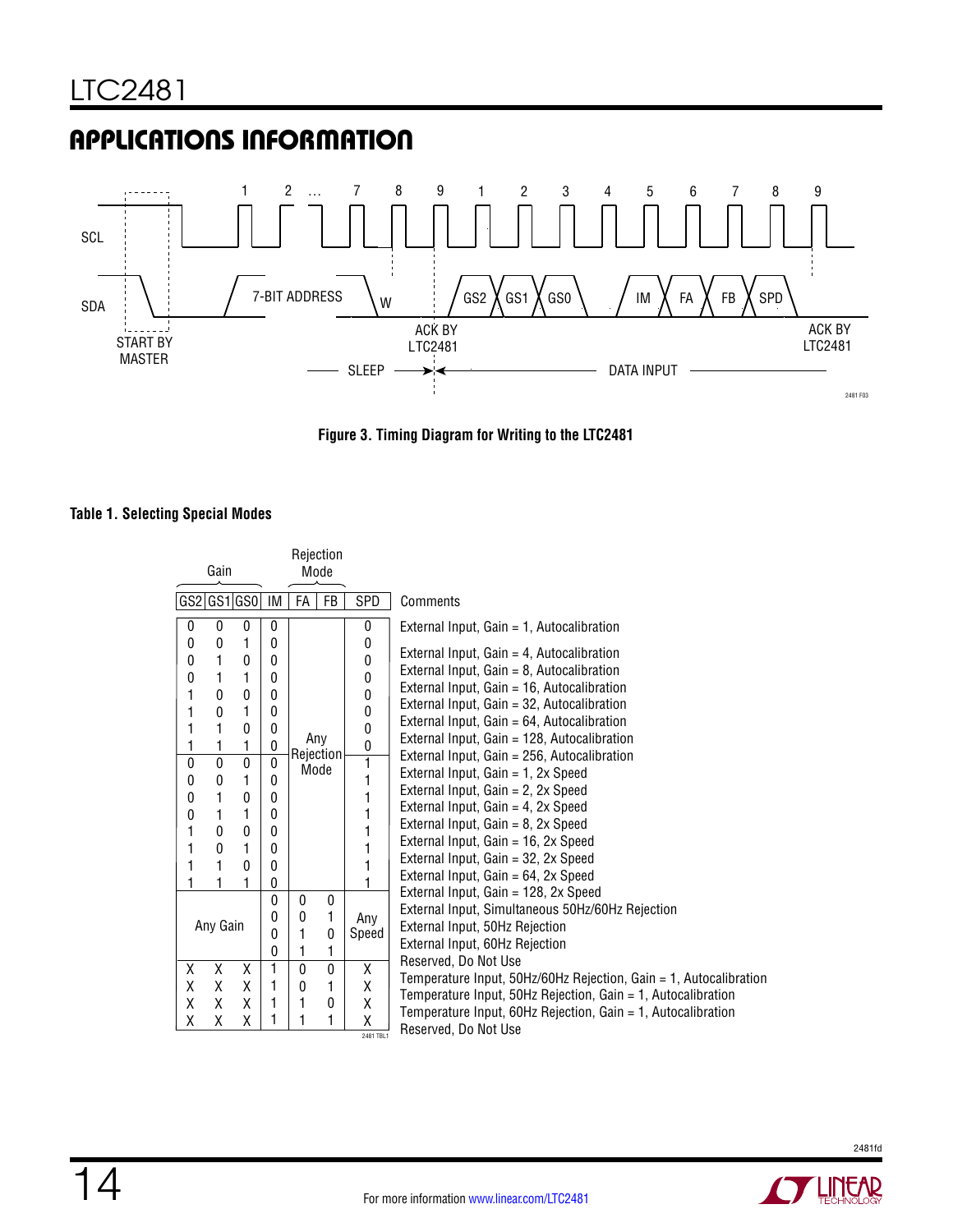|                        | <br>. |        |        |        |       |       |        |        |             |
|------------------------|-------|--------|--------|--------|-------|-------|--------|--------|-------------|
| <b>GAIN</b>            |       |        |        | 16     | 32    | 64    | 128    | 256    | <b>UNIT</b> |
| Input Span             | ±2.5  | ±0.625 | ±0.312 | ±0.156 | ±78m  | ±39m  | ±19.5m | ±9.76m |             |
| LSB                    | 38.1  | 9.54   | 4.77   | 2.38   | 1.19  | 0.596 | 0.298  | 0.149  | μV          |
| Noise Free Resolution* | 65536 | 65536  | 65536  | 65536  | 65536 | 65536 | 32768  | 16384  | Counts      |
| Gain Error             |       |        |        |        | ხ     |       |        | 8      | ppm of FS   |
| Offset Error           | 0.5   | 0.5    | 0.5    | 0.5    | 0.5   | 0.5   | 0.5    | 0.5    | μV          |

Table 2a. The LTC2481 Performance vs GAIN in Normal Speed Mode (V<sub>CC</sub> = 5V, V<sub>RFF</sub> = 5V)

Table 2b. The LTC2481 Performance vs GAIN in 2x Speed Mode (V<sub>CC</sub> = 5V, V<sub>REF</sub> = 5V)

| <b>GAIN</b>            |       |       |        |        | 16     | 32    | 64    | 128    | <b>UNIT</b>   |
|------------------------|-------|-------|--------|--------|--------|-------|-------|--------|---------------|
| Input Span             | ±2.5  | ±1.25 | ±0.625 | ±0.312 | ±0.156 | ±78m  | ±39m  | ±19.5m | $\mathcal{U}$ |
| LSB                    | 38.1  | 19.1  | 9.54   | 4.77   | 2.38   | 1.19  | 0.596 | 0.298  | μV            |
| Noise Free Resolution* | 65536 | 65536 | 65536  | 65536  | 65536  | 65536 | 45875 | 22937  | Counts        |
| Gain Error             |       |       |        |        | b      |       | 5     |        | ppm of FS     |
| Offset Error           | 200   | 200   | 200    | 200    | 200    | 200   | 200   | 200    | μV            |

\*The resolution in counts is calculated as the FS divided by LSB or the RMS noise value, whichever is larger.

#### **GAIN (GS2, GS1, GS0)**

The input referred gain of the LTC2481 is adjustable from 1 to 256. With a gain of 1, the differential input range is  $\pm V_{\text{RFF}}/2$  and the common mode input range is rail-to-rail. As the GAIN is increased, the differential input range is reduced to  $\pm V_{\text{RFF}}/2$  • GAIN but the common mode input range remains rail-to-rail. As the differential gain is increased, low level voltages are digitized with greater resolution. At a gain of 256, the LTC2481 digitizes an input signal range of ±9.76mV with over 16,000 counts.

#### **Temperature Sensor (IM)**

The LTC2481 includes an on-chip temperature sensor. The temperature sensor is selected by setting  $IM = 1$  in the serial input data stream. Conversions are performed directly on the temperature sensor by the converter. While operating in this mode, the device behaves as a temperature to bits converter. The digital reading is proportional to the absolute temperature of the device. This feature allows the converter to linearize temperature sensors or continuously remove temperature effects from external sensors. Several applications leveraging this feature are presented in more detail in the applications section. While operating in this mode, the gain is set to 1 and the speed is set to normal independent of the control bits (GS2, GS1, GS0 and SPD).

#### **Rejection Mode (FA, FB)**

The LTC2481 includes a high accuracy on-chip oscillator with no required external components. Coupled with a 4th order digital lowpass filter, the LTC2481 rejects line frequency noise. In the default mode, the LTC2481 simultaneously rejects 50Hz and 60Hz by at least 87dB. The LTC2481 can also be configured to selectively reject 50Hz or 60Hz to better than 110dB.

#### **Speed Mode (SPD)**

The LTC2481 continuously performs offset calibrations. Every conversion cycle, two conversions are automatically performed (default) and the results combined. This result is free from offset and drift. In applications where the offset is not critical, the autocalibration feature can be disabled with the benefit of twice the output rate.

Linearity, full-scale accuracy and full-scale drift are identical for both 2x and 1x speed modes. In both the 1x and 2x speed there is no latency. This enables input steps or multiplexer channel changes to settle in a single conversion cycle easing system overhead and increasing the effective conversion rate.

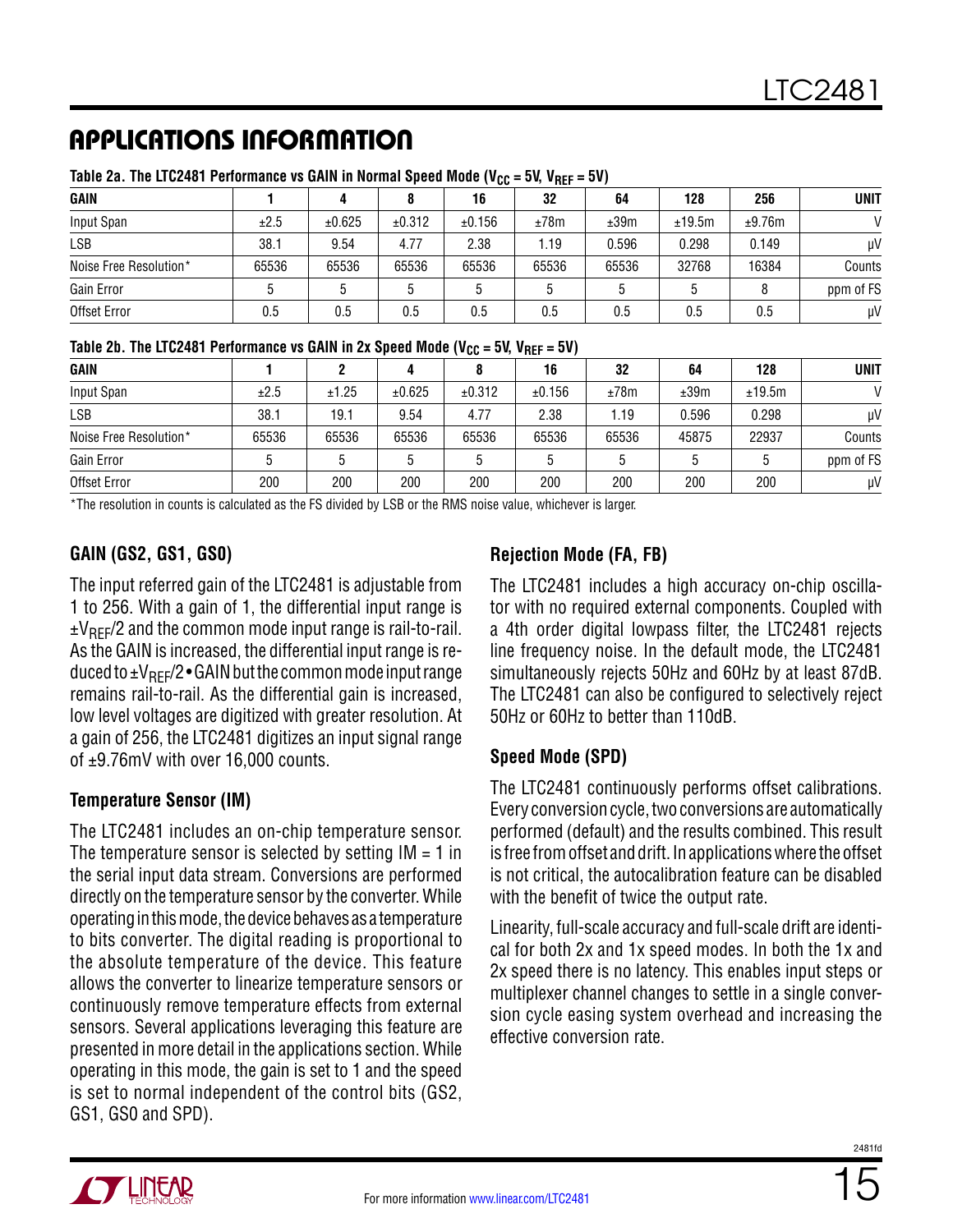#### **LTC2481 Data Format**

After a START condition, the master sends a 7-bit address followed by a R/W bit. The bit R/W is 1 for a Read request and 0 for a Write request. If the 7-bit address agrees with an LTC2481's address, that device is selected. When the device is in the conversion state, it does not accept the request and issues a Not-Acknowledge (NACK) by leaving SDA HIGH. If the conversion is complete, it issues an acknowledge (ACK) by pulling SDA LOW.

The LTC2481 has two registers. The output register contains the result of the last conversion and a user programmable configuration register that sets the converter operation mode.

The output register contains the last conversion result. After each conversion is completed, the device automatically enters the sleep state where the supply current is reduced to 1µA. When the LTC2481 is addressed for a Read operation, it acknowledges (by pulling SDA LOW) and acts as a transmitter. The master and receiver can read up to three bytes from the LTC2481. After a complete Read operation (3 bytes), the output register is emptied, a new conversion is initiated, and a following Read request in the same input/output phase will be NACKed. The LTC2481 output data stream is 24 bits long, shifted out on the falling edges of SCL. The first bit is the conversion result sign bit (SIG), see Tables 3 and 4. This bit is HIGH if  $V_{1N} \geq 0$ . It is

#### **Table 4. LTC2481 Output Data Format**

LOW if  $V_{IN}$  <0. The second bit is the most significant bit (MSB) of the result. The first two bits (SIG and MSB) can be used to indicate over range conditions. If both bits are HIGH, the differential input voltage is above +FS and the following 16 bits are set to LOW to indicate an overrange condition. If both bits are LOW, the input voltage is below –FS and the following 16 bits are set to HIGH to indicate an underrange condition. The function of these two bits is summarized in Table 3. The next 16 bits contain the conversion results in binary two's complement format. The remaining six bits are a readback of the configuration register.

#### **Table 3. LTC2481 Status Bits**

| INPUT RANGE                                       | BIT 23 SIG | BIT 22 MSB |
|---------------------------------------------------|------------|------------|
| $V_{IN} \geq 0.5$ • $V_{REF}$                     |            |            |
| $0V \leq V_{IN} < 0.5 \cdot V_{BFF}$              | 1/0        |            |
| $-0.5 \bullet V_{REF} \leq V_{IN} < 0V$           |            |            |
| $V_{\text{IN}} < -0.5$ $\bullet$ $V_{\text{RFF}}$ |            |            |

As long as the voltage on the  $IN<sup>+</sup>$  and  $IN<sup>-</sup>$  pins is maintained within the  $-0.3V$  to (V<sub>CC</sub> + 0.3V) absolute maximum operating range, a conversion result is generated for any differential input voltage  $V_{IN}$  from  $-FS = -0.5 \cdot V_{RFF}/GAIN$ to +FS =  $0.5 \cdot V_{REF}/GAIN$ . For differential input voltages greater than +FS, the conversion result is clamped to the value corresponding to the +FS + 1LSB. For differential input voltages below –FS, the conversion result is clamped to the value corresponding to –FS – 1LSB.

| DIFFERENTIAL INPUT VOLTAGE VIN* | <b>BIT 23 SIG</b> | <b>BIT 22 MSB</b> | <b>BIT 21</b> | <b>BIT 20</b> | <b>BIT 19</b> | $\cdots$ | BIT <sub>6</sub> |
|---------------------------------|-------------------|-------------------|---------------|---------------|---------------|----------|------------------|
| $V_{IN}^* \ge FS^{**}$          |                   |                   | 0             | 0             | 0             | $\cdots$ |                  |
| $FS^{\star\star}$ – 1LSB        |                   |                   |               |               |               | $\cdots$ |                  |
| $0.5 \cdot FS^{**}$             |                   |                   |               | $\Omega$      | 0             | $\cdots$ |                  |
| $0.5 \cdot FS^{**} - 1LSB$      |                   |                   | 0             |               |               | $\cdots$ |                  |
| 0                               | $1/0***$          | <sup>n</sup>      | $\Omega$      | $\Omega$      | 0             | $\cdots$ |                  |
| $-ILSB$                         | 0                 |                   |               |               |               | $\cdots$ |                  |
| $-0.5 \cdot FS^{**}$            | 0                 |                   |               | $\Omega$      | 0             | $\cdots$ |                  |
| $-0.5 \cdot FS^{**} - 1LSB$     | 0                 |                   | U             |               |               | $\cdots$ |                  |
| $-{\sf FS}^{\star\,\star}$      | 0                 |                   | $\Omega$      | $\Omega$      | 0             | $\cdots$ |                  |
| $V_{IN}^* < -FS^{**}$           |                   |                   |               |               |               | $\cdots$ |                  |

\* The differential input voltage  $V_{1N} = IN^+ - IN^-$ .

\*\* The full-scale voltage  $FS = 0.5 \cdot V_{REF}/GAIN$ .

\* The sign bit changes state during the 0 output code when the device is operating in the 2x speed mode.

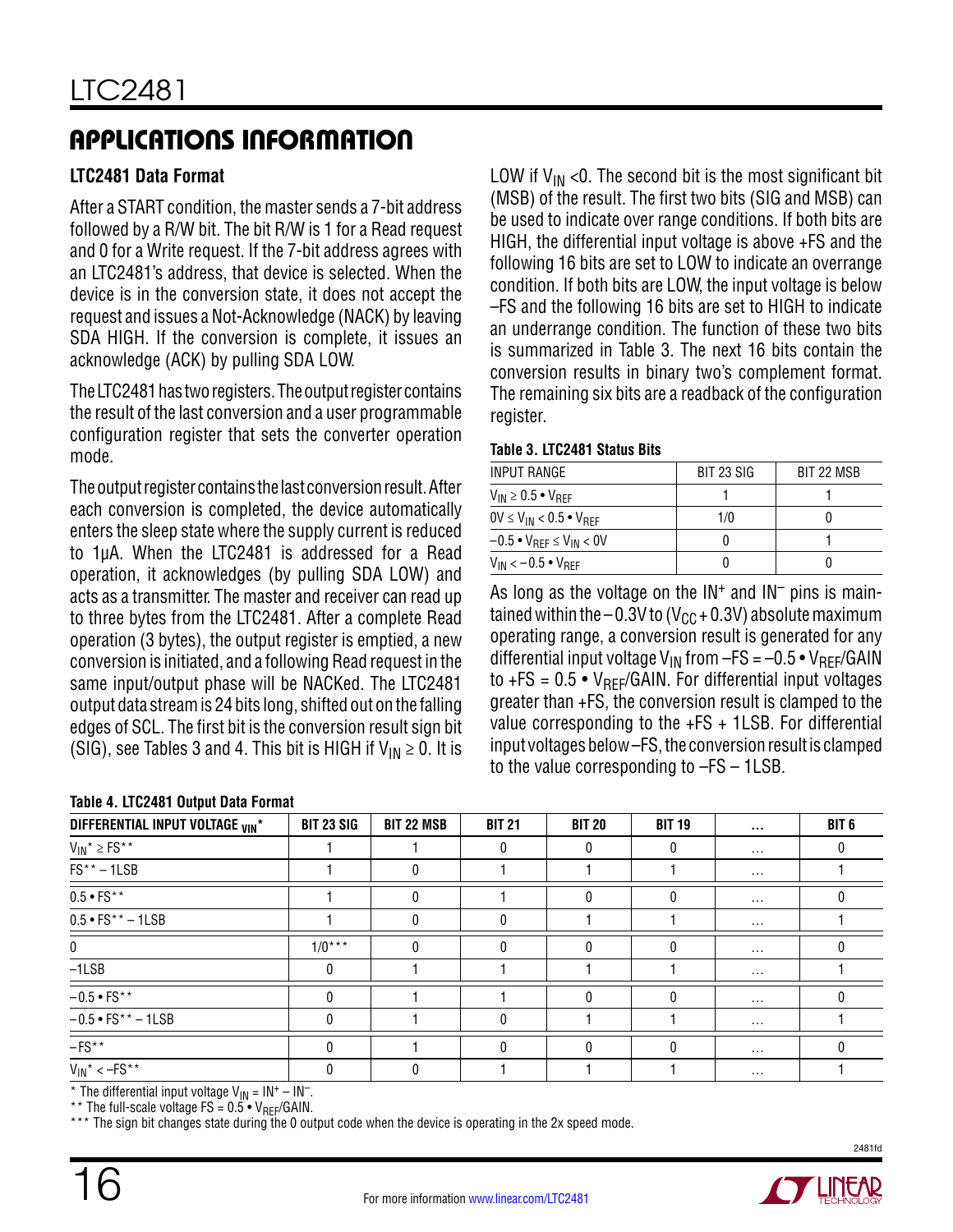

**Figure 4. Timing Diagram for Reading from the LTC2481**

#### **Initiating a New Conversion**

When the LTC2481 finishes a conversion, it automatically enters the sleep state. Once in the sleep state, the device is ready for Read/Write operations. After the device acknowledges a Read or Write request, the device exits the sleep state and enters the data input/output state. The data input/output state concludes and the LTC2481 starts a new conversion once a STOP condition is issued by the master or all 24 bits of data are read out of the device.

During the data read cycle, a stop command may be issued by the master controller in order to start a new conversion and abort the data transfer. This stop command must be issued during the 9th clock cycle of a byte read when the bus is free (the ACK/NACK cycle).

#### **LTC2481 Address**

The LTC2481 has two address pins, enabling one in 6 possible addresses, as shown in Table 5.

| 19910 0. ET 02 TOT 71991000 710019111110111 |             |                |  |  |  |  |
|---------------------------------------------|-------------|----------------|--|--|--|--|
| CA1                                         | $CA0/f_0$ * | <b>Address</b> |  |  |  |  |
| <b>LOW</b>                                  | <b>HIGH</b> | 001 01 00      |  |  |  |  |
| <b>LOW</b>                                  | Floating    | 001 01 01      |  |  |  |  |
| Floating                                    | <b>HIGH</b> | 001 01 11      |  |  |  |  |
| Floating                                    | Floating    | 010 01 00      |  |  |  |  |
| HIGH                                        | <b>HIGH</b> | 010 01 10      |  |  |  |  |
| <b>HIGH</b>                                 | Floating    | 010 01 11      |  |  |  |  |

#### **Table 5. LTC2481 Address Assignment**

 $*$  CA0/f<sub>0</sub> is treated as HIGH when driven by a valid external clock.

In addition to the configurable addresses listed in Table 5, the LTC2481 also contains a global address (1110111) which may be used for synchronizing multiple LTC2481s.

#### **Operation Sequence**

The LTC2481 acts as a transmitter or receiver. The device may be programmed to perform several functions. These include measuring an external differential input signal or an integrated temperature sensor, setting a programmable gain (from 1 to 256), selecting line frequency rejection (50Hz, 60Hz, or simultaneous 50Hz and 60Hz), and a 2x speed up mode.

#### **Continuous Read**

In applications where the configuration does not need to change for each conversion cycle, the conversion result can be continuously read. The configuration remains unchanged from the last value written into the device. If the device has not been written to since power up, the configuration is set to the default value (Input External, GAIN=1, simultaneous 50Hz/60Hz rejection, and 1x speed mode). The operation sequence is shown in Figure 6. When the conversion is finished, the device may be addressed for a read operation. At the end of a read operation, a new conversion begins. At the conclusion of the conversion cycle, the next result may be read using the method described above. If the conversion cycle is not concluded and a valid address selects the device, the LTC2481 generates a NACK signal indicating the conversion cycle is in progress.

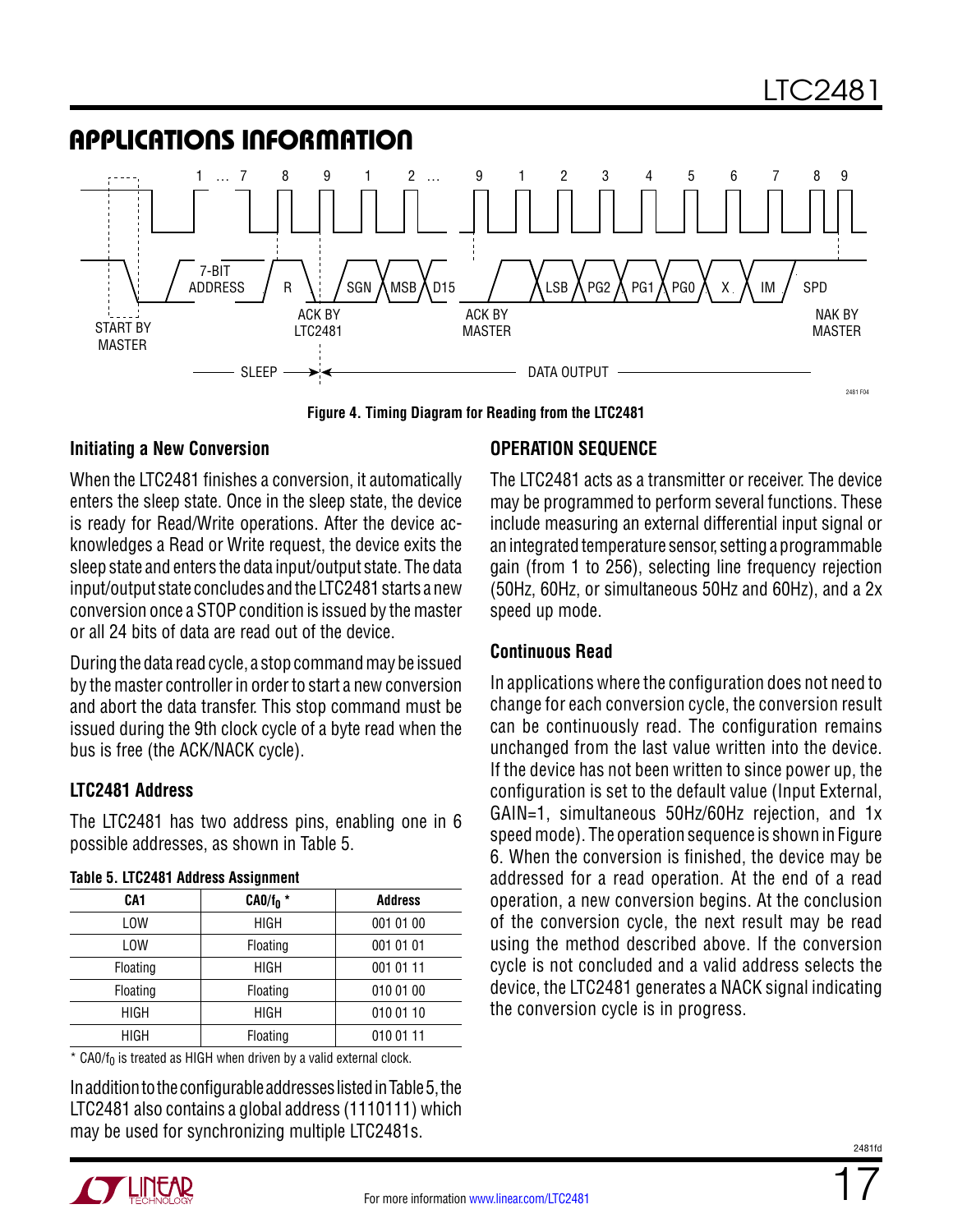



**Figure 7. Write, Read, Start Conversion**

#### **Continuous Read/Write**

Once the conversion cycle is concluded, the LTC2481 can be written to then read from, using the repeated Start (Sr) command.

Figure 7 shows a cycle which begins with a data Write, a repeated start, followed by a read, and concluded with a stop command. The following conversion begins after all 24 bits are read out of the device or after the STOP command and uses the newly programmed configuration data.

#### **Discarding a Conversion Result and Initiating a New Conversion with Optional Configuration Updating**

At the conclusion of a conversion cycle, a Write cycle can be initiated. Once the Write cycle is acknowledged, a stop (P) command initiates a new conversion. If a new configuration is required, this data can be written into the device and a stop command initiates a new conversion, see Figure 8.

#### **Synchronizing Multiple LTC2481s with the Global Address Call**

In applications where several LTC2481s are used on the same I<sup>2</sup>C bus, all LTC2481s can be synchronized with the global address call. To achieve this, first all the LTC2481s must have completed the conversion cycle. The master issues a Start, followed by the LTC2481 global address 1110111 and a Write request. All LTC2481s will be selected and acknowledge the request. The master then sends the write byte (Optional) and ends the Write operation with a STOP. This will update the configuration registers (if a write byte was sent) and initiate a new conversion simultaneously on all the LTC2481s, as shown in Figure 9. In order to synchronize the start of conversion without affecting the configuration registers, the Write operation can be aborted with a STOP. This initiates a new conversion on all the LTC2481s without changing the configuration registers.

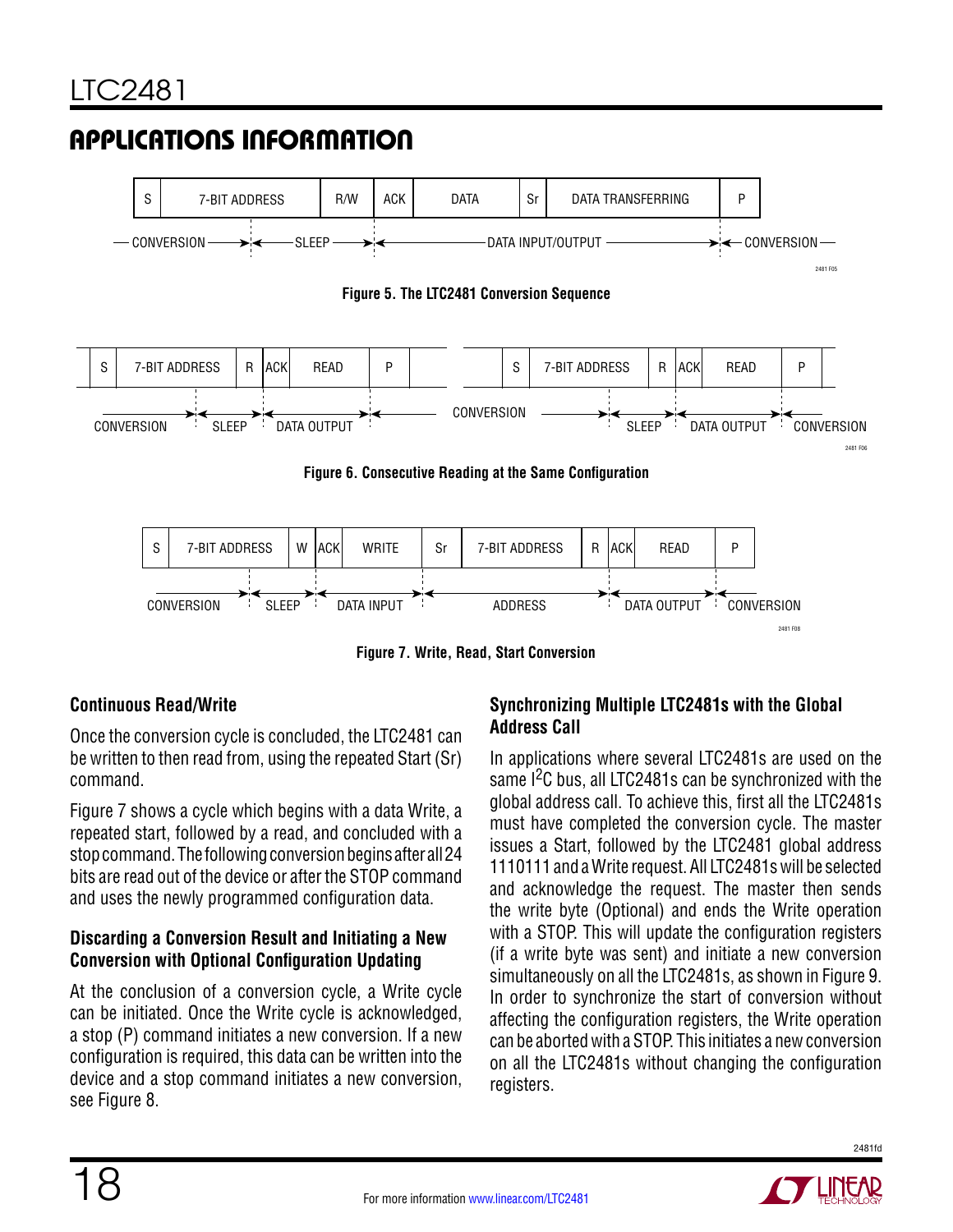

**Figure 9. Synchronize the LTC2481s with the Global Address Call**

#### **Easy Drive Input Current Cancellation**

The LTC2481 combines a high precision delta-sigma ADC with an automatic differential input current cancellation front end. A proprietary front-end passive sampling network transparently removes the differential input current. This enables external RC networks and high impedance sensors to directly interface to the LTC2481 without external amplifiers. The remaining common mode input current is eliminated by either balancing the differential input impedances or setting the common mode input equal to the common mode reference (see Automatic Input Current Cancellation section). This unique architecture does not require on-chip buffers enabling input signals to swing all the way to ground and up to  $V_{\text{CC}}$ . Furthermore, the cancellation does not interfere with the transparent offset and full-scale auto-calibration and the absolute accuracy (full-scale  $+$  offset  $+$  linearity) is maintained even with external RC networks.

### **Conversion Clock**

A major advantage the delta-sigma converter offers over conventional type converters is an on-chip digital filter (commonly implemented as a SINC or Comb filter). For high resolution, low frequency applications, this filter is typically designed to reject line frequencies of 50Hz or 60Hz plus their harmonics. The filter rejection performance is

directly related to the accuracy of the converter system clock. The LTC2481 incorporates a highly accurate on-chip oscillator. This eliminates the need for external frequency setting components such as crystals or oscillators.

### **Frequency Rejection Selection (CA0/f<sub>0</sub>)**

The LTC2481 internal oscillator provides better than 110dB normal mode rejection at the line frequency and all its harmonics (up to the 255th) for 50Hz  $\pm$ 2% or 60Hz  $\pm$ 2%, or better than 87dB normal mode rejection from 48Hz to 62.4Hz. The rejection mode is selected by writing to the on-chip configuration register (the default mode at powerup is simultaneous 50Hz/60Hz rejection).

When a fundamental rejection frequency different from 50Hz or 60Hz is required or when the converter must be synchronized with an outside source, the LTC2481 can operate with an external conversion clock. The converter automatically detects the presence of an external clock signal at the CA0/ $f_0$  pin and turns off the internal oscillator. The chip address for CA0 is internally set HIGH. The frequency  $f_{FOSC}$  of the external signal must be at least 10kHz to be detected. The external clock signal duty cycle is not significant as long as the minimum and maximum specifications for the high and low periods  $t_{\text{HFO}}$  and  $t_{\text{IFO}}$ are observed.

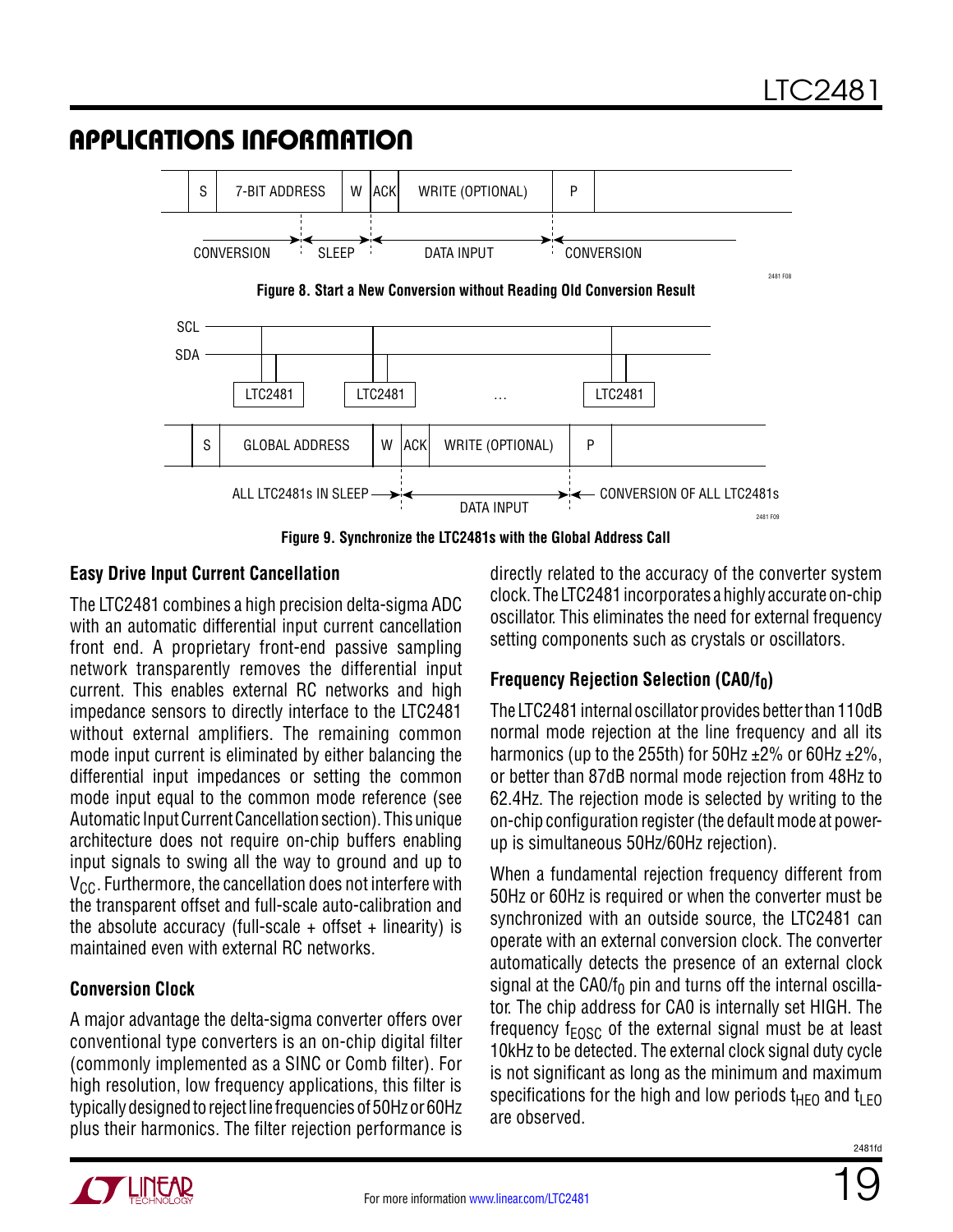While operating with an external conversion clock of a frequency  $f_{FOSC}$ , the LTC2481 provides better than 110dB normal mode rejection in a frequency range of  $f_{FOSC}/5120$  $±4%$  and its harmonics. The normal mode rejection as a function of the input frequency deviation from  $f_{FOSC}/5120$ is shown in Figure 10.

Whenever an external clock is not present at the CA0/f<sub>0</sub> pin, the converter automatically activates its internal oscillator and enters the Internal Conversion Clock mode.  $CAO/f<sub>0</sub>$ may be tied HIGH or left floating in order to set the chip address. The LTC2481 operation will not be disturbed if the change of conversion clock source occurs during the sleep state or during the data output state while the converter uses an external serial clock. If the change occurs during the conversion state, the result of the conversion in progress may be outside specifications but the following conversions will not be affected.

Table 6 summarizes the duration of the conversion state of each state and the achievable output data rate as a function of  $f_{FOSC}$ .

#### **Ease of Use**

The LTC2481 data output has no latency, filter settling delay or redundant data associated with the conversion cycle. There is a one-to-one correspondence between the conversion and the output data. Therefore, multiplexing multiple analog voltages is easy.

The LTC2481 performs offset and full-scale calibrations every conversion cycle. This calibration is transparent to the user and has no effect on the cyclic operation described

| Table 6. LTC2481 State Duration |  |
|---------------------------------|--|
|                                 |  |



**Figure 10. LTC2481 Normal Mode Rejection When Using an External Oscillator**

above. The advantage of continuous calibration is extreme stability of offset and full-scale readings with respect to time, supply voltage change and temperature drift.

#### **Power-Up Sequence**

The LTC2481 automatically enters an internal reset state when the power supply voltage  $V_{CC}$  drops below approximately 2V. This feature guarantees the integrity of the conversion result.

When the  $V_{CC}$  voltage rises above this critical threshold, the converter creates an internal power-on-reset (POR) signal with a duration of approximately 4ms. The POR signal clears all internal registers. Following the POR signal, the LTC2481 starts a normal conversion cycle and follows the succession of states described in Figure 1. The first

| <b>STATE</b> | <b>OPERATING MODE</b> |                                                                                                       | <b>DURATION</b>                                                                                                                                                                                      |  |  |  |
|--------------|-----------------------|-------------------------------------------------------------------------------------------------------|------------------------------------------------------------------------------------------------------------------------------------------------------------------------------------------------------|--|--|--|
| CONVERSION   | Internal Oscillator   | 60Hz Rejection                                                                                        | 133ms, Output Data Rate ≤ 7.5 Readings/s for 1x Speed Mode 67ms,<br>Output Data Rate $\leq$ 15 Readings/s for 2x Speed Mode                                                                          |  |  |  |
|              |                       | 50Hz Reiection                                                                                        | 160ms, Output Data Rate ≤ 6.2 Readings/s for 1x Speed Mode 80ms,<br>Output Data Rate ≤ 12.5 Readings/s for 2x Speed Mode                                                                             |  |  |  |
|              |                       | 50Hz/60Hz Rejection                                                                                   | 147ms, Output Data Rate ≤ 6.8 Readings/s for 1x Speed Mode 73.6ms,<br>Output Data Rate $\leq$ 13.6 Readings/s for 2x Speed Mode                                                                      |  |  |  |
|              | External Oscillator   | $CAO/f_0$ = External Oscillator<br>with Frequency f <sub>EOSC</sub> Hz<br>$(f_{EOSC}/5120$ Rejection) | 41036/f <sub>EOSC</sub> s, Output Data Rate $\leq$ f <sub>EOSC</sub> /41036 Readings/s for 1x Speed Mode<br>20556/ $f_{FOSCS}$ , Output Data Rate $\leq f_{FOSC}/20556$ Readings/s for 2x Speed Mode |  |  |  |

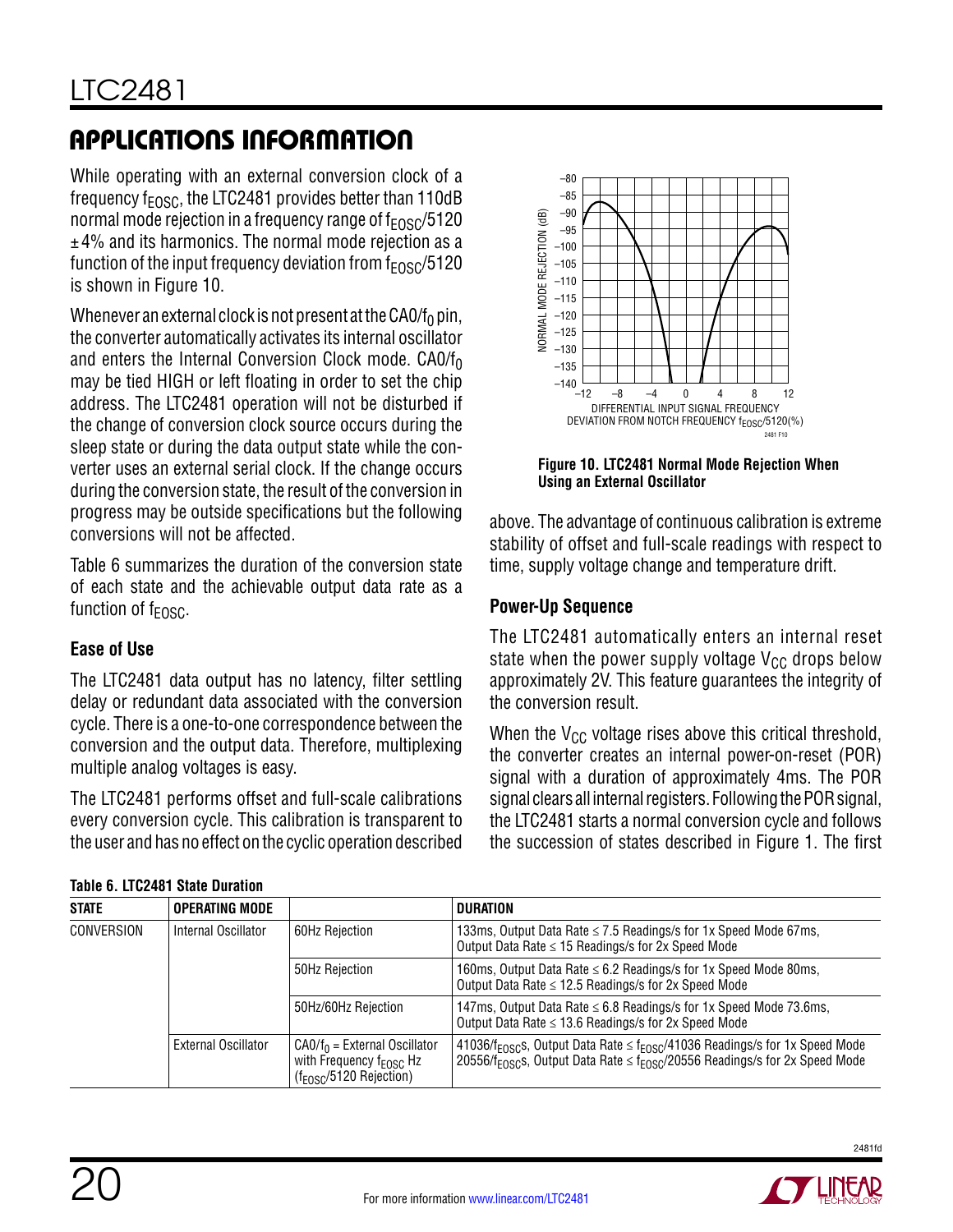conversion result following POR is accurate within the specifications of the device if the power supply voltage is restored within the operating range (2.7V to 5.5V) before the end of the POR time interval.

#### **On-Chip Temperature Sensor**

The LTC2481 contains an on-chip PTAT (proportional to absolute temperature) signal that can be used as a temperature sensor. The internal PTAT has a typical value of 420mV at 27°C and is proportional to the absolute temperature value with a temperature coefficient of  $420/(27 + 273) =$ 1.40mV/°C (SLOPE), as shown in Figure 11. The internal PTAT signal is used in a single-ended mode referenced to device ground internally. The GAIN is automatically set to one (independent of the values of GS0, GS1, GS2) in order to preserve the PTAT property at the ADC output code and avoid an out of range error. The 1x speed mode with automatic offset calibration is automatically selected for the internal PTAT signal measurement as well.

When using the internal temperature sensor, if the output code is normalized to  $R<sub>SDA</sub> = V<sub>PTAT</sub>/V<sub>REF</sub>$ , the temperature is calculated using the following formula:

$$
T_K = \frac{R_{SDA} \cdot V_{REF}}{SLOPE}
$$
 in Kelvin

and

$$
T_C = \frac{R_{SDA} \cdot V_{REF}}{SLOPE} - 273 \text{ in } ^{\circ}C
$$

where SLOPE is nominally 1.4mV/°C.

Since the PTAT signal can have an initial value variation which results in errors in SLOPE, to achieve absolute temperature measurements, a one-time calibration is needed to adjust the SLOPE value. The converter output of the PTAT signal,  $R0_{SDA}$ , is measured at a known temperature T0 (in °C) and the SLOPE is calculated as:

$$
SLOPE = \frac{RO_{SDA} \cdot V_{REF}}{TO + 273}
$$

This calibrated SLOPE can be used to calculate the temperature.

If the same  $V_{REF}$  source is used during calibration and temperature measurement, the actual value of the  $V_{\text{RFF}}$ is not needed to measure the temperature as shown in the calculation below:

$$
T_{C} = \frac{R_{SDA} \cdot V_{REF}}{SLOPE} - 273
$$

$$
= \frac{R_{SDA}}{R0_{SDA}} \cdot (T0 + 273) - 273
$$



**Figure 11. Internal PTAT Signal vs Temperature**

#### **Reference Voltage Range**

The LTC2481 external reference voltage range is 0.1V to  $V_{CC}$ . The converter output noise is determined by the thermal noise of the front-end circuits, and as such, its value in nanovolts is nearly constant with reference voltage. Since the transition noise (600nV) is much less than the quantization noise ( $V_{\text{REF}}/2^{17}$ ), a decrease in the reference voltage will increase the converter resolution. A reduced reference voltage will also improve the converter performance when operated with an external conversion clock (external  $f_0$  signal) at substantially higher output data rates (see the Output Data Rate section).  $V_{REF}$  must be ≥1.1V to use the internal temperature sensor.

The reference input is differential. The differential reference input range ( $V_{REF}$  = REF<sup>+</sup> – REF<sup>-</sup>) is 100mV to  $V_{CC}$  and the common mode reference input range is OV to  $V_{CC}$ .

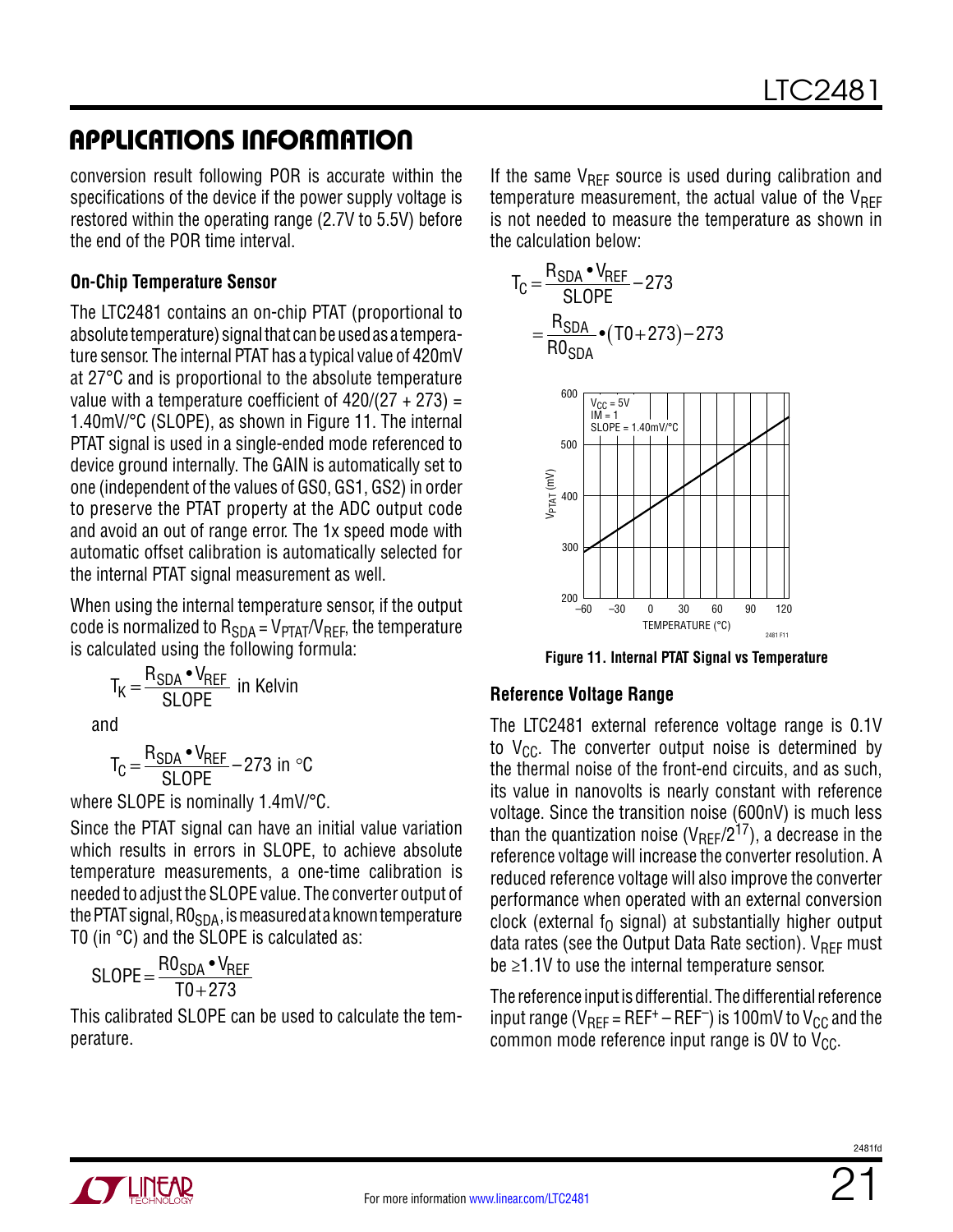#### **Input Voltage Range**

The analog input is truly differential with an absolute/ common mode range for the  $IN<sup>+</sup>$  and  $IN<sup>-</sup>$  input pins extending from GND – 0.3V to  $V_{CC}$  + 0.3V. Outside these limits, the ESD protection devices begin to turn on and the errors due to input leakage current increase rapidly. Within these limits, the LTC2481 converts the bipolar differential input signal,  $V_{IN} = IN^+ - IN^-$ , from – FS to +FS where FS = 0.5  $\bullet$  V<sub>RFF</sub>/GAIN. Beyond this range, the converter indicates the overrange or the underrange condition using distinct output codes. Since the differential input current cancellation does not rely on an on-chip buffer, current cancellation as well as DC performance is maintained rail-to-rail.

Input signals applied to  $IN<sup>+</sup>$  and  $IN<sup>-</sup>$  pins may extend by 300mV below ground and above  $V_{CC}$ . In order to limit any fault current, resistors of up to 5k may be added in series with the  $IN^+$  and  $IN^-$  pins without affecting the performance of the devices. The effect of the series resistance on the converter accuracy can be evaluated from the curves presented in the Input Current/Reference Current sections. In addition, series resistors will introduce a temperature dependent offset error due to the input leakage current. A 1nA input leakage current will develop a 1ppm offset error on a 5k resistor if  $V_{\text{RFF}} = 5V$ . This error has a very strong temperature dependency.

#### **Driving the Input and Reference**

The input and reference pins of the LTC2481 converter are directly connected to a network of sampling capacitors. Depending upon the relation between the differential input voltage and the differential reference voltage, these capacitors are switching between these four pins transferring small amounts of charge in the process. A simplified equivalent circuit is shown in Figure 12.

For a simple approximation, the source impedance  $R<sub>S</sub>$ driving an analog input pin  $(IN^+, IN^-, REF^+)$  can be considered to form, together with  $R_{SW}$  and  $C_{FO}$  (see Figure 12), a first order passive network with a time constant  $\tau = (R_S + R_{SW}) \bullet C_{FO}$ . The converter is able to sample the input signal with better than 1ppm accuracy if the sampling period is at least 14 times greater than the input circuit time constant  $\tau$ . The sampling process on the four input analog pins is quasi-independent so each time constant should be considered by itself and, under worst-case circumstances, the errors may add.

When using the internal oscillator, the LTC2481's front-end switched-capacitor network is clocked at 123kHz corresponding to an 8.1µs sampling period. Thus, for settling errors of less than 1ppm, the driving source impedance should be chosen such that  $\tau \leq 8.1 \mu s/14 = 580$ ns. When an external oscillator of frequency  $f_{\text{FOSC}}$  is used, the sampling period is  $2.5/f_{EOSC}$  and, for a settling error of less than



AVG <sup>(</sup> /avg 0.5∙R  $I(REF^+)_{\text{AVC}} = \frac{1.5 \cdot V_{REF} - V_{NCM} + V_{REFCM}}{0.5 \cdot R_{BS}}$ 0.5  $\bullet$  R<sub>EQ</sub> V IN  $\mathsf{V}_{\mathsf{REF}}\bullet\mathsf{R}_{\mathsf{EQ}}$ 0.5 • V $_{\rm{REF}}$  • D $_{\rm{T}}$   $_{\sim}$   $^{1.5}$ R EQ  $\frac{V_{\text{INCM}} + V_{\text{REFCM}}}{V_{\text{REF}} - V_{\text{REF}} \cdot \text{P}_{\text{EQ}}} - \frac{0.5 \cdot V_{\text{REF}} \cdot \text{D}_{\text{T}}}{P_{\text{EQ}}} \cong \frac{1.5 V_{\text{REF}} + (V_{\text{REF/CM}}) - V_{\text{IN/CM}})}{0.5 \cdot P_{\text{EQ}}} - \frac{V_{\text{IN}}}{V_{\text{REF}} \cdot \text{P}_{\text{EQ}}}$ R V IN  $\mathsf{V}_{\mathsf{REF}}\bullet\mathsf{R}_{\mathsf{EQ}}$ EQ EQ  $(IN^+)_{AVG} = I(1N^-)_{AVG} = \frac{V_{IN(CM)} - 0.5 - 1}{0.5}$  $\left(\frac{\text{REF}^+ + \text{REF}^-}{2}\right)$ ,  $V_{\text{REF}} = \text{REF}^+ - \text{REF}^ -$  )  $\frac{VIN(CM) - VREF(CM)}{V}$  $_{0.5}$  $_{0.5}$  $\mathsf{R}_{\mathsf{EQ}} = 2.71\mathsf{M}\Omega$  internal oscillator 60Hz mode  $V_{IN} = IN^+ - IN^ V_{\text{INCM}} = \frac{\text{IN}^+ + \text{IN}}{2}$ ì  $\overline{1}$  $\mathsf{R}_\mathsf{EQ}=$  2.98 MΩ INTERNAL OSCILLATOR 50Hz AND 60Hz MODE  $\mathsf{R}_{\mathsf{EQ}} = \left( 0.833 \bullet 10^{12} \right)$  /  $\mathsf{f}_{\mathsf{EOSC}}$  EXTERNAL OSCILLATOR  $+1N$ <sup>-</sup> ľ  $\overline{1}$  <sup>2</sup> 2

 ${\sf D}_{\sf T}$  is the density of a digital transition at the modulator output WHERE REF– IS INTERNALLY TIED TO GND

IN(CM) — YREF(CM

SWITCHING FREQUENCY f<sub>SW</sub> = 123kHz INTERNAL OSCILLATOR  $f_{SW} = 0.4 \cdot f_{EOSC}$  EXTERNAL OSCILLATOR

**Figure 12. LTC2481 Equivalent Analog Input Circuit**

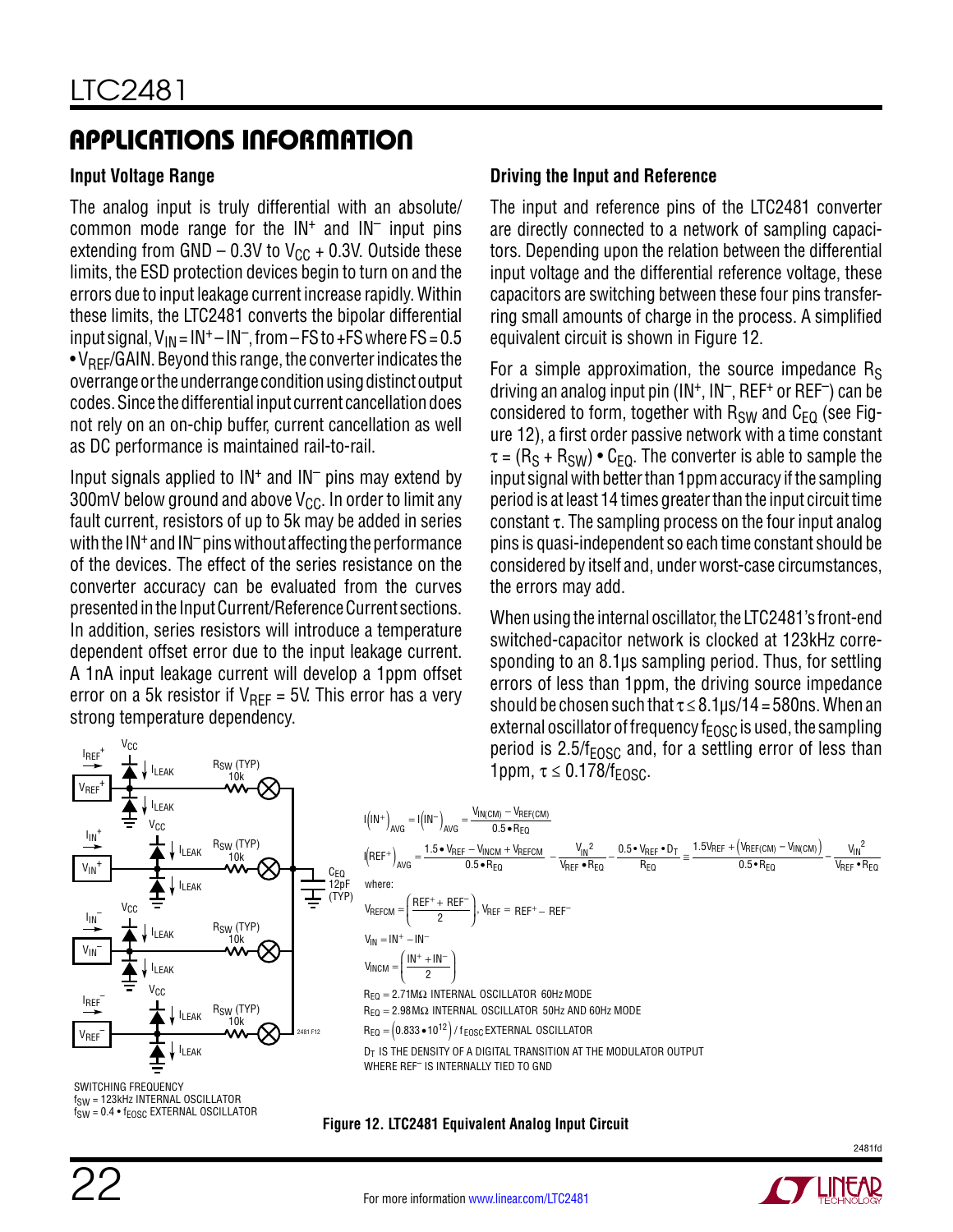#### **Automatic Differential Input Current Cancellation**

In applications where the sensor output impedance is low (up to 10kΩ with no external bypass capacitor or up to 500Ω with 0.001µF bypass), complete settling of the input occurs. In this case, no errors are introduced and direct digitization of the sensor is possible.

For many applications, the sensor output impedance combined with external bypass capacitors produces RC time constants much greater than the 580ns required for 1ppm accuracy. For example, a 10kΩ bridge driving a 0.1µF bypass capacitor has a time constant several orders of magnitude greater than the required maximum. Historically, settling issues were solved using buffers. These buffers led to increased noise, reduced DC performance (Offset/Drift), limited input/output swing (cannot digitize signals near ground or  $V_{CC}$ ), added system cost and increased power. The LTC2481 uses a proprietary switching algorithm that forces the average differential input current to zero independent of external settling errors. This allows accurate direct digitization of high impedance sensors without the need of buffers (see Figures 13 to 15). Additional errors resulting from mismatched leakage currents must also be taken into account.

The switching algorithm forces the average input current on the positive input  $(I_{IN}^+)$  to be equal to the average input current on the negative input  $(I_{\text{IN}})$ . Over the complete conversion cycle, the average differential input current  $(I_{IN}^+ - I_{IN}^-)$  is zero. While the differential input current is zero, the common mode input current  $(I_{IN}^+ + I_{IN}^-)/2$  is proportional to the difference between the common mode input voltage ( $V_{INCM}$ ) and the common mode reference voltage  $(V_{RFFCM})$ .

In applications where the input common mode voltage is equal to the reference common mode voltage, as in the case of a balance bridge type application, both the differential and common mode input current are zero. The accuracy of the converter is unaffected by settling errors. Mismatches in source impedances between IN+ and IN– also do not affect the accuracy.

In applications where the input common mode voltage is constant but different from the reference common mode voltage, the differential input current remains zero while



**Figure 13. An RC Network at IN+ and IN–**



**Figure 14. +FS Error vs R<sub>SOURCE</sub> at IN<sup>+</sup> and IN<sup>-</sup>** 



Figure 15. - FS Error vs R<sub>SOURCE</sub> at IN<sup>+</sup> and IN<sup>-</sup>

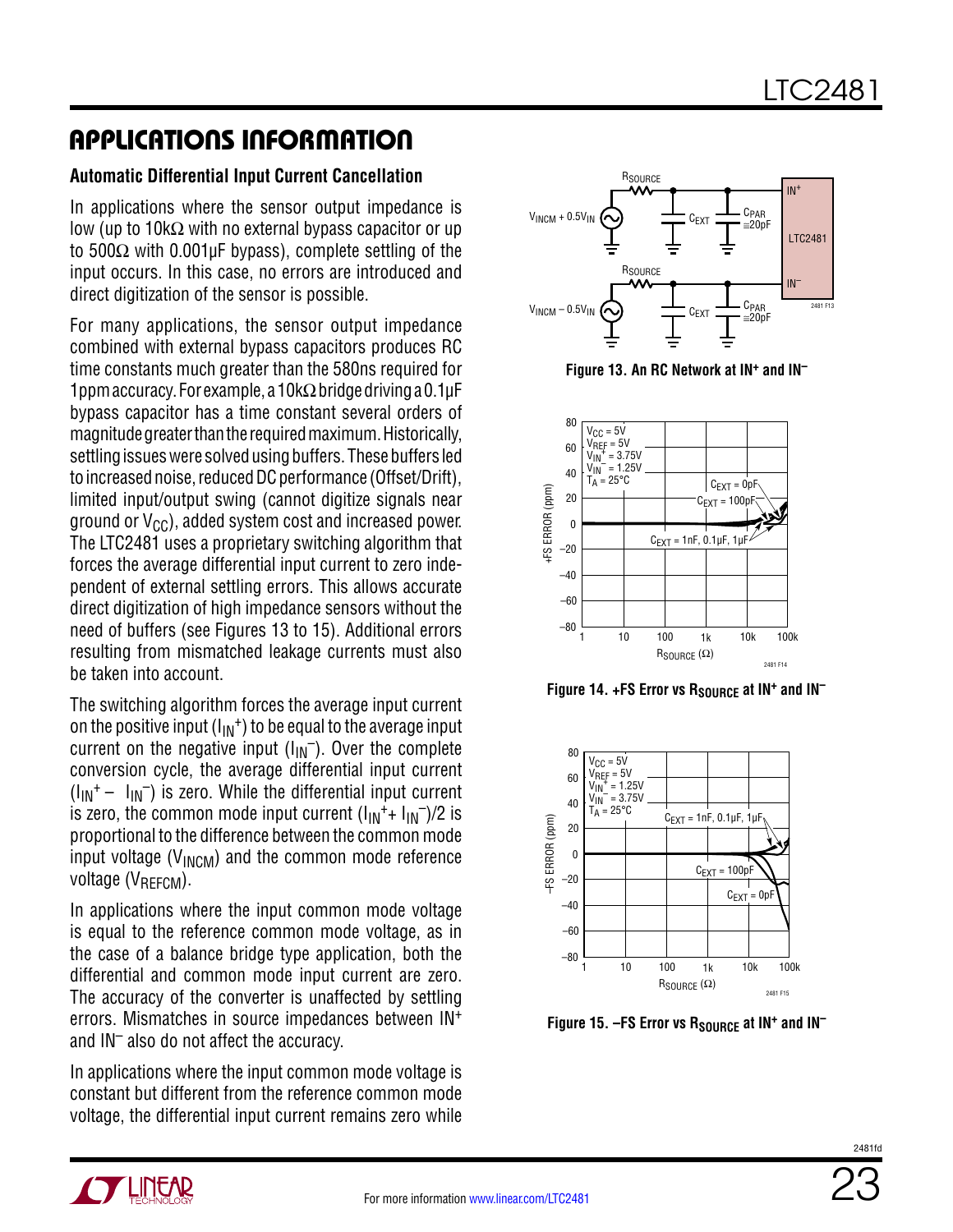the common mode input current is proportional to the difference between  $V_{INCM}$  and  $V_{RFICM}$ . For a reference common mode of 2.5V and an input common mode of 1.5V, the common mode input current is approximately 0.74µA (in simultaneous 50Hz/60Hz rejection mode). This common mode input current has no effect on the accuracy if the external source impedances tied to  $IN<sup>+</sup>$  and  $IN<sup>-</sup>$  are matched. Mismatches in these source impedances lead to a fixed offset error but do not affect the linearity or fullscale reading. A 1% mismatch in 1kΩ source resistances leads to a 15ppm shift (74µV) in offset voltage.

In applications where the common mode input voltage varies as a function of input signal level (single-ended input, RTDs, half bridges, current sensors, etc.), the common mode input current varies proportionally with input voltage. For the case of balanced input impedances, the common mode input current effects are rejected by the large CMRR of the LTC2481 leading to little degradation in accuracy. Mismatches in source impedances lead to gain errors proportional to the difference between the common mode input voltage and the common mode reference voltage. 1% mismatches in 1kΩ source resistances lead to worst-case gain errors on the order of 15ppm or 1LSB (for 1V differences in reference and input common mode voltage). Table 7 summarizes the effects of mismatched source impedance and differences in reference/input common mode voltages.

|                                        | <b>BALANCED INPUT</b><br><b>RESISTANCES</b>                                                                                          | UNBALANCED INPUT<br><b>RESISTANCES</b>                                                                                                                                                           |
|----------------------------------------|--------------------------------------------------------------------------------------------------------------------------------------|--------------------------------------------------------------------------------------------------------------------------------------------------------------------------------------------------|
| Constant<br>$V_{IN(CM)} - V_{REF(CM)}$ | $C_{\text{EXT}}$ > 1nF at Both IN <sup>+</sup><br>and IN <sup>-</sup> . Can Take Large<br>Source Resistance with<br>Negligible Error | $C_{\text{FXT}} > 1$ nF at Both IN <sup>+</sup><br>and IN <sup>-</sup> . Can Take Large<br>Source Resistance.<br><b>Unbalanced Resistance</b><br>Results in an Offset Which<br>Can be Calibrated |
| Varying<br>$V_{IN(CM)} - V_{REF(CM)}$  | $C_{\text{EXT}}$ > 1nF at Both IN <sup>+</sup><br>and IN <sup>-</sup> . Can Take Large<br>Source Resistance with<br>Negligible Error | Minimize IN <sup>+</sup> and<br>IN <sup>-</sup> Capacitors and Avoid<br>Large Source Impedance<br>(<5k Recommended)                                                                              |

#### **Table 7. Suggested Input Configuration for LTC2481**

The magnitude of the dynamic input current depends upon the size of the very stable internal sampling capacitors and upon the accuracy of the converter sampling clock. The accuracy of the internal clock over the entire temperature and power supply range is typically better than 0.5%. Such a specification can also be easily achieved by an external clock. When relatively stable resistors (50ppm/°C) are used for the external source impedance seen by IN<sup>+</sup> and IN–, the expected drift of the dynamic current and offset will be insignificant (about 1% of their respective values over the entire temperature and voltage range). Even for the most stringent applications, a one-time calibration operation may be sufficient.

In addition to the input sampling charge, the input ESD protection diodes have a temperature dependent leakage current. This current, nominally 1nA (±10nA max), results in a small offset shift. A 1k source resistance will create a 1µV typical and 10µV maximum offset voltage.

#### **Reference Current**

In a similar fashion, the LTC2481 samples the differential reference pins REF<sup>+</sup> and REF<sup>-</sup> transferring small amount of charge to and from the external driving circuits thus producing a dynamic reference current. This current does not change the converter offset, but it may degrade the gain and INL performance. The effect of this current can be analyzed in two distinct situations.

For relatively small values of the external reference capacitors ( $C_{\text{RFF}}$  < 1nF), the voltage on the sampling capacitor settles almost completely and relatively large values for the source impedance result in only small errors. Such values for  $C_{REF}$  will deteriorate the converter offset and gain performance without significant benefits of reference filtering and the user is advised to avoid them.

Larger values of reference capacitors ( $C_{\text{RFF}}$  > 1nF) may be required as reference filters in certain configurations. Such capacitors will average the reference sampling charge and the external source resistance will see a quasi constant reference differential impedance.

In the following discussion, it is assumed the input and reference common mode are the same. Using internal oscillator for 60Hz mode, the typical differential reference resistance is 1MΩ which generates a full-scale (V<sub>RFF</sub>/2) gain error of 0.51ppm for each ohm of source resistance driving the REF+ and REF– pins. For 50Hz/60Hz mode, the related difference resistance is 1.1M $\Omega$  and the resulting full-scale error is 0.46ppm for each ohm of source resistance driving

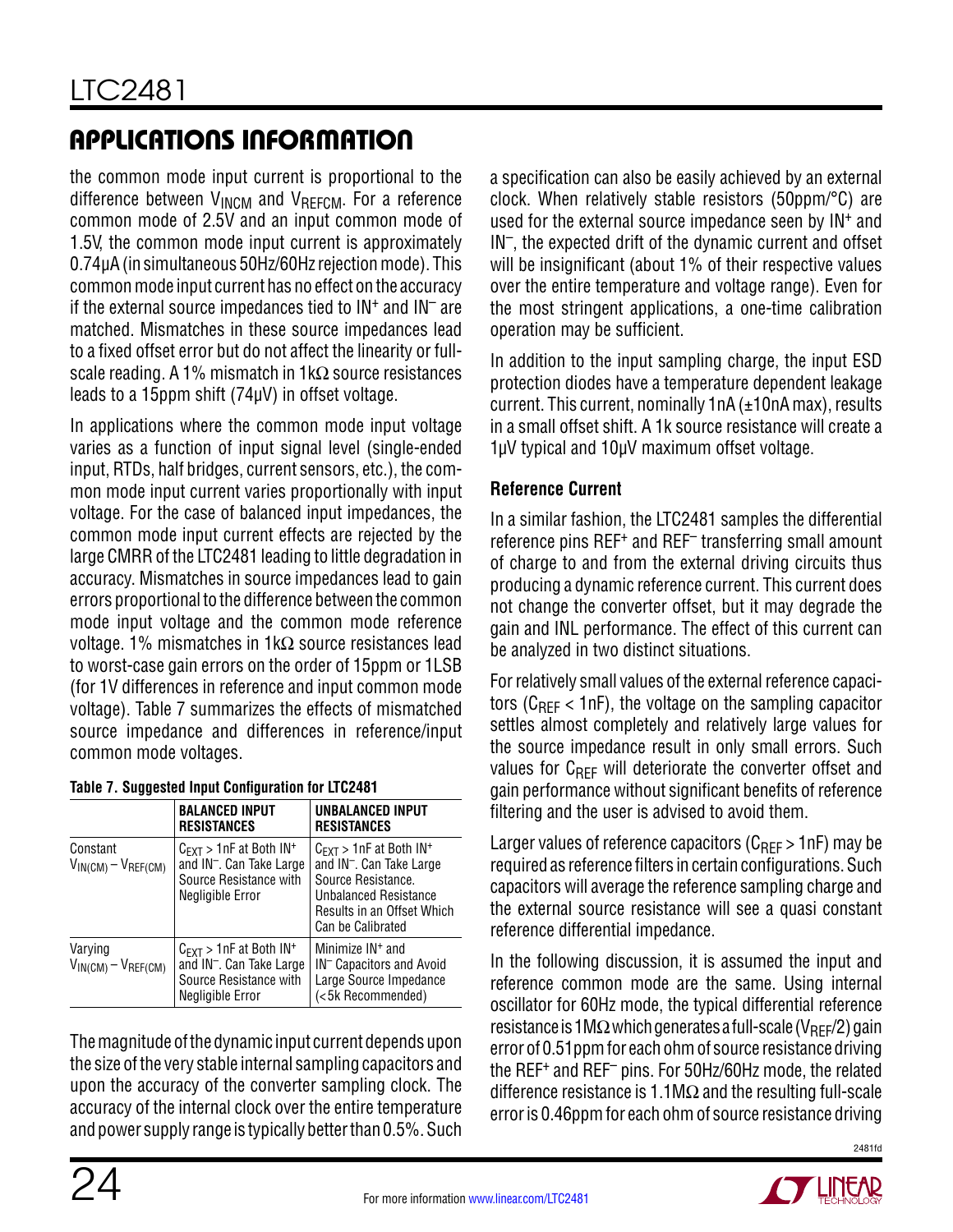the REF+ and REF– pins. For 50Hz mode, the related difference resistance is 1.2M $\Omega$  and the resulting full-scale error is 0.42ppm for each ohm of source resistance driving the REF<sup>+</sup> and REF<sup>-</sup> pins. When CA0/f<sub>0</sub> is driven by an external oscillator with a frequency  $f_{EOSC}$  (external conversion clock operation), the typical differential reference resistance is 0.30 • 10<sup>12</sup>/f<sub>FOSC</sub>  $\Omega$  and each ohm of source resistance driving the REF<sup>+</sup> or REF<sup>-</sup> pins will result in 1.67 • 10<sup>-6</sup> •  $f_{\text{FOSC}}$ ppm gain error. The typical  $+FS$  and  $-FS$  errors for various combinations of source resistance seen by the REF<sup>+</sup> or REF<sup>-</sup> pins and external capacitance connected to that pin are shown in Figures 16-19.

In addition to this gain error, the converter INL performance is degraded by the reference source impedance. The INL is caused by the input dependent terms  $-V_{IN}^2/(V_{RFF} \cdot R_{FO}) - (0.5 \cdot V_{RFF} \cdot D_T)/R_{FO}$  in the reference

pin current as expressed in Figure 12. When using internal oscillator and 60Hz mode, every 100Ω of reference source resistance translates into about 0.67ppm additional INL error. When using internal oscillator and 50Hz/60Hz mode, every 100Ω of reference source resistance translates into about 0.61ppm additional INL error. When using internal oscillator and 50Hz mode, every 100Ω of reference source resistance translates into about 0.56ppm additional INL error. When  $CAO/f_0$  is driven by an external oscillator with a frequency f<sub>FOSC</sub>, every 100 $\Omega$  of source resistance driving REF<sup>+</sup> or REF<sup>-</sup> translates into about 2.18 • 10<sup>-6</sup> •  $f_{\text{FOSC}}$ ppm additional INL error. Figure 20 shows the typical INL error due to the source resistance driving the REF+ or REF<sup>-</sup> pins when large  $C_{REF}$  values are used. The user is advised to minimize the source impedance driving the REF+ and REF– pins.



Figure 16. +FS Error vs R<sub>SOURCE</sub> at REF<sup>+</sup> or REF<sup>-</sup> (Small C<sub>REF</sub>)



Figure 17. –FS Error vs R<sub>SOURCE</sub> at REF<sup>+</sup> or REF<sup>-</sup> (Small C<sub>REF</sub>)



Figure 18. +FS Error vs R<sub>SOURCE</sub> at REF<sup>+</sup> or REF<sup>-</sup> (Large C<sub>REF</sub>)



Figure 19. –FS Error vs R<sub>SOURCE</sub> at REF<sup>+</sup> or REF<sup>-</sup> (Large C<sub>REF</sub>)

2481fd

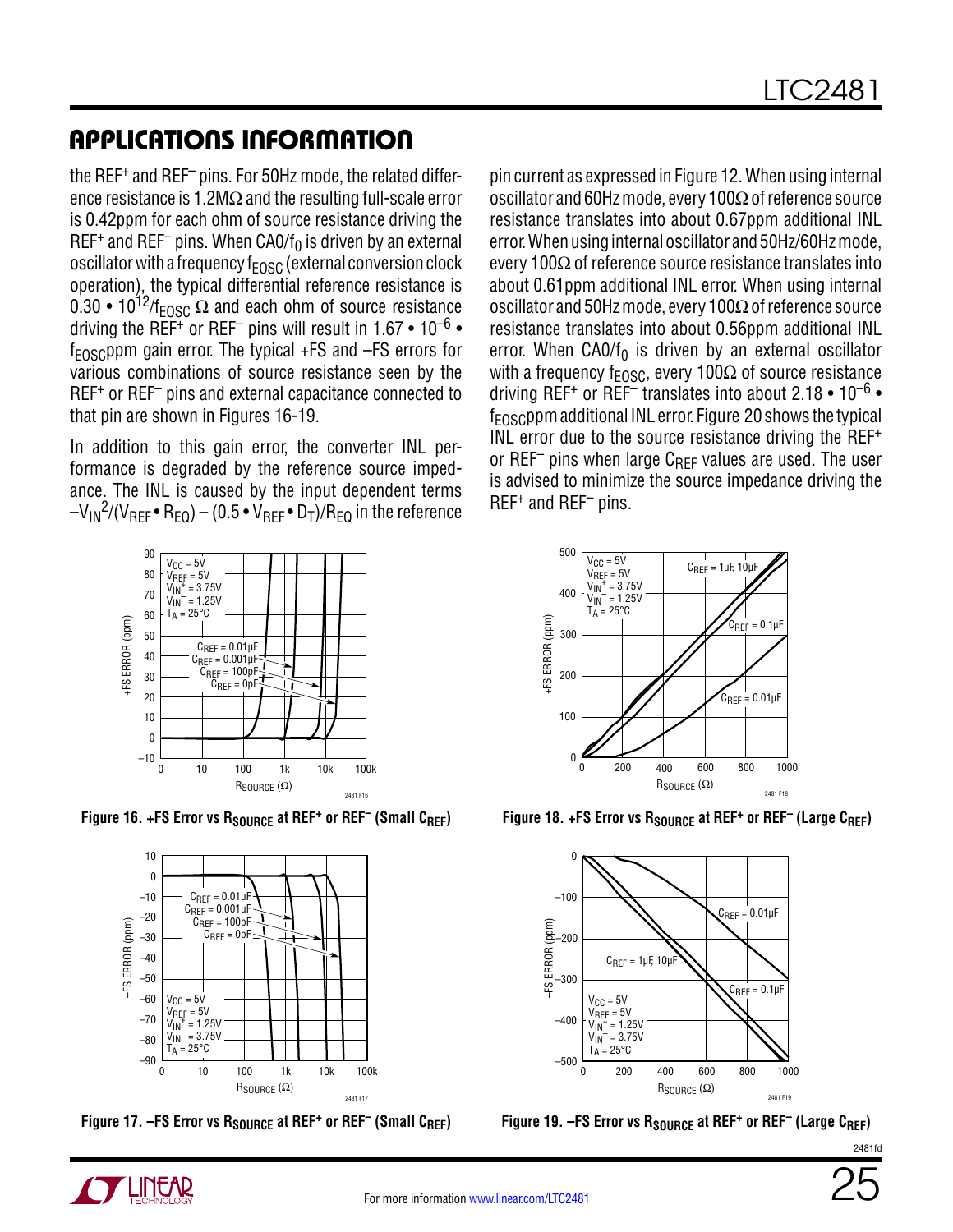In applications where the reference and input common mode voltages are different, extra errors are introduced. For every 1V of the reference and input common mode voltage difference ( $V_{REFCM} - V_{INCM}$ ) and a 5V reference, each Ohm of reference source resistance introduces an extra ( $V_{REFCM} - V_{INCM}$ )/( $V_{REF} \cdot R_{EO}$ ) full-scale gain error, which is 0.074ppm when using internal oscillator and 60Hz mode. When using internal oscillator and 50Hz/60Hz mode, the extra full-scale gain error is 0.067ppm. When using internal oscillator and 50Hz mode, the extra gain error is 0.061ppm. If an external clock is used, the corresponding extra gain error is 0.24 • 10<sup>–6</sup> • f<sub>EOSC</sub>ppm.

The magnitude of the dynamic reference current depends upon the size of the very stable internal sampling capacitors and upon the accuracy of the converter sampling clock. The accuracy of the internal clock over the entire temperature



**Figure 20. INL vs DIFFERENTIAL Input Voltage and**  Reference Source Resistance for C<sub>REF</sub> > 1µF



**Figure 21. Offset Error vs Output Data Rate and Temperature**

and power supply range is typically better than 0.5%. Such a specification can also be easily achieved by an external clock. When relatively stable resistors (50ppm/°C) are used for the external source impedance seen by  $V_{RF}^+$ and  $V_{REF}^-$ , the expected drift of the dynamic current gain error will be insignificant (about 1% of its value over the entire temperature and voltage range). Even for the most stringent applications a one-time calibration operation may be sufficient.

In addition to the reference sampling charge, the reference pins ESD protection diodes have a temperature dependent leakage current. This leakage current, nominally 1nA (±100nA max), results in a small gain error. A 100 $\Omega$ source resistance will create a 0.05µV typical and 5µV maximum full-scale error.



**Figure 22. +FS Error vs Output Data Rate and Temperature**





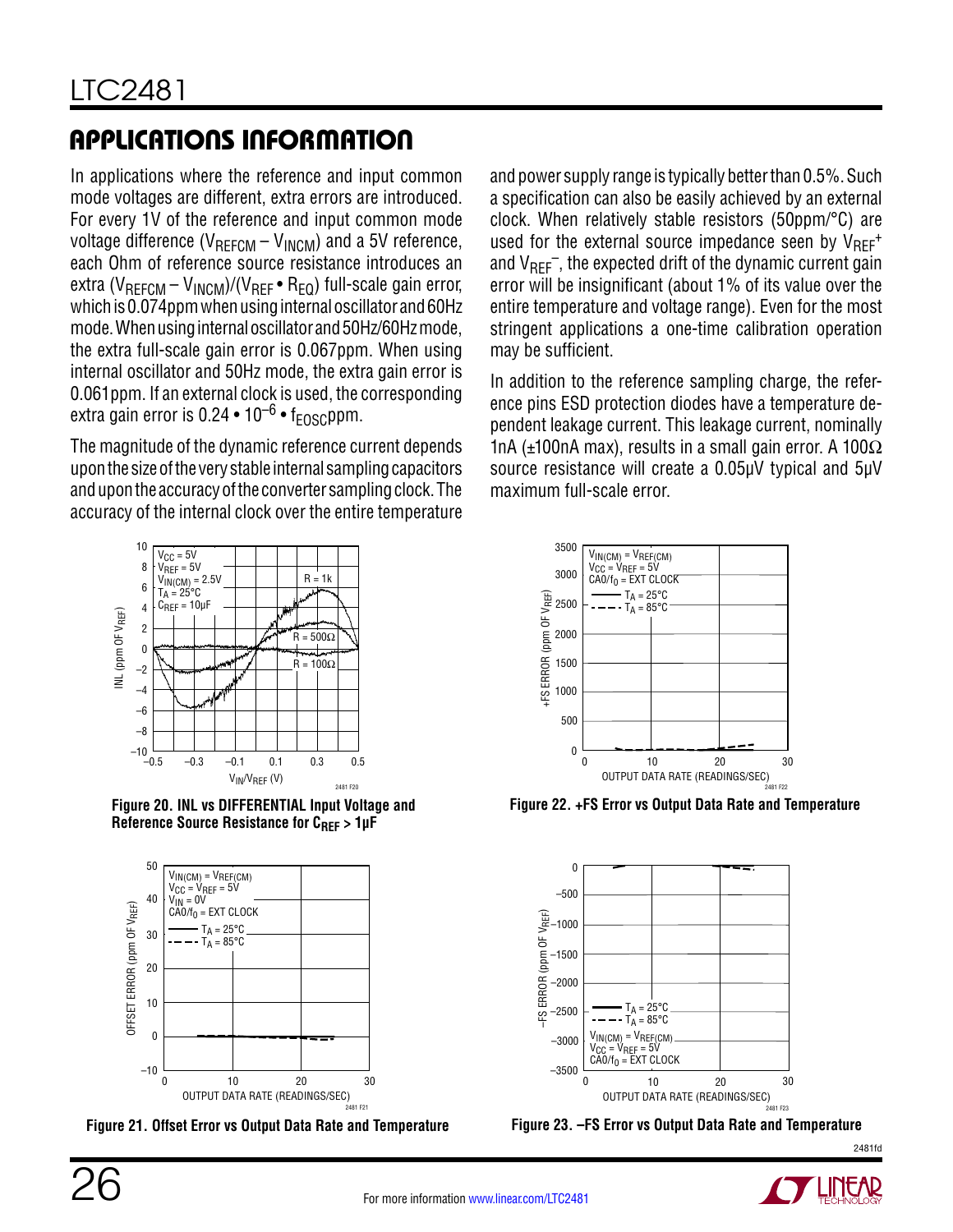#### **Output Data Rate**

When using its internal oscillator, the LTC2481 produces up to 7.5 samples per second (sps) with a notch frequency of 60Hz, 6.25sps with a notch frequency of 50Hz and 6.82sps with the 50Hz/60Hz rejection mode. The actual output data rate will depend upon the length of the sleep and data output phases which are controlled by the user and which can be made insignificantly short. When operated with an external conversion clock (CA0/ $f_0$  connected to an external oscillator), the LTC2481 output data rate can be increased as desired. The duration of the conversion phase is 41036/ $f_{EOSC}$ . If  $f_{EOSC}$  = 307.2kHz, the converter behaves as if the internal oscillator is used and the notch is set at 60Hz.

An increase in  $f_{EOSC}$  over the nominal 307.2kHz will translate into a proportional increase in the maximum output data rate. The increase in output rate is nevertheless accompanied by two potential effects, which must be carefully considered.

First, a change in  $f_{FOSC}$  will result in a proportional change in the internal notch position and in a reduction of the converter differential mode rejection at the power line frequency. In many applications, the subsequent performance degradation can be substantially reduced by relying upon the LTC2481's exceptional common mode rejection and by carefully eliminating common mode to differential mode conversion sources in the input circuit. The user should avoid single-ended input filters and should maintain a very high degree of matching and symmetry in the circuits driving the  $IN<sup>+</sup>$  and  $IN<sup>-</sup>$  pins.

Second, the increase in clock frequency will increase proportionally the amount of sampling charge transferred through the input and the reference pins. If large external input and/or reference capacitors  $(C_{IN}, C_{RFF})$  are used, the previous section provides formulae for evaluating the effect of the source resistance upon the converter performance for any value of  $f_{FOSC}$ . If small external input and/or reference capacitors ( $C_{IN}$ ,  $C_{RFF}$ ) are used, the effect of the external source resistance upon the LTC2481 typical performance can be inferred from Figures 14, 15, 16 and 17 in which the horizontal axis is scaled by  $307200/f_{FDSC}$ .

Typical measured performance curves for output data rates up to 25 readings per second are shown in Figures 21 to 28. In order to obtain the highest possible level of accuracy from this converter at output data rates above 20 readings per second, the user is advised to maximize the power supply voltage used and to limit the maximum ambient operating temperature. In certain circumstances, a reduction of the differential reference voltage may be beneficial.

#### **Input Bandwidth**

The combined effect of the internal SINC<sup>4</sup> digital filter and of the analog and digital autocalibration circuits determines the LTC2481 input bandwidth. When the internal oscillator is used with the notch set at 60Hz, the 3dB input bandwidth is 3.63Hz. When the internal oscillator is used with the notch set at 50Hz, the 3dB input bandwidth is 3.02Hz. If an external conversion clock generator of frequency  $f_{EOSC}$ is connected to the  $CAO/f<sub>0</sub>$  pin, the 3dB input bandwidth is  $11.8 \cdot 10^{-6} \cdot f_{FOSC}$ .

Due to the complex filtering and calibration algorithms utilized, the converter input bandwidth is not modeled very accurately by a first order filter with the pole located at the 3dB frequency. When the internal oscillator is used, the shape of the LTC2481 input bandwidth is shown in Figure 29. When an external oscillator of frequency  $f_{\text{FOSC}}$ is used, the shape of the LTC2481 input bandwidth can be derived from Figure 29, 60Hz mode curve in which the horizontal axis is scaled by  $f_{FOSC}/307200$ .

The conversion noise (600nV<sub>RMS</sub> typical for V<sub>RFF</sub> = 5V) can be modeled by a white noise source connected to a noise free converter. The noise spectral density is 47nV√Hz for an infinite bandwidth source and 64nV√Hz for a single 0.5MHz pole source. From these numbers, it is clear that particular attention must be given to the design of external amplification circuits. Such circuits face the simultaneous requirements of very low bandwidth (just a few Hz) in order to reduce the output referred noise and relatively high bandwidth (at least 500kHz) necessary to drive the input switched-capacitor network. A possible solution is a high gain, low bandwidth amplifier stage followed by a high bandwidth unity-gain buffer.



2481fr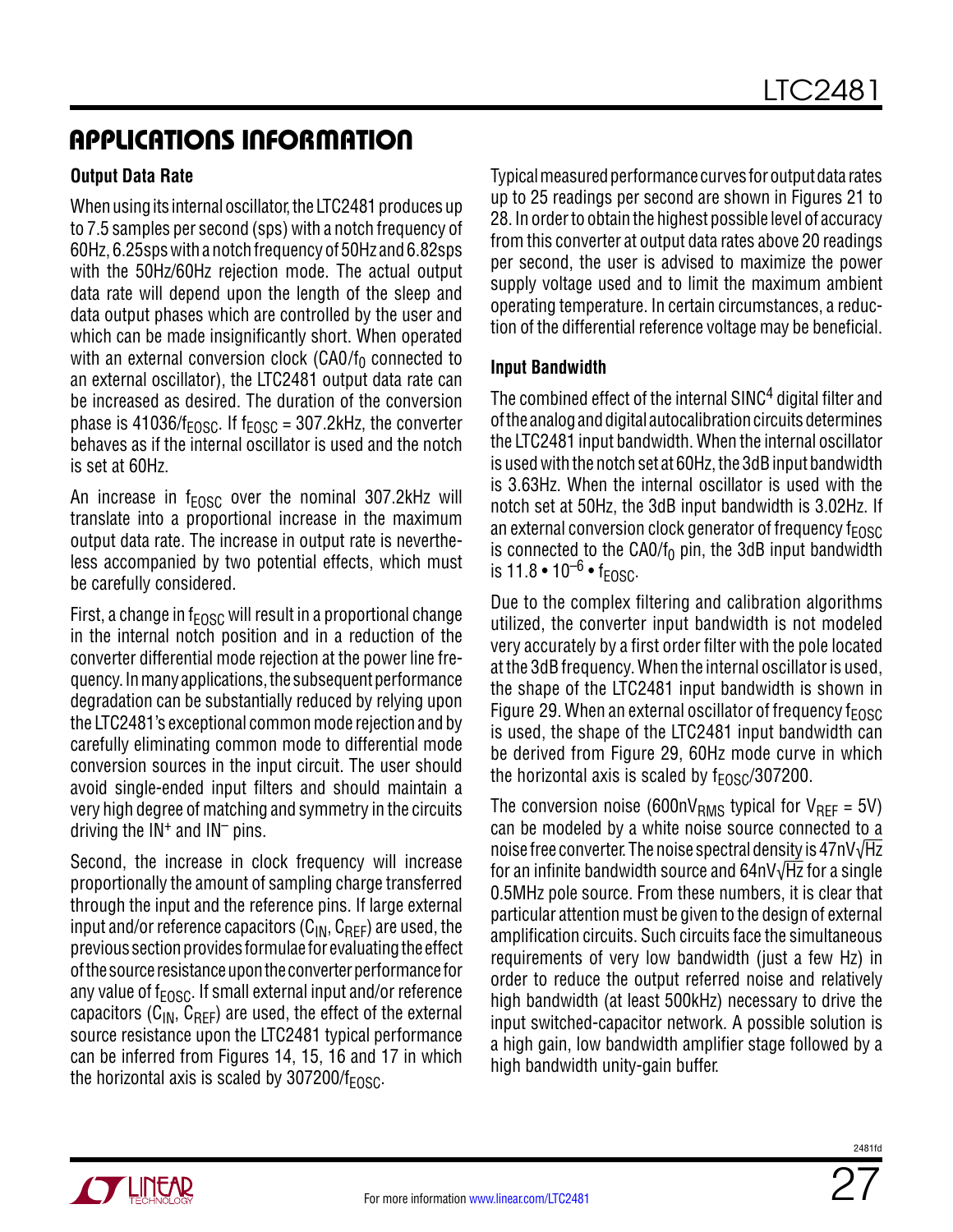

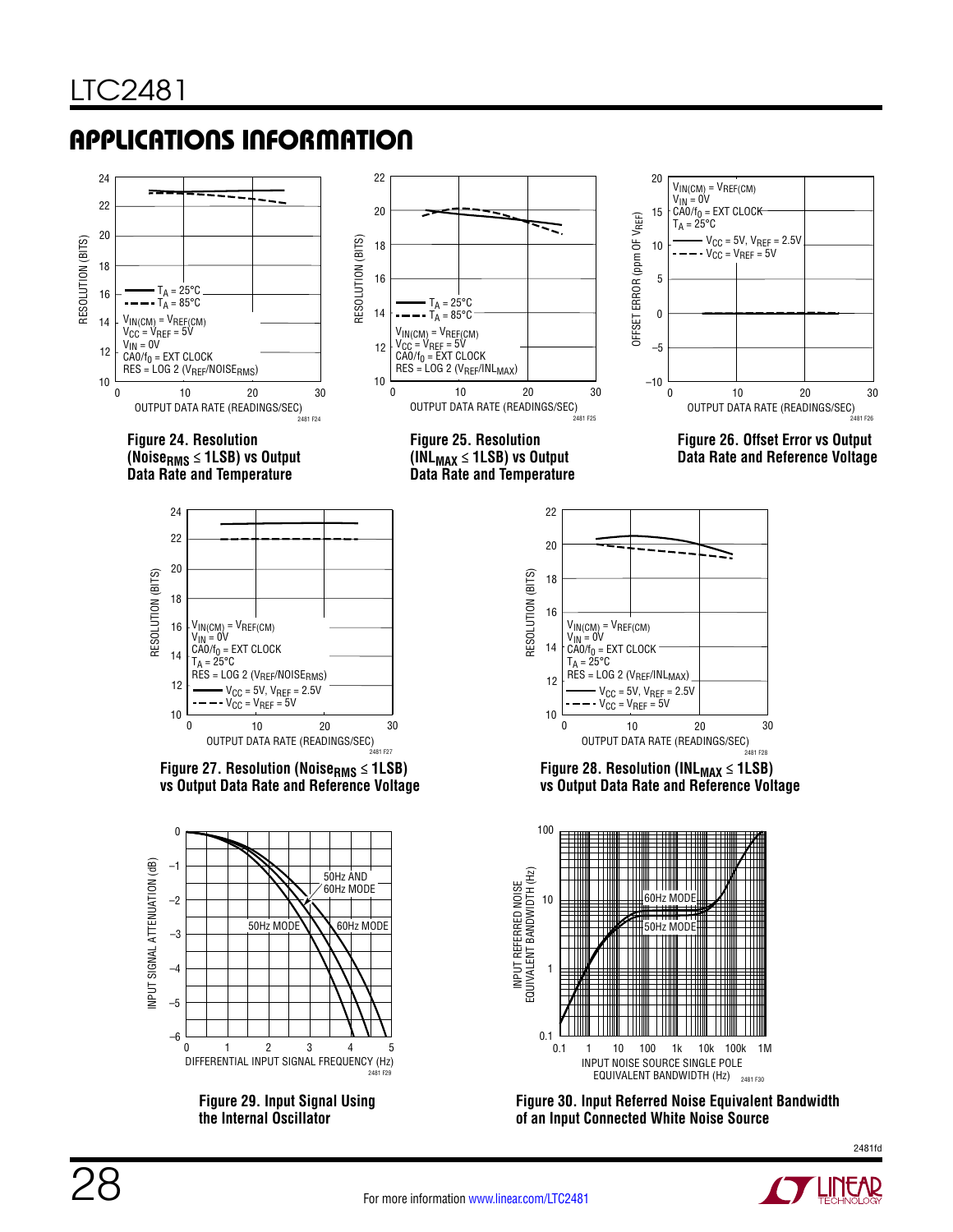When external amplifiers are driving the LTC2481, the ADC input referred system noise calculation can be simplified by Figure 30. The noise of an amplifier driving the LTC2481 input pin can be modeled as a band limited white noise source. Its bandwidth can be approximated by the bandwidth of a single pole lowpass filter with a corner frequency f<sub>i</sub>. The amplifier noise spectral density is n<sub>i</sub>. From Figure 30, using f<sub>i</sub> as the x-axis selector, we can find on the y-axis the noise equivalent bandwidth freqi of the input driving amplifier. This bandwidth includes the band limiting effects of the ADC internal calibration and filtering. The noise of the driving amplifier referred to the converter input and including all these effects can be calculated as N =  $n_i \bullet \sqrt{f}$ req $_i$ . The total system noise (referred to the LTC2481 input) can now be obtained by summing as square root of sum of squares the three ADC input referred noise sources: the LTC2481 internal noise, the noise of the IN+ driving amplifier and the noise of the  $IN^-$  driving amplifier.

If the CA0/ $f_0$  pin is driven by an external oscillator of frequency  $f_{EOSC}$ , Figure 30 can still be used for noise calculation if the x-axis is scaled by  $f_{EOSC}/307200$ . For large values of the ratio  $f_{FOSC}/307200$ , the Figure 30 plot accuracy begins to decrease, but at the same time the LTC2481 noise floor rises and the noise contribution of the driving amplifiers lose significance.

#### **Normal Mode Rejection and Antialiasing**

One of the advantages delta-sigma ADCs offer over conventional ADCs is on-chip digital filtering. Combined with a large oversampling ratio, the LTC2481 significantly simplifies antialiasing filter requirements. Additionally, the input current cancellation feature of the LTC2481 allows external lowpass filtering without degrading the DC performance of the device.

The SINC4 digital filter provides greater than 120dB normal mode rejection at all frequencies except DC and integer multiples of the modulator sampling frequency  $(f_S)$ . The LTC2481's autocalibration circuits further simplify the antialiasing requirements by additional normal mode signal filtering both in the analog and digital domain. Independent of the operating mode,  $f_S = 256 \cdot f_N = 2048$ •  $f_{\text{OUTMAX}}$  where  $f_N$  is the notch frequency and  $f_{\text{OUTMAX}}$ is the maximum output data rate. In the internal oscillator mode with a 50Hz notch setting,  $f_S = 12800$ Hz, with 50Hz/60Hz rejection,  $f_S = 13960$ Hz and with a 60Hz notch setting  $f_S = 15360$ Hz. In the external oscillator mode,  $f_S =$  $f_{FOSC}/20$ . The performance of the normal mode rejection is shown in Figures 31 and 32.



**Figure 31. Input Normal Mode Rejection, Internal Oscillator and 50Hz Notch Mode**



**Figure 32. Input Normal Mode Rejection at DC**

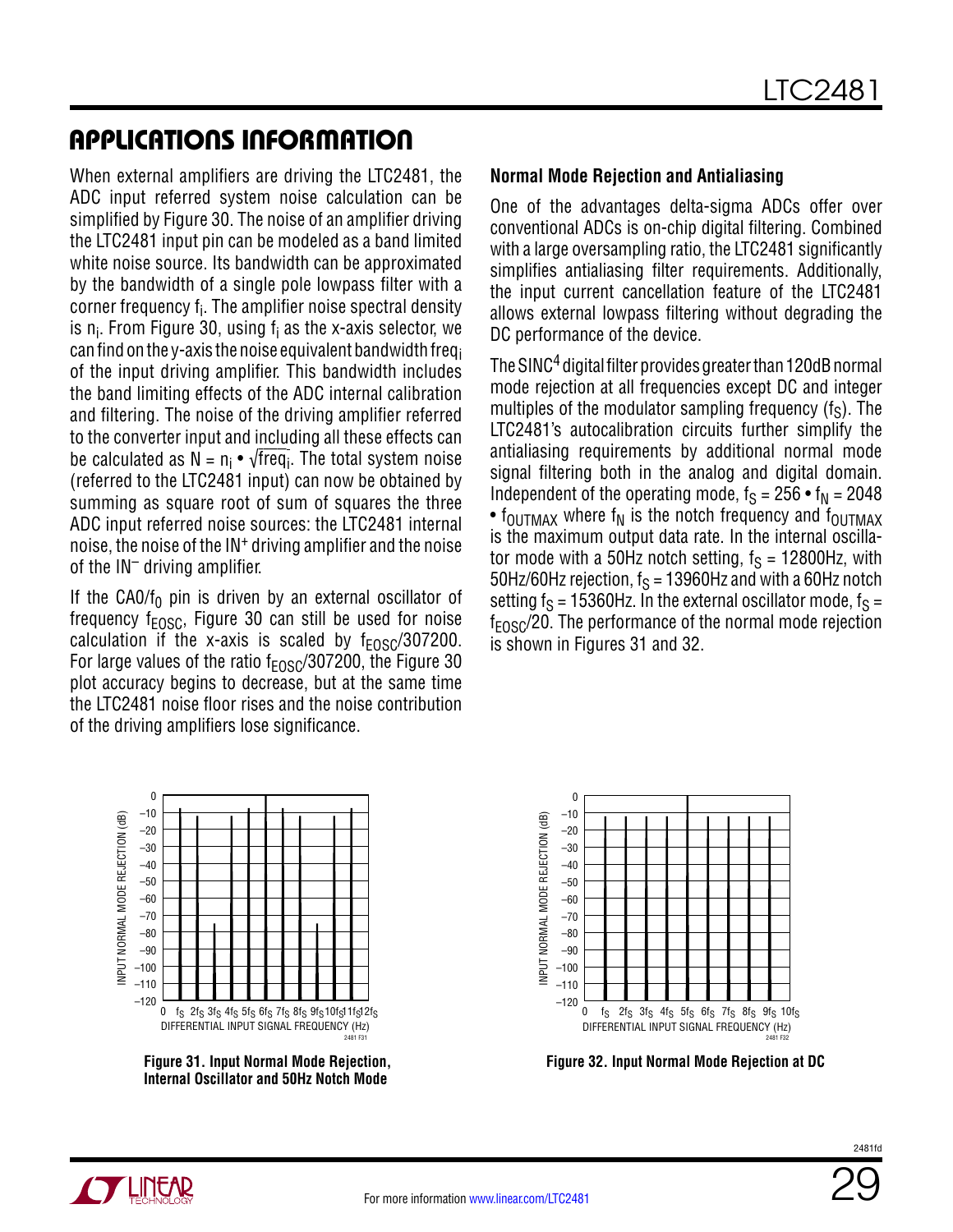In 1x speed mode, the regions of low rejection occurring at integer multiples of  $f_S$  have a very narrow bandwidth. Magnified details of the normal mode rejection curves are shown in Figure 33 (rejection near DC) and Figure 34 (rejection at  $f_S = 256f_N$ ) where  $f_N$  represents the notch frequency. These curves have been derived for the external oscillator mode but they can be used in all operating modes by appropriately selecting the  $f_N$  value.

The user can expect to achieve this level of performance using the internal oscillator as it is demonstrated by Figures 35, 36 and 37. Typical measured values of the normal mode rejection of the LTC2481 operating with an internal oscillator and a 60Hz notch setting are shown in Figure 35 superimposed over the theoretical calculated curve. Similarly, the measured normal mode rejection of the LTC2481 for the 50Hz rejection mode and 50Hz/60Hz rejection mode are shown in Figures 36 and 37.

As a result of these remarkable normal mode specifications, minimal (if any) antialias filtering is required in front of the LTC2481. If passive RC components are placed in front of the LTC2481, the input dynamic current should be considered (see Input Current section). In this case, the differential input current cancellation feature of the LTC2481 allows external RC networks without significant degradation in DC performance.

Traditional high order delta-sigma modulators, while providing very good linearity and resolution, suffer from potential instabilities at large input signal levels. The proprietary architecture used for the LTC2481 third order modulator resolves this problem and guarantees a predictable stable behavior at input signal levels of up to 150% of full-scale. In many industrial applications, it is not uncommon to have to measure microvolt level signals superimposed on volt level perturbations and the LTC2481 is eminently suited for such tasks. When the perturbation is differential, the specification of interest is the normal mode rejection for large input signal levels. With a reference voltage  $V_{\text{RFF}}$  = 5V, the LTC2481 has a full-scale differential input range of 5V peak-to-peak. Figures 38 and 39 show measurement results for the LTC2481 normal mode rejection ratio with a 7.5V peak-to-peak (150% of full scale) input signal superimposed over the more traditional normal mode rejection ratio results obtained with a 5V peak-to-peak (full-scale) input signal. In Figure 38, the LTC2481 uses the internal oscillator with the notch set at 60Hz and in Figure 39 it uses the internal oscillator with the notch set at 50Hz. It is clear that the LTC2481 rejection performance is maintained with no compromises in this extreme situation. When operating with large input signal levels, the user must observe that such signals do not violate the device absolute maximum ratings.





**Figure 33. Input Normal Mode Rejection at DC Figure 34. Input Normal Mode Rejection at f<sub>s</sub> = 256f<sub>N</sub>**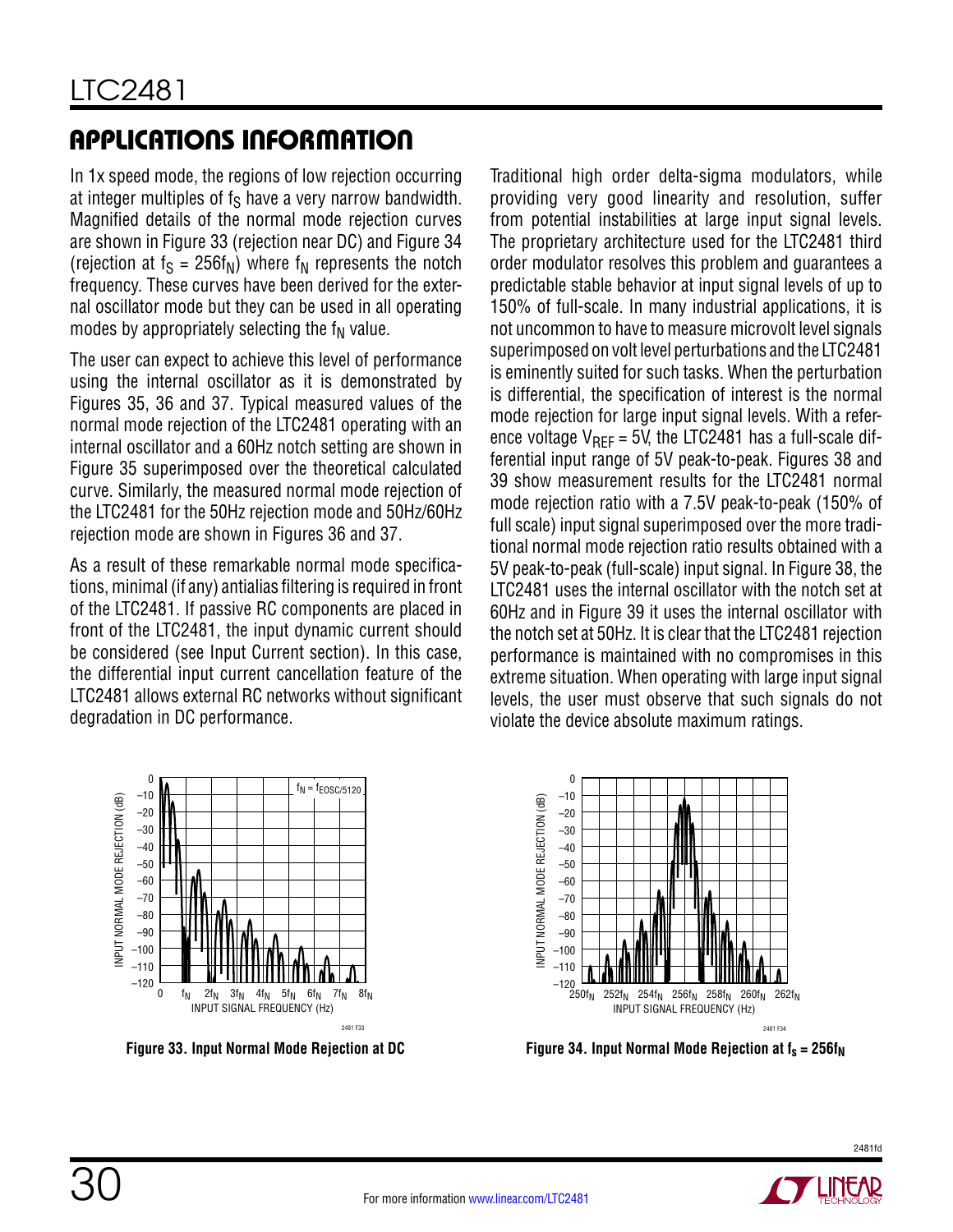





**Figure 36. Input Normal Mode Rejection vs Input Frequency with Input Perturbation of 100% Full-Scale (50Hz Notch)**







**Figure 38. Measured Input Normal Mode Rejection vs Input Frequency with Input Perturbation of 150% Full-Scale (60Hz Notch)**



**Figure 39. Measured Input Normal Mode Rejection vs Input Frequency with Input Perturbation of 150% Full-Scale (50Hz Notch)**

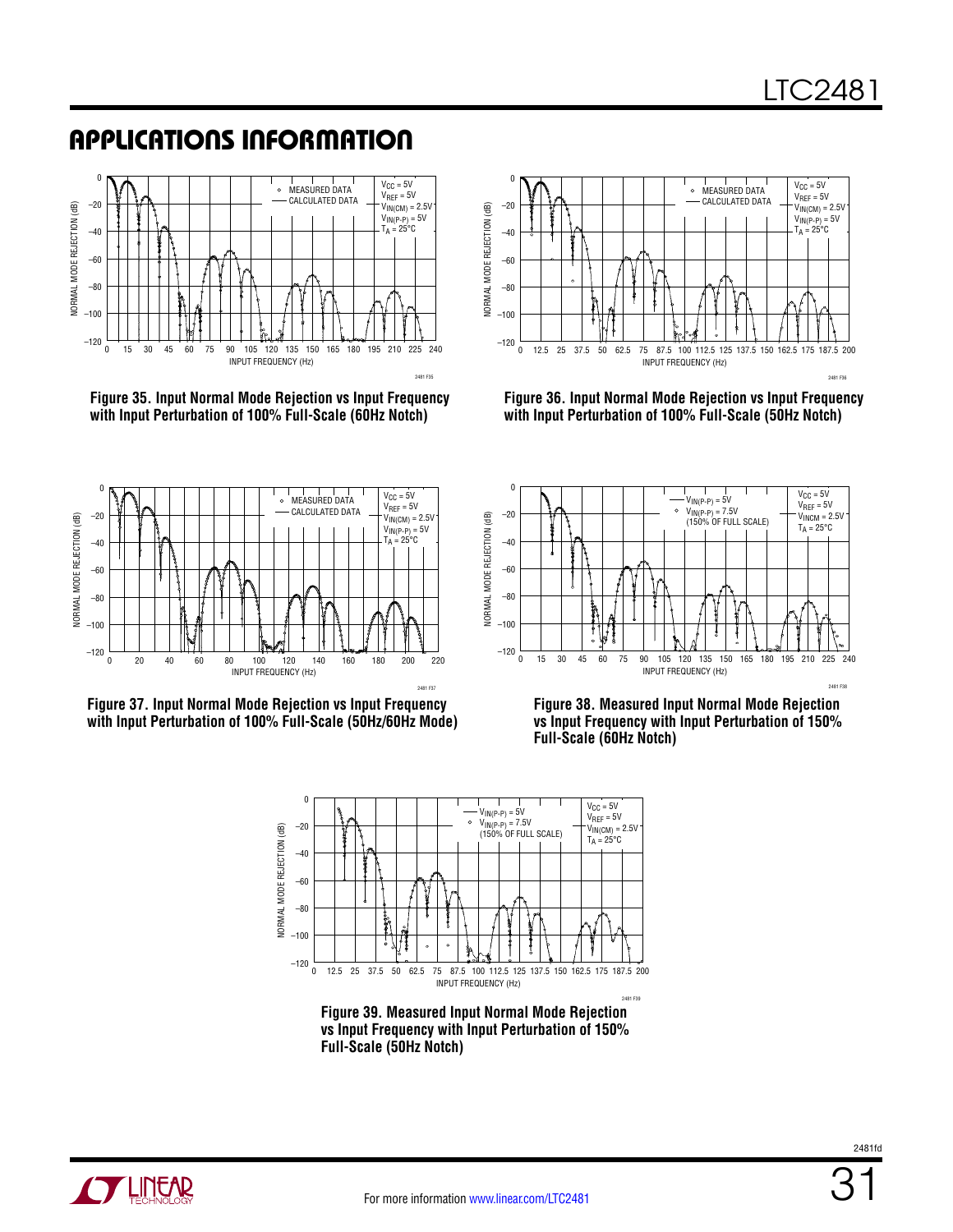

**Figure 40. Input Normal Mode Rejection 2x Speed Mode Figure 41. Input Normal Mode Rejection 2x Speed Mode**









**Figure 43. Input Normal Mode Rejection 2x Speed Mode**



**Figure 44. Calibration Setup**

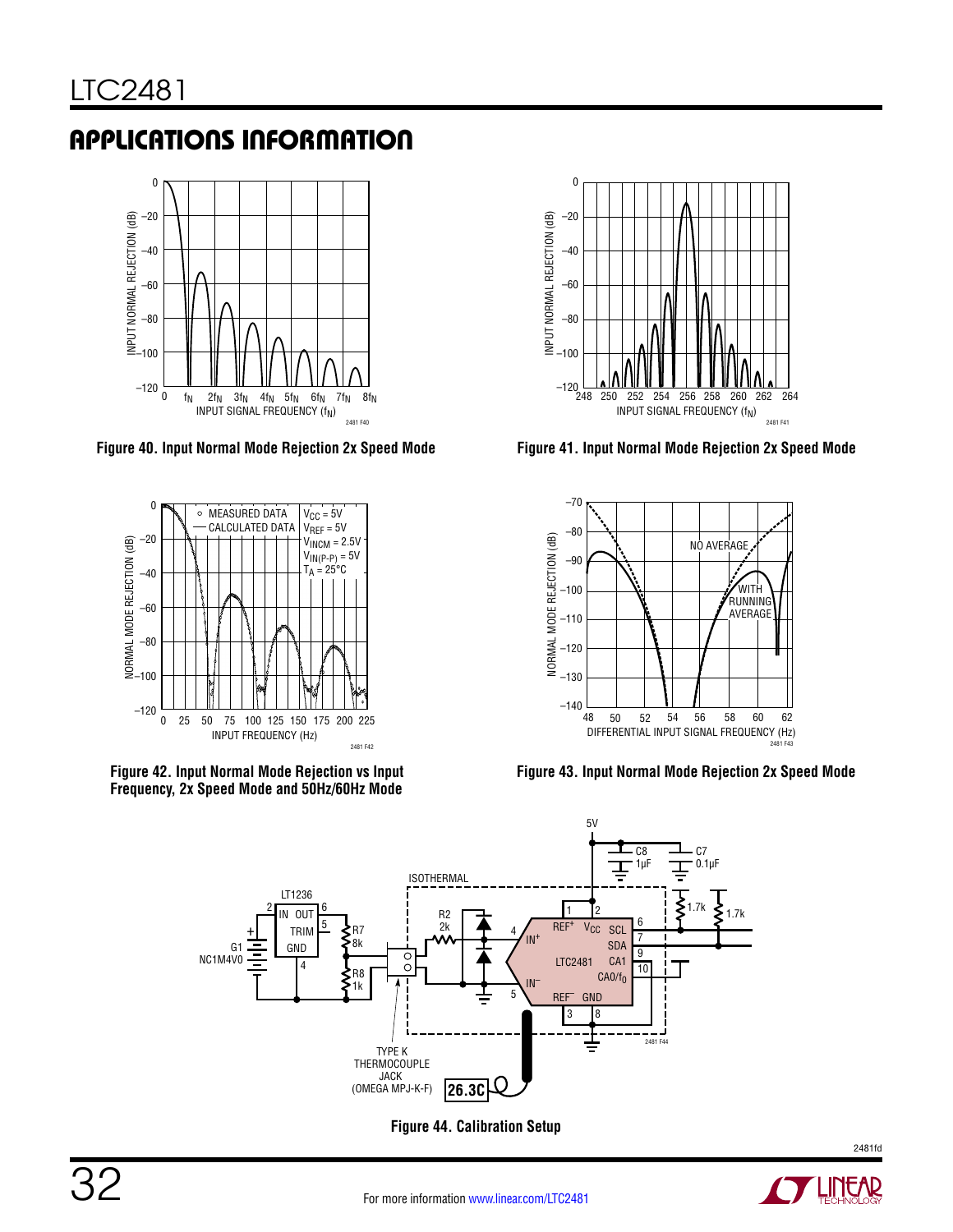Using the 2x speed mode of the LTC2481, the device bypasses the digital offset calibration operation to double the output data rate. The superior normal mode rejection is maintained as shown in Figures 31 and 32. However, the magnified details near DC and  $f_S = 256f_N$  are different, see Figures 40 and 41. In 2x speed mode, the bandwidth is 11.4Hz for the 50Hz rejection mode, 13.6Hz for the 60Hz rejection mode and 12.4Hz for the 50Hz/60Hz rejection mode. Typical measured values of the normal mode rejection of the LTC2481 operating with the internal oscillator and 2x speed mode is shown in Figure 42.

When the LTC2481 is configured in 2x speed mode, by performing a running average, a SINC<sup>1</sup> notch is combined with the  $SINC<sup>4</sup>$  digital filter, yielding the normal mode rejection identical as that for the 1x speed mode. The averaging operation still keeps the output rate with the following algorithm:

Result 1 = average (sample 0, sample 1)

Result 2 = average (sample 1, sample 2)

……

Result  $n = average$  (sample  $n - 1$ , sample n)

The main advantage of the running average is that it achieves simultaneous 50Hz/60Hz rejection at twice the effective output rate, as shown in Figure 43. The raw output data provides a better than 70dB rejection over 48Hz to 62.4Hz, which covers both 50Hz  $\pm$ 2% and 60Hz  $\pm$ 2%. With running average on, the rejection is better than 87dB for both 50Hz  $\pm 2\%$  and 60Hz  $\pm 2\%$ .

#### **Complete Thermocouple Measurement System with Cold Junction Compensation**

The LTC2481 is ideal for direct digitization of thermocouples and other low voltage output sensors. The input has a typical offset error of 500nV (2.5µV max) offset drift of 10nV/ $\degree$ C and a noise level of 600nV<sub>RMS</sub>. The input span may be optimized for various sensors by setting the gain of the PGA. Using an external 5V reference with a PGA gain of 64 gives a ±78mV input range—perfect for thermocouples.

Figure 45 (page 39 of this data sheet) is a complete type K thermocouple meter. The only signal conditioning is a simple surge protection network. In any thermocouple meter, the cold junction temperature sensor must be at the same temperature as the junction between the thermocouple materials and the copper printed circuit board traces. The tiny LTC2481 can be tucked neatly underneath an Omega MPJ-K-F thermocouple socket ensuring close thermal coupling.

The LTC2481's 1.4mV/°C PTAT circuit measures the cold junction temperature. Once the thermocouple voltage and cold junction temperature are known, there are many ways of calculating the thermocouple temperature including a straight-line approximation, lookup tables or a polynomial curve fit. Calibration is performed by applying an accurate 500mV to the ADC input derived from an LT<sup>®</sup>1236 reference and measuring the local temperature with an accurate thermometer as shown in Figure 44. In calibration mode, the up and down buttons are used to adjust the local temperature reading until it matches an accurate thermometer. Both the voltage and temperature calibration are easily automated.

The complete microcontroller code for this application is available on the LTC2481 product webpage at:

http://www.linear.com

It can be used as a template for may different instruments and it illustrates how to generate calibration coefficients for the onboard temperature sensor. Extensive comments detail the operation of the program. The read\_LTC2481() function controls the operation of the LTC2481 and is listed below for reference.

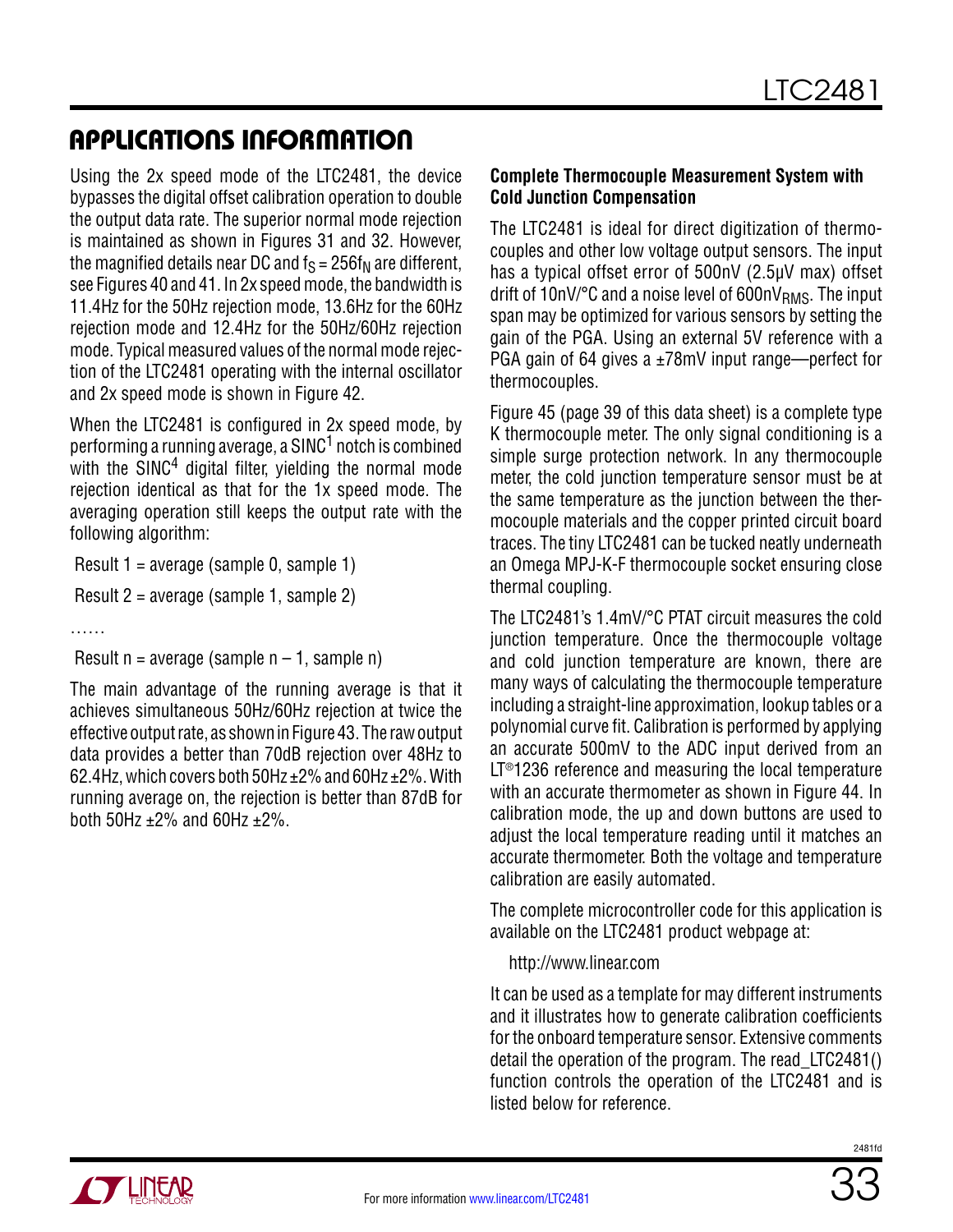/\* LTC248X.h Processor setup and Lots of useful defines for configuring the LTC2481 and LTC2485. \*/ #include <16F73.h> // Device #use  $delay$  (clock=6000000) //#fuses NOWDT,HS, PUT, NOPROTECT, NOBROWNOUT // Configuration fuses #rom 0x2007={0x3F3A} // Equivalent and more reliable fuse config. #use I2C(master, sda=PIN\_C5, scl=PIN\_C3, SLOW)// Set up i2c port #include "PCM73A.h" // Various defines #include "PCM73A.h" - - - - - - - - // Various defines<br>#include "lcd.c" - - - - - - - - - - - - - // LCD driver functions // Useful defines for the LTC2481 and LTC2485 - OR them together to make the // 8 bit config word.  $0x01$  // bitwise OR with address for read or write  $0x00$ #define WRITE 0x00<br>#define LTC248XADDR 0b01001000 // The one and only LTC248X in this circuit, // with both address lines floating. // Select gain - 1 to 256 (also depends on speed setting)<br>#define GAIN1 0b00000000 // G = 1 (SPD = 0), G = 1 (SPD = 1)<br>#define GAIN2 0b00100000 // G = 4 (SPD = 0), G = 2 (SPD = 1) #define GAIN1 0b00000000 // G = 1 (SPD = 0), G = 1 (SPD = 1)<br>#define GAIN2 0b00100000 // G = 4 (SPD = 0), G = 2 (SPD = 1)  $\frac{1}{16}$  G = 4 (SPD = 0), G = 2 (SPD = 1)<br> $\frac{1}{16}$  G = 8 (SPD = 0), G = 4 (SPD = 1) #define GAIN3 0b01000000 // G = 8 (SPD = 0), G = 4 (SPD = 1)<br>#define GAIN4 0b01100000 // G = 16 (SPD = 0), G = 8 (SPD = 1) #define GAIN4 0b01100000 // G = 16 (SPD = 0), G = 8<br>#define GAIN5 0b10000000 // G = 32 (SPD = 0), G = 16 #define GAIN5 0b10000000 // G = 32 (SPD = 0), G = 16 (SPD = 1)<br>#define GAIN6 0b10100000 // G = 64 (SPD = 0), G = 32 (SPD = 1) #define GAIN6 0b10100000 // G = 64 (SPD = 0), G = 32 (SPD = 1)<br>#define GAIN7 0b11000000 // G = 128 (SPD = 0), G = 64 (SPD = 1) #define GAIN7 0b11000000 // G = 128 (SPD = 0), G = 64 (SPD = 1)<br>#define GAIN8 0b11100000 // G = 256 (SPD = 0), G = 128 (SPD = 1)  $1/6 = 256$  (SPD = 0), G = 128 (SPD = 1) // Select ADC source - differential input or PTAT circuit #define VIN<br>#define PTAT 0b00001000 // Select rejection frequency - 50, 55, or 60Hz #define R50 0b00000010 #define R55<br>#define R60 0b00000100 // Speed settings is bit 7 in the 2nd byte #define SLOW 0b00000000 // slow output rate with autozero #define FAST 0b00000001 // fast output rate with no autozero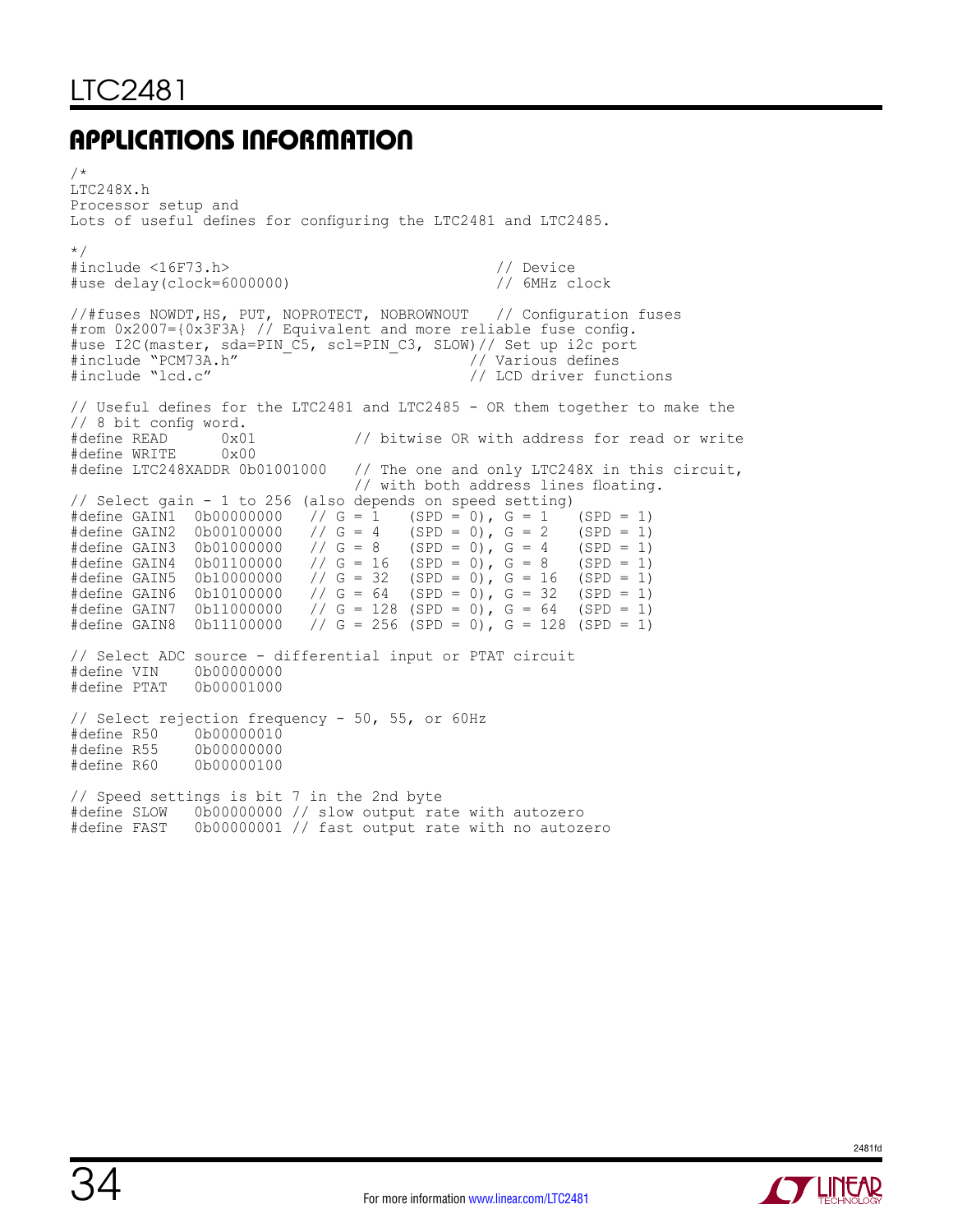/\*

LTC2481.c Basic voltmeter test program for LTC2481 Reads LTC2481 input at gain =  $1$ , 1X speed mode, converts to volts, and prints voltage to a 2 line by 16 character LCD display. Mark Thoren Linear Technology Corporation June 23, 2005 Written for CCS PCM compiler, Version 3.182 \*/ #include "LTC248X.h" /\*\*\* read\_LTC2481() \*\*\*\*\*\*\*\*\*\*\*\*\*\*\*\*\*\*\*\*\*\*\*\*\*\*\*\*\*\*\*\*\*\*\*\*\*\*\*\*\*\*\*\*\*\*\*\*\*\*\*\*\*\*\*\*\*\*\*\* This is the function that actually does all the work of talking to the LTC2481. Arguments: addr - device address config - configuration bits for next conversion Returns: zero if conversion is in progress, 32 bit signed integer with lower 8 bits clear, 24 bit LTC2481 output word in the upper 24 bits. Data is left-justified for compatibility with the 24 bit LTC2485. the i2c\_xxxx() functions do the following: void i2c\_start(void): generate an i2c start or repeat start condition void i2c\_stop(void): generate an i2c stop condition char i2c<sup>-</sup>read(boolean): return 8 bit i2c data while generating an ack or nack boolean 12c write(): send 8 bit i2c data and return ack or nack from slave device These functions are very compiler specific, and can use either a hardware i2c port or software emulation of an i2c port. This example uses software emulation. A good starting point when porting to other processors is to write your own i2c functions. Note that each processor has its own way of configuring the i2c port, and different compilers may or may not have built-in functions for the i2c port. When in doubt, you can always write a "bit bang" function for troubleshooting purposes. The "fourbytes" structure allows byte access to the 32 bit return value: struct fourbytes // Define structure of four consecutive bytes { $\frac{1}{100}$  // To allow byte access to a 32 bit int or float. int8 te0;<br>int8 te1; int8 te1; // The make32() function in this compiler will<br>int8 te2; // also work, but a union of 4 bytes and a 32 int8 te2;  $\frac{1}{10}$  also work, but a union of 4 bytes and a 32 bit int int int8 te3;  $\frac{1}{10}$  is probably more portable. // is probably more portable. };

Also note that the lower 4 bits are the configuration word from the previous conversion.

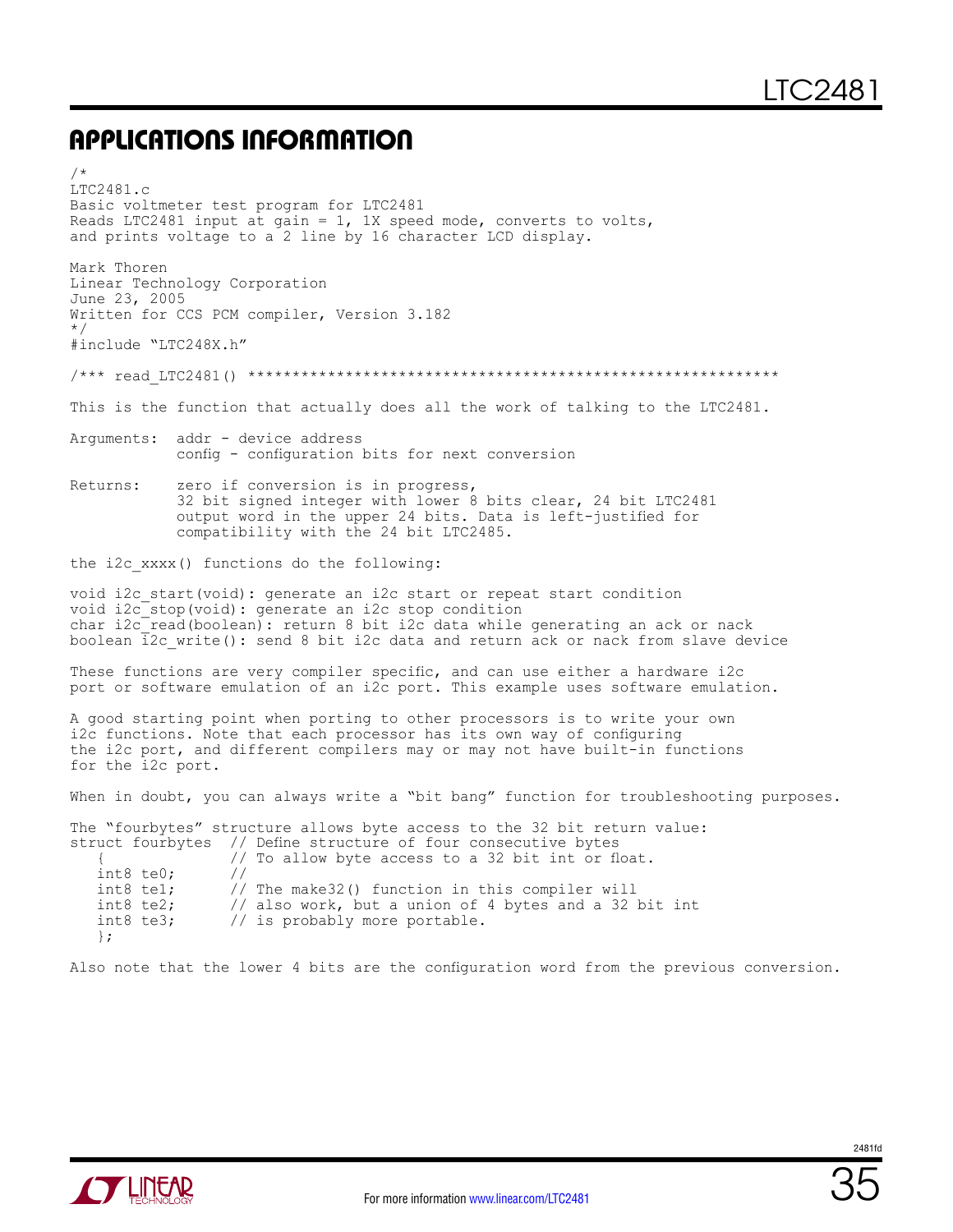```
*******************************************************************************/
signed int32 read LTC2481(char addr, char config)
   {<br>struct fourbytes
 struct fourbytes // Define structure of four consecutive bytes
 { // To allow byte access to a 32 bit int or float.
      int8 te0; \frac{1}{1} //<br>int8 te1; \frac{1}{1}int8 te1; \frac{1}{2} // The make32() function in this compiler will<br>int8 te2; \frac{1}{2} also work, but a union of 4 bytes and a 32
      int8 te2; \frac{1}{10} also work, but a union of 4 bytes and a 32 bit int int8 te3; \frac{1}{10} is probably more portable.
                       // is probably more portable.
   ;{<br>union
                                      // adc_code.bits32 all 32 bits<br>// adc<sup>-</sup>code.by.te0 byte 0
      {<br>signed int32 bits32; <br>// adc code.by.te1 byte 1
 signed int32 bits32; // adc_code.by.te1 byte 1
 struct fourbytes by; // adc_code.by.te2 byte 2
 } adc_code; // adc_code.by.te3 byte 3
// Start communication with LTC2481:
      i2c start();
       if(i2c_write(addr | WRITE))// If no acknowledge, return zero
{
          i2c stop();
           return 0;
 }
      i2c_write(config);
      i2c<sup>-</sup>start();
      i2c write(addr | READ);
      \text{adc}^- \text{code}.\text{by}.\text{te3} = \text{i2c} \text{read}adc code.by.te2 = i2c read();
      adc code.by.te1 = i2c read();
      \text{adc} code.by.te0 = 0;
      i2c<sup>-</sup>stop();
 return adc_code.bits32;
 } // End of read_LTC2481()
/*** initialize() **************************************************************
Basic hardware initialization of controller and LCD, send Hello message to LCD
*******************************************************************************/
void initialize(void)
\frac{1}{2} // General initialization stuff.
   setup_adc_ports(NO_ANALOGS);
   setup<sup>-adc</sub>(ADC_OFF);</sup>
   setup<sup>_</sup>counters(RTCC_INTERNAL, RTCC_DIV_1);
   setup_timer_1(T1_DISABLED);
   setup<sup>-</sup>timer<sup>-2</sup>(T2<sup>-DISABLED, 0, 1);</sup>
// This is the important part - configuring the SPI port
 setup_spi(SPI_MASTER|SPI_L_TO_H|SPI_CLK_DIV_16|SPI_SS_DISABLED); // fast SPI clock
   CKP = 0; // Set up clock edges - clock idles low, data changes on
```
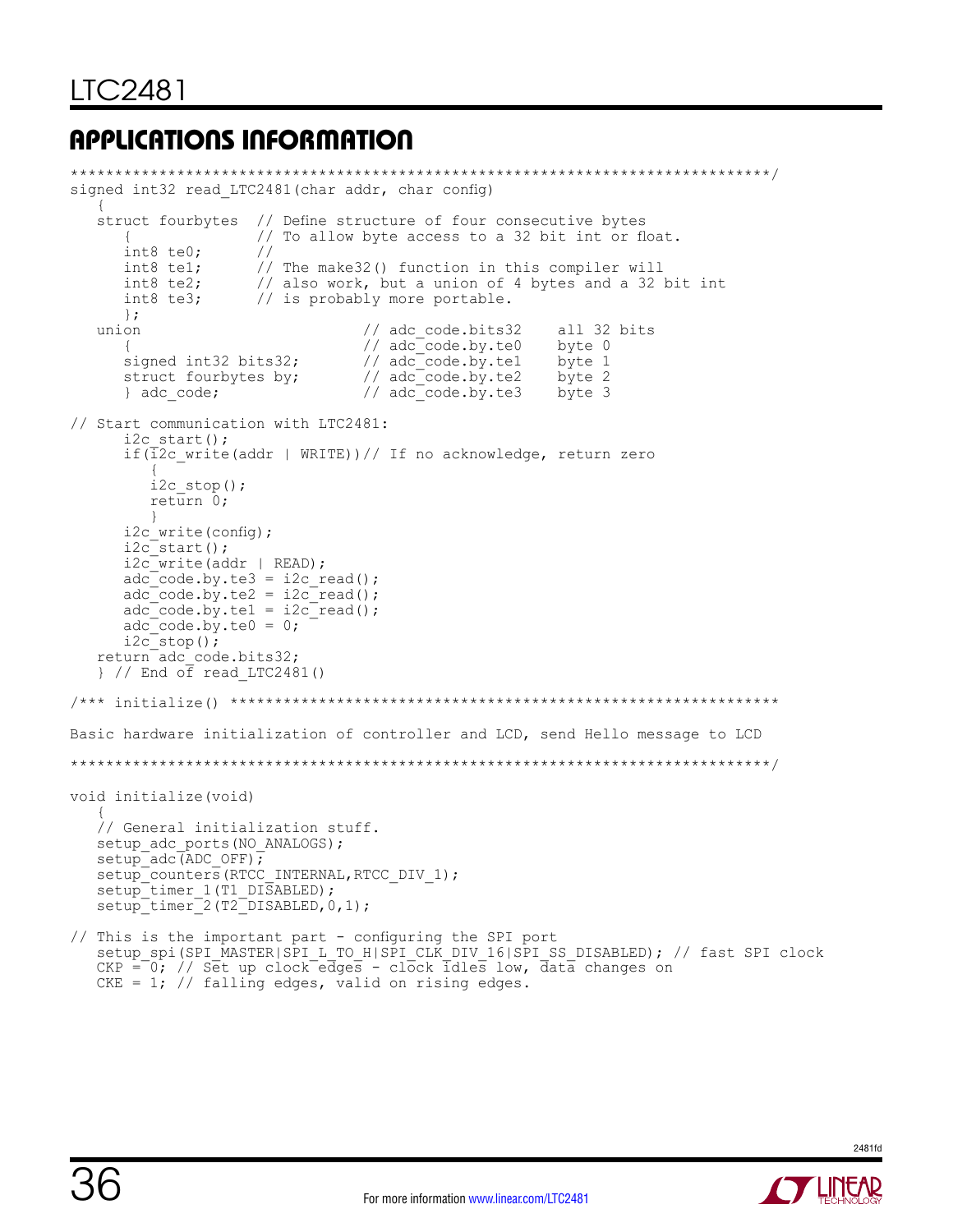```
lcd init(); \frac{1}{\sqrt{2}} // Initialize LCD
   delay_ms(6);<br>printf(lcd putc, "Hello!");
   print \overline{f}(lcd putc, "Hello!"); // Obligatory hello message delay_ms(500); // for half a second
                                   // for half a second
    } // End of initialize()
*** main() ********************************************************************
Main program initializes microcontroller registers, then reads the LTC2481
repeatedly
           *******************************************************************************/
void main()
\left\{\begin{array}{c} \end{array}\right\} signed int32 x; // Integer result from LTC2481
   float voltage; // Variable for floating point math
   int16 timeout;<br>initialize();
                     // Hardware initialization
    while(1)
      {<br>delay ms(1);
                         // Pace the main loop to something more than 1 ms
// This is a basic error detection scheme. The LTC248X will never take more than
// 163.5ms, 149.9ms, or 136.5ms to complete a conversion in the 50Hz, 55Hz, and 60Hz
// rejection modes, respectively.
// If read LTC248X() does not return non-zero within this time period, something
// is wrong, such as an incorrect i2c address or bus conflict.
      if((x = read LTC2481(LTC248XADDR, GAIN1 | VIN | R55)) != 0)
\left\{ \begin{array}{ccc} 1 & 1 & 1 \\ 1 & 1 & 1 \end{array} \right.// No timeout, everything is okay<br>timeout = 0; // r
timeout = 0; \frac{1}{2} reset timer
 x &= 0xFFFFFFC0; // clear config bits so they don't affect math
         x ^{\wedge} = 0x80000000;<br>voltage = (float) x;<br>// Invert MSB, result is 2^7 s complement<br>// convert to float
voltage = (float) x; \frac{1}{2} // convert to float
 voltage = voltage * 5.0 / 2147483648.0;// Multiply by Vref, divide by 2^31
         lcd_putc('\f');<br>
lcd_gotoxy(1,1);<br>
// Goto home position
 lcd_gotoxy(1,1); // Goto home position
 printf(lcd_putc, "V %01.4f", voltage); // Display voltage
 }
       else
\{ ++timeout;
 }
       if(timeout > 200)
\{ timeout = 200; // Prevent rollover
         lcd \text{gotoxy}(1,1);printf(lcd putc, "ERROR - TIMEOUT");
         delay ms (500);
\{ \} } // End of main loop
    } // End of main()
```
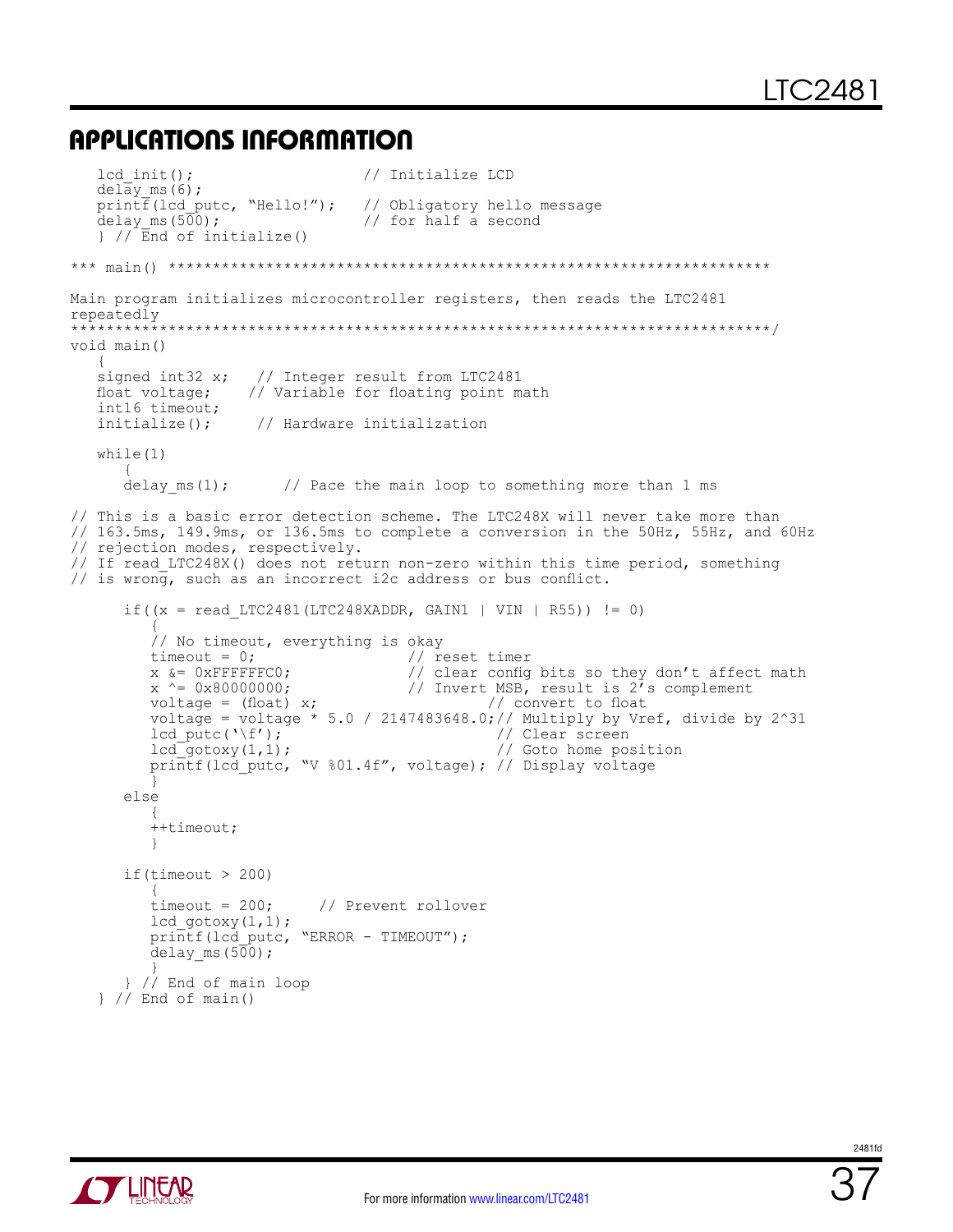### Package Description



**DD Package**

3. ALL DIMENSIONS ARE IN MILLIMETERS

4. DIMENSIONS OF EXPOSED PAD ON BOTTOM OF PACKAGE DO NOT INCLUDE

 MOLD FLASH. MOLD FLASH, IF PRESENT, SHALL NOT EXCEED 0.15mm ON ANY SIDE 5. EXPOSED PAD SHALL BE SOLDER PLATED 6. SHADED AREA IS ONLY A REFERENCE FOR PIN 1 LOCATION ON THE

TOP AND BOTTOM OF PACKAGE

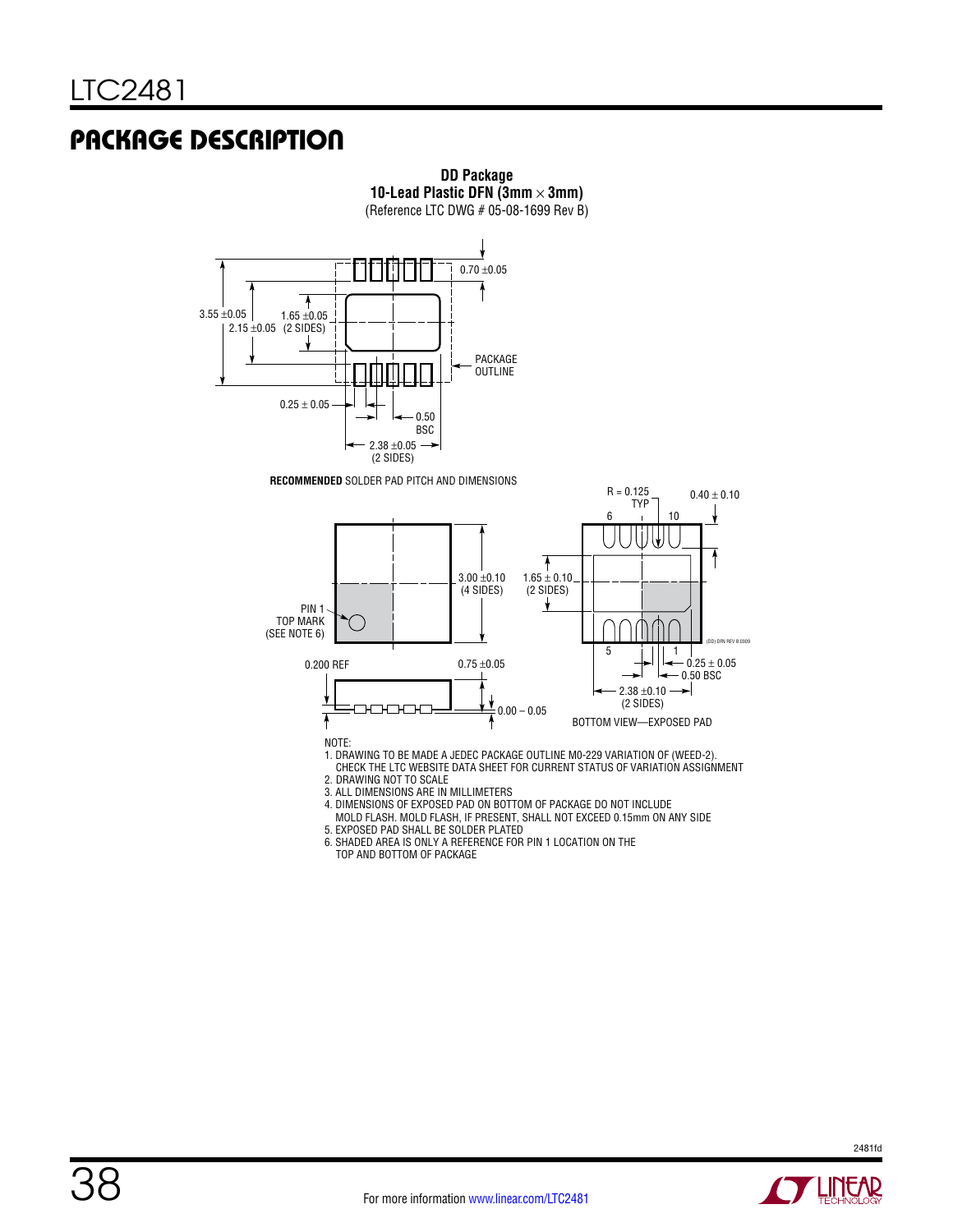### Revision History

| <b>REV</b> | <b>DATE</b> | <b>DESCRIPTION</b>                                                                                                                                                                                                         | <b>PAGE NUMBER</b> |
|------------|-------------|----------------------------------------------------------------------------------------------------------------------------------------------------------------------------------------------------------------------------|--------------------|
| A          | 11/09       | Update Tables 3 and 4                                                                                                                                                                                                      | 16                 |
| B          | 04/10       | Added H-grade to Absolute Maximum Ratings, Order Information, Electrical Characteristics (Normal Speed),<br>Converter Characteristics, Power Requirements, Timing Characteristics, and Typical Performance Characteristics | $2 - 10$           |
| C          | 06/10       | Revised Typical Application drawing<br>Added text to <sup>2</sup> C Interface section                                                                                                                                      | 12                 |
|            | 09/14       | <b>Clarify Temperature Sensor Performance</b>                                                                                                                                                                              | 1, 2               |
|            |             | Clarify Performance vs $f_0$ Frequency, reducing external oscillator max frequency to 1MHz                                                                                                                                 | 5, 8, 26, 28       |